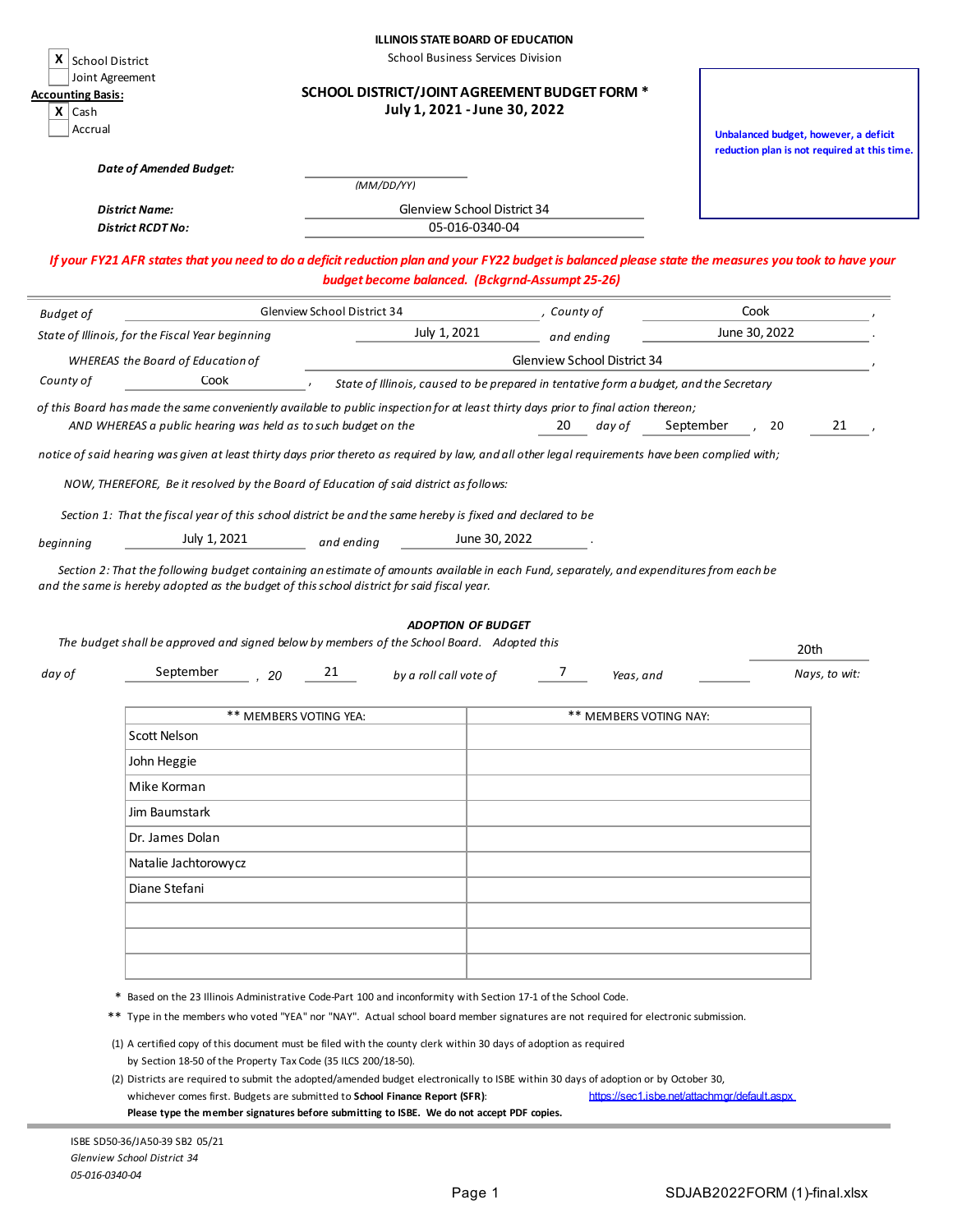### Page 2 **BUDGET SUMMARY** Page 2

|                     |                                                                                               | B     | C              | D                       | E                   | F.             | G                        | H                       |                     | J            | Κ                            |  |
|---------------------|-----------------------------------------------------------------------------------------------|-------|----------------|-------------------------|---------------------|----------------|--------------------------|-------------------------|---------------------|--------------|------------------------------|--|
| 1                   | A                                                                                             |       |                |                         |                     |                |                          |                         |                     |              |                              |  |
|                     | Begin entering data on EstRev 5-10 and EstExp 11-17 tabs.                                     |       | (10)           | (20)                    | (30)                | (40)           | (50)                     | (60)                    | (70)                | (80)         | (90)                         |  |
|                     |                                                                                               | Acct# | Educational    | <b>Operations &amp;</b> | <b>Debt Service</b> | Transportation | Municipal                | <b>Capital Projects</b> | <b>Working Cash</b> | Tort         | <b>Fire Prevention &amp;</b> |  |
|                     | <b>Description: Enter Whole Numbers Only</b>                                                  |       |                | Maintenance             |                     |                | <b>Retirement/Social</b> |                         |                     |              | Safety                       |  |
| $\overline{2}$      |                                                                                               |       |                |                         |                     |                | Security                 |                         |                     |              |                              |  |
|                     | ESTIMATED BEGINNING FUND BALANCE July 1, 2021 <sup>1</sup> (without Student                   |       |                |                         |                     |                |                          |                         |                     |              |                              |  |
| 3                   | <b>Activity Funds)</b>                                                                        |       | 36,730,528     | 5,947,999               | 3,542,116           | 4,526,238      | 1,849,337                | 50,584,851              | 2,031,381           | 657,679      | 389                          |  |
| $\overline{4}$      | RECEIPTS/REVENUES (without Student Activity Funds)                                            |       |                |                         |                     |                |                          |                         |                     |              |                              |  |
| 5                   | <b>LOCAL SOURCES</b>                                                                          | 1000  | 52,975,875     | 5,304,981               | 9,816,952           | 2,971,492      | 2,041,215                | 175,000                 | 13,820              | 405,952      | $\mathbf{0}$                 |  |
|                     | FLOW-THROUGH RECEIPTS/REVENUES FROM ONE<br><b>DISTRICT</b>                                    | 2000  |                |                         |                     |                |                          |                         |                     |              |                              |  |
|                     | TO ANOTHER DISTRICT                                                                           |       |                |                         |                     |                |                          |                         |                     |              |                              |  |
| 6<br>$\overline{7}$ |                                                                                               |       | $\Omega$       | $\mathbf{0}$            |                     | $\Omega$       | $\mathbf{0}$             |                         |                     |              |                              |  |
|                     | <b>STATE SOURCES</b>                                                                          | 3000  | 4,908,918      | $\mathbf{0}$            | $\mathbf{0}$        | 2,810,000      | $\mathbf{0}$             | $\mathbf{0}$            | $\mathbf{0}$        | $\mathbf{0}$ | $\mathbf{0}$                 |  |
| 8                   | <b>FEDERAL SOURCES</b>                                                                        | 4000  | 5,642,288      | $\mathbf{0}$            | $\mathbf{0}$        | $\mathbf{0}$   | $\mathbf{0}$             | $\mathbf{0}$            | $\mathbf{0}$        | $\mathbf{0}$ | $\mathbf{0}$                 |  |
| 9                   | <b>Total Direct Receipts/Revenues</b>                                                         |       | 63,527,081     | 5,304,981               | 9,816,952           | 5,781,492      | 2,041,215                | 175,000                 | 13,820              | 405,952      | $\mathbf{0}$                 |  |
| 10                  | Receipts/Revenues for "On Behalf" Payments                                                    | 3998  |                |                         |                     |                |                          |                         |                     |              |                              |  |
| 11                  | <b>Total Receipts/Revenues</b>                                                                |       | 63,527,081     | 5,304,981               | 9,816,952           | 5,781,492      | 2,041,215                | 175,000                 | 13,820              | 405,952      | $\mathbf{0}$                 |  |
|                     | DISBURSEMENTS/EXPENDITURES (without Student Activity Funds)                                   |       |                |                         |                     |                |                          |                         |                     |              |                              |  |
| 12                  |                                                                                               |       |                |                         |                     |                |                          |                         |                     |              |                              |  |
| 13                  | <b>INSTRUCTION</b>                                                                            | 1000  | 43,493,101     |                         |                     |                | 1,063,176                |                         |                     | $\mathbf{0}$ |                              |  |
| 14                  | <b>SUPPORT SERVICES</b>                                                                       | 2000  | 20,853,466     | 5,363,953               |                     | 5,463,689      | 1,145,433                | 60,000,000              |                     | 620,000      | $\mathbf{0}$                 |  |
| 15                  | <b>COMMUNITY SERVICES</b>                                                                     | 3000  | 157,514        | $\mathbf{0}$            |                     | $\mathbf{0}$   | $\mathbf{0}$             |                         |                     | $\mathbf{0}$ |                              |  |
| 16                  | PAYMENTS TO OTHER DISTRICTS & GOVT UNITS                                                      | 4000  | 863,971        | $\mathbf 0$             | $\mathbf{0}$        | $\circ$        | $\mathbf 0$              | $\mathbf{0}$            |                     | $\mathbf 0$  | $\mathbf 0$                  |  |
| 17                  | <b>DEBT SERVICES</b>                                                                          | 5000  | $\Omega$       | $\mathbf{0}$            | 9,950,000           | $\mathbf{0}$   | $\mathbf{0}$             |                         |                     | $\mathbf{0}$ | $\mathbf{0}$                 |  |
| 18                  | <b>PROVISION FOR CONTINGENCIES</b>                                                            | 6000  | $\mathbf{0}$   | $\mathbf{0}$            | $\mathbf{0}$        | $\mathbf{0}$   | $\mathbf{0}$             | $\Omega$                |                     | $\mathbf{0}$ | $\mathbf{0}$                 |  |
| 19                  | Total Direct Disbursements/Expenditures                                                       |       | 65,368,052     | 5,363,953               | 9,950,000           | 5,463,689      | 2,208,609                | 60,000,000              |                     | 620,000      | $\Omega$                     |  |
| 20                  | Disbursements/Expenditures for "On Behalf" Payments                                           | 4180  | $\Omega$       | $\Omega$                | $\mathbf{0}$        | $\Omega$       | $\Omega$                 | $\Omega$                |                     | $\Omega$     | $\Omega$                     |  |
| 21                  | <b>Total Disbursements/Expenditures</b>                                                       |       | 65,368,052     | 5,363,953               | 9,950,000           | 5,463,689      | 2,208,609                | 60,000,000              |                     | 620,000      | $\mathbf{0}$                 |  |
|                     | Excess of Direct Receipts/Revenues Over (Under) Direct                                        |       |                |                         |                     |                |                          |                         |                     |              |                              |  |
| 22                  | Disbursements/Expenditures                                                                    |       | (1,840,971)    | (58, 972)               | (133,048)           | 317,803        | (167, 394)               | (59,825,000)            | 13,820              | (214, 048)   | $\Omega$                     |  |
| 23                  | OTHER SOURCES/USES OF FUNDS                                                                   |       |                |                         |                     |                |                          |                         |                     |              |                              |  |
| 24                  | OTHER SOURCES OF FUNDS (7000)                                                                 |       |                |                         |                     |                |                          |                         |                     |              |                              |  |
| 25                  | PERMANENT TRANSFER FROM VARIOUS FUNDS                                                         |       |                |                         |                     |                |                          |                         |                     |              |                              |  |
|                     |                                                                                               | 7110  |                |                         |                     |                |                          |                         |                     |              |                              |  |
| 26                  | Abolishment the Working Cash Fund 16                                                          |       |                |                         |                     |                |                          |                         |                     |              |                              |  |
| 27                  | Abatement of the Working Cash Fund 16                                                         | 7110  |                |                         |                     |                |                          |                         |                     |              |                              |  |
| 28                  | Transfer of Working Cash Fund Interest                                                        | 7120  |                |                         |                     |                |                          |                         |                     |              |                              |  |
| 29                  | Transfer Among Funds                                                                          | 7130  |                |                         |                     |                |                          |                         |                     |              |                              |  |
| 30                  | Transfer of Interest                                                                          | 7140  |                |                         |                     |                |                          |                         |                     |              |                              |  |
| 31                  | Transfer from Capital Projects Fund to O&M Fund                                               | 7150  |                | $\overline{0}$          |                     |                |                          |                         |                     |              |                              |  |
| 32                  | Transfer of Excess Fire Prev & Safety Tax & Interest <sup>3</sup> Proceeds to O&M Fund        | 7160  |                | $\Omega$                |                     |                |                          |                         |                     |              |                              |  |
|                     | Transfer of Excess Accumulated Fire Prev & Safety Bond and Int <sup>3a</sup> Proceeds to Debt |       |                |                         |                     |                |                          |                         |                     |              |                              |  |
| 33                  | Service Fund                                                                                  | 7170  |                |                         | $\Omega$            |                |                          |                         |                     |              |                              |  |
| 34                  | SALE OF BONDS (7200)                                                                          |       |                |                         |                     |                |                          |                         |                     |              |                              |  |
|                     |                                                                                               |       |                |                         |                     |                |                          |                         |                     |              |                              |  |
| 35                  | Principal on Bonds Sold                                                                       | 7210  |                |                         |                     |                |                          | 59,000,000              |                     |              |                              |  |
| 36                  | Premium on Bonds Sold                                                                         | 7220  |                |                         |                     |                |                          |                         |                     |              |                              |  |
| 37                  | Accrued Interest on Bonds Sold                                                                | 7230  |                |                         |                     |                |                          |                         |                     |              |                              |  |
| 38                  | Sale or Compensation for Fixed Assets                                                         | 7300  |                |                         |                     |                |                          |                         |                     |              |                              |  |
| 39                  | Transfer to Debt Service to Pay Principal on Capital Leases                                   | 7400  |                |                         | $\mathbf{0}$        |                |                          |                         |                     |              |                              |  |
| 40                  | Transfer to Debt Service Fund to Pay Interest on Capital Leases                               | 7500  |                |                         | $\mathbf 0$         |                |                          |                         |                     |              |                              |  |
| 41                  | Transfer to Debt Service Fund to Pay Principal on Revenue Bonds                               | 7600  |                |                         | $\mathbf{0}$        |                |                          |                         |                     |              |                              |  |
| 42                  | Transfer to Debt Service Fund to Pay Interest on Revenue Bonds                                | 7700  |                |                         | $\mathbf{0}$        |                |                          |                         |                     |              |                              |  |
| 43                  | Transfer to Capital Projects Fund                                                             | 7800  |                |                         |                     |                |                          | $\mathbf{0}$            |                     |              |                              |  |
| 44                  | <b>ISBE Loan Proceeds</b>                                                                     | 7900  |                |                         |                     |                |                          |                         |                     |              |                              |  |
| 45                  | Other Sources Not Classified Elsewhere                                                        | 7990  |                |                         |                     |                |                          |                         |                     |              |                              |  |
| 46                  | <b>Total Other Sources of Funds<sup>8</sup></b>                                               |       | $\overline{0}$ | $\mathbf{0}$            | $\mathbf{0}$        | 0 <sup>1</sup> | $\mathbf{0}$             | 59,000,000              | $\mathbf{0}$        | $\mathbf{0}$ | $\Omega$                     |  |
|                     |                                                                                               |       |                |                         |                     |                |                          |                         |                     |              |                              |  |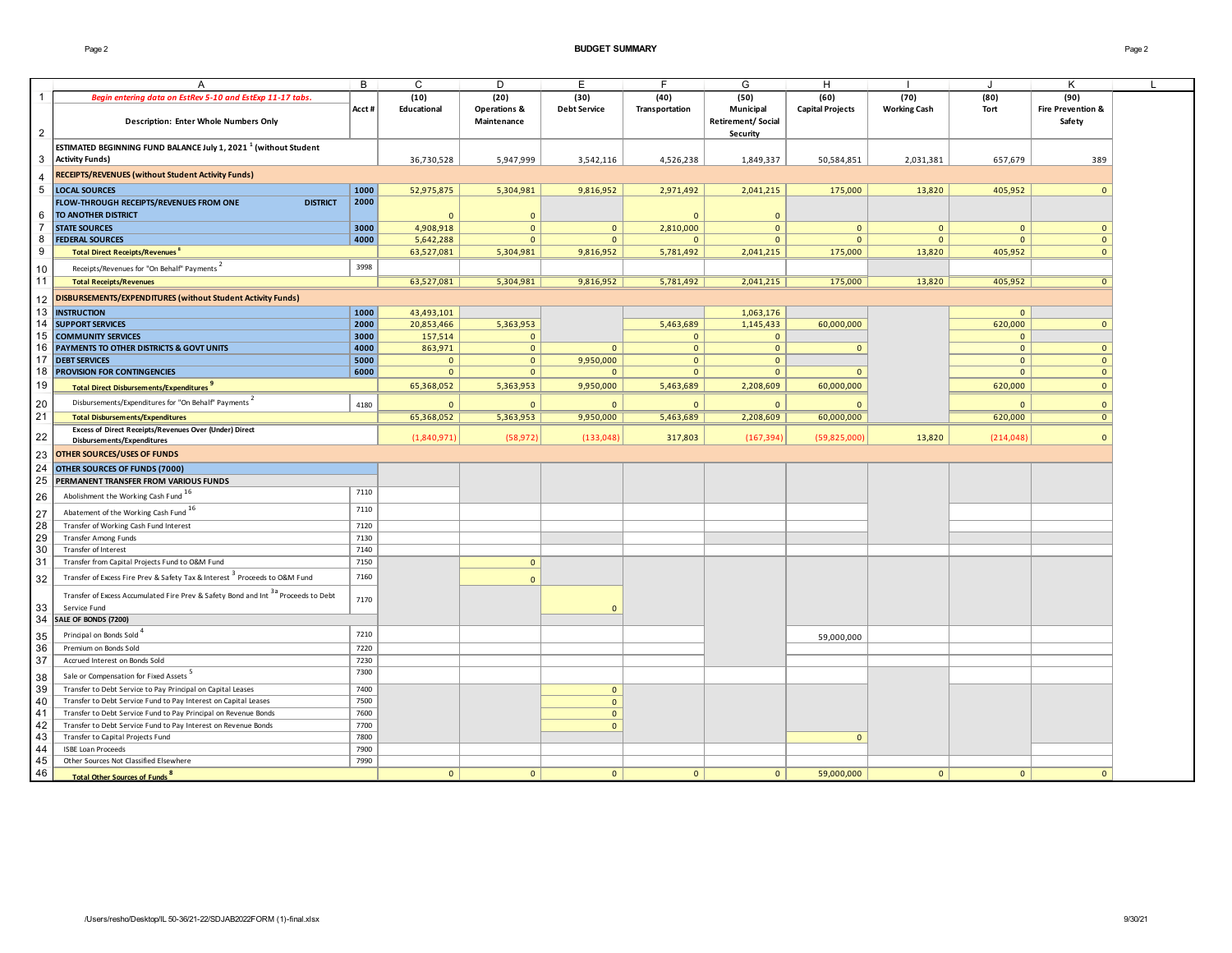Page 3 **BUDGET SUMMARY** Page 3

|                | A                                                                                      | B     | C              | D                       | E                   | F              | G                 | H                       |                     | J              | К                            |  |
|----------------|----------------------------------------------------------------------------------------|-------|----------------|-------------------------|---------------------|----------------|-------------------|-------------------------|---------------------|----------------|------------------------------|--|
| $\mathbf{1}$   | Begin entering data on EstRev 5-10 and EstExp 11-17 tabs.                              |       | (10)           | (20)                    | (30)                | (40)           | (50)              | (60)                    | (70)                | (80)           | (90)                         |  |
|                |                                                                                        | Acct# | Educational    | <b>Operations &amp;</b> | <b>Debt Service</b> | Transportation | Municipal         | <b>Capital Projects</b> | <b>Working Cash</b> | Tort           | <b>Fire Prevention &amp;</b> |  |
|                | <b>Description: Enter Whole Numbers Only</b>                                           |       |                | Maintenance             |                     |                | Retirement/Social |                         |                     |                | Safety                       |  |
| $\overline{2}$ |                                                                                        |       |                |                         |                     |                | Security          |                         |                     |                |                              |  |
| 47             | OTHER USES OF FUNDS (8000)                                                             |       |                |                         |                     |                |                   |                         |                     |                |                              |  |
|                | 49 TRANSFER TO VARIOUS OTHER FUNDS (8100)                                              |       |                |                         |                     |                |                   |                         |                     |                |                              |  |
|                |                                                                                        |       |                |                         |                     |                |                   |                         |                     |                |                              |  |
| 50             | Abolishment or Abatement of the Working Cash Fund 16                                   | 8110  |                |                         |                     |                |                   |                         | $\Omega$            |                |                              |  |
| 51             | Transfer of Working Cash Fund Interest                                                 | 8120  |                |                         |                     |                |                   |                         | $\Omega$            |                |                              |  |
| 52             | Transfer Among Funds                                                                   | 8130  |                |                         |                     |                |                   |                         |                     |                |                              |  |
| 53             | Transfer of Interest <sup>o</sup>                                                      | 8140  |                |                         |                     |                |                   |                         |                     |                |                              |  |
|                |                                                                                        | 8150  |                |                         |                     |                |                   |                         |                     |                |                              |  |
| 54             | Transfer from Capital Projects Fund to O&M Fund                                        |       |                |                         |                     |                |                   |                         |                     |                |                              |  |
| 55             | Transfer of Excess Fire Prev & Safety Tax & Interest <sup>3</sup> Proceeds to O&M Fund | 8160  |                |                         |                     |                |                   |                         |                     |                |                              |  |
|                | Transfer of Excess Accumulated Fire Prev & Safety Bond 3a<br>and Int                   | 8170  |                |                         |                     |                |                   |                         |                     |                |                              |  |
|                |                                                                                        |       |                |                         |                     |                |                   |                         |                     |                |                              |  |
| 56             | Proceeds to Debt Service Fund                                                          |       |                |                         |                     |                |                   |                         |                     |                |                              |  |
| 57             | Taxes Pledged to Pay Principal on Capital Leases                                       | 8410  |                |                         |                     |                |                   |                         |                     |                |                              |  |
| 58             | Grants/Reimbursements Pledged to Pay Principal on Capital Leases                       | 8420  |                |                         |                     |                |                   |                         |                     |                |                              |  |
| 59             | Other Revenues Pledged to Pay Principal on Capital Leases                              | 8430  |                |                         |                     |                |                   |                         |                     |                |                              |  |
| 60             | Fund Balance Transfers Pledged to Pay Principal on Capital Leases                      | 8440  |                |                         |                     |                |                   |                         |                     |                |                              |  |
| 61             | Taxes Pledged to Pay Interest on Capital Leases                                        | 8510  |                |                         |                     |                |                   |                         |                     |                |                              |  |
| 62             | Grants/Reimbursements Pledged to Pay Interest on Capital Leases                        | 8520  |                |                         |                     |                |                   |                         |                     |                |                              |  |
| 63             | Other Revenues Pledged to Pay Interest on Capital Leases                               | 8530  |                |                         |                     |                |                   |                         |                     |                |                              |  |
| 64             | Fund Balance Transfers Pledged to Pay Interest on Capital Leases                       | 8540  |                |                         |                     |                |                   |                         |                     |                |                              |  |
| 65             | Taxes Pledged to Pay Principal on Revenue Bonds                                        | 8610  |                |                         |                     |                |                   |                         |                     |                |                              |  |
|                |                                                                                        | 8620  |                |                         |                     |                |                   |                         |                     |                |                              |  |
| 66             | Grants/Reimbursements Pledged to Pay Principal on Revenue Bonds                        |       |                |                         |                     |                |                   |                         |                     |                |                              |  |
| 67             | Other Revenues Pledged to Pay Principal on Revenue Bonds                               | 8630  |                |                         |                     |                |                   |                         |                     |                |                              |  |
| 68             | Fund Balance Transfers Pledged to Pay Principal on Revenue Bonds                       | 8640  |                |                         |                     |                |                   |                         |                     |                |                              |  |
| 69             | Taxes Pledged to Pay Interest on Revenue Bonds                                         | 8710  |                |                         |                     |                |                   |                         |                     |                |                              |  |
| 70             | Grants/Reimbursements Pledged to Pay Interest on Revenue Bonds                         | 8720  |                |                         |                     |                |                   |                         |                     |                |                              |  |
| 71             | Other Revenues Pledged to Pay Interest on Revenue Bonds                                | 8730  |                |                         |                     |                |                   |                         |                     |                |                              |  |
| 72             | Fund Balance Transfers Pledged to Pay Interest on Revenue Bonds                        | 8740  |                |                         |                     |                |                   |                         |                     |                |                              |  |
| 73             | Taxes Transferred to Pay for Capital Projects                                          | 8810  |                |                         |                     |                |                   |                         |                     |                |                              |  |
| 74             | Grants/Reimbursements Pledged to Pay for Capital Projects                              | 8820  |                |                         |                     |                |                   |                         |                     |                |                              |  |
| 75             | Other Revenues Pledged to Pay for Capital Projects                                     | 8830  |                |                         |                     |                |                   |                         |                     |                |                              |  |
| 76             | Fund Balance Transfers Pledged to Pay for Capital Projects                             | 8840  |                |                         |                     |                |                   |                         |                     |                |                              |  |
| 77             | Transfer to Debt Service Fund to Pay Principal on ISBE Loans                           | 8910  |                |                         |                     |                |                   |                         |                     |                |                              |  |
| 78             | Other Uses Not Classified Elsewhere                                                    | 8990  |                |                         |                     |                |                   |                         |                     |                |                              |  |
|                |                                                                                        |       |                |                         |                     |                |                   |                         |                     |                |                              |  |
| 79             | <b>Total Other Uses of Funds</b>                                                       |       | $\Omega$       | $\mathbf{0}$            | $\Omega$            | $\Omega$       | $\mathbf{0}$      | $\Omega$                | $\Omega$            | $\mathbf{0}$   | $\Omega$                     |  |
| 80             | <b>Total Other Sources/Uses of Fund</b>                                                |       | $\overline{0}$ | $\mathbf{0}$            | $\overline{0}$      | 0              | $\mathbf{0}$      | 59,000,000              | $\overline{0}$      | $\mathbf 0$    | $\mathbf{0}$                 |  |
|                |                                                                                        |       |                |                         |                     |                |                   |                         |                     |                |                              |  |
| 81             | ESTIMATED ENDING FUND BALANCE June 30, 2022 (Without Student Activity Funds)           |       | 34,889,557     | 5,889,027               | 3,409,068           | 4,844,041      | 1,681,943         | 49,759,851              | 2,045,201           | 443,631        | 389                          |  |
| 82             |                                                                                        |       |                |                         |                     |                |                   |                         |                     |                |                              |  |
|                |                                                                                        |       |                |                         |                     |                |                   |                         |                     |                |                              |  |
| 83             | Student Activity ESTIMATED BEGINNING FUND BALANCE July 1, 2021 Fund 11                 |       | 169,179        |                         |                     |                |                   |                         |                     |                |                              |  |
|                |                                                                                        |       |                |                         |                     |                |                   |                         |                     |                |                              |  |
| 84             | RECEIPTS/REVENUES (For Student Activity Funds)                                         |       |                |                         |                     |                |                   |                         |                     |                |                              |  |
| 85             | <b>Total Student Activity Direct Receipts/Revenues (Local Sources)</b>                 | 1799  | 320,000        |                         |                     |                |                   |                         |                     |                |                              |  |
| 86             | DISBURSEMENTS/EXPENDITURES (For Student Activity Funds)                                |       |                |                         |                     |                |                   |                         |                     |                |                              |  |
|                |                                                                                        |       |                |                         |                     |                |                   |                         |                     |                |                              |  |
| 87             | <b>Total Student Activity Direct Disbursements/Expenditures</b>                        | 1999  | 335,655        |                         |                     |                |                   |                         |                     |                |                              |  |
|                | Excess of Direct Receipts/Revenues Over (Under) Direct                                 |       |                |                         |                     |                |                   |                         |                     |                |                              |  |
| 88             | Disbursements/Expenditures                                                             |       | (15, 655)      |                         |                     |                |                   |                         |                     |                |                              |  |
| 89             | <b>Student Activity ESTIMATED ENDING FUND BALANCE June 30, 2022</b>                    |       | 153,524        |                         |                     |                |                   |                         |                     |                |                              |  |
| 90             |                                                                                        |       |                |                         |                     |                |                   |                         |                     |                |                              |  |
|                |                                                                                        |       |                |                         |                     |                |                   |                         |                     |                |                              |  |
|                | Total ESTIMATED BEGINNING FUND BALANCE July 1, 2021 (All Sources                       |       |                |                         |                     |                |                   |                         |                     |                |                              |  |
| 91             | <b>Including Student Activity Funds)</b>                                               |       | 36,899,707     | 5,947,999               | 3,542,116           | 4,526,238      | 1,849,337         | 50,584,851              | 2,031,381           | 657,679        | 389                          |  |
|                | 92 RECEIPTS/REVENUES (All Sources with Student Activity Funds)                         |       |                |                         |                     |                |                   |                         |                     |                |                              |  |
|                | 93 LOCAL SOURCES                                                                       | 1000  | 53,295,875     | 5,304,981               | 9,816,952           | 2,971,492      | 2,041,215         | 175,000                 | 13,820              | 405,952        | $\mathbf{0}$                 |  |
|                |                                                                                        | 2000  |                |                         |                     |                |                   |                         |                     |                |                              |  |
|                | FLOW-THROUGH RECEIPTS/REVENUES FROM ONE<br><b>DISTRICT</b>                             |       |                |                         |                     |                |                   |                         |                     |                |                              |  |
|                | 94 TO ANOTHER DISTRICT                                                                 |       | $\overline{0}$ | $\mathbf 0$             |                     | $\overline{0}$ | $\mathbf{0}$      |                         |                     |                |                              |  |
|                | 95 STATE SOURCES                                                                       | 3000  | 4,908,918      | $\mathbf{0}$            | $\mathbf{0}$        | 2,810,000      | $\mathbf{0}$      | $\mathbf{0}$            | $\circ$             | $\overline{0}$ | $\mathbf{0}$                 |  |
| 96             | <b>FEDERAL SOURCES</b>                                                                 | 4000  | 5,642,288      | $\mathbf{0}$            | $\mathbf{0}$        | $\mathbf{0}$   | $\mathbf{0}$      | $\mathbf{0}$            | $\mathbf{0}$        | $\mathbf{0}$   | $\mathbf{0}$                 |  |
| 97             | <b>Total Direct Receipts/Revenues</b>                                                  |       | 63,847,081     | 5,304,981               | 9,816,952           | 5,781,492      | 2,041,215         | 175,000                 | 13,820              | 405,952        | $\mathbf{0}$                 |  |
| 98             | Receipts/Revenues for "On Behalf" Payments <sup>2</sup>                                | 3998  | $\mathbf{0}$   | $\mathbf{0}$            | $\mathbf{0}$        | $\mathbf{0}$   | $\mathbf{0}$      | $\mathbf{0}$            |                     | $\mathbf{0}$   | $\mathbf{0}$                 |  |
| 99             | <b>Total Receipts/Revenues</b>                                                         |       | 63,847,081     | 5,304,981               | 9,816,952           | 5,781,492      | 2,041,215         | 175,000                 | 13,820              | 405,952        | $\overline{0}$               |  |
|                |                                                                                        |       |                |                         |                     |                |                   |                         |                     |                |                              |  |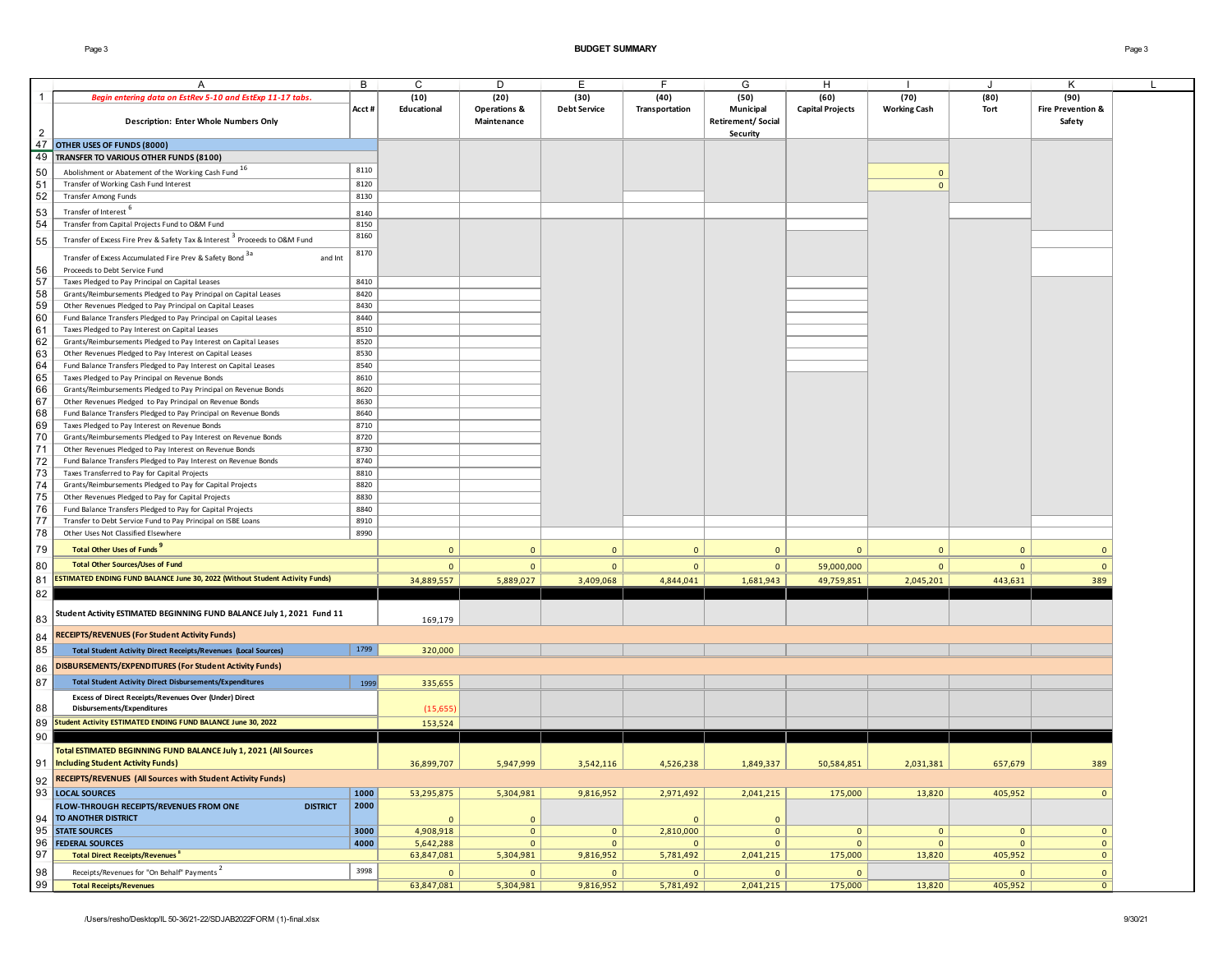### Page 4 **BUDGET SUMMARY** Page 4

|                | A                                                                                    | B     | C            | D                                      | Е                                                                        |                | G                                                 | H                       |                     |              | K                                      |                        |
|----------------|--------------------------------------------------------------------------------------|-------|--------------|----------------------------------------|--------------------------------------------------------------------------|----------------|---------------------------------------------------|-------------------------|---------------------|--------------|----------------------------------------|------------------------|
| $\overline{1}$ | Begin entering data on EstRev 5-10 and EstExp 11-17 tabs.                            |       | (10)         | (20)                                   | (30)                                                                     | (40)           | (50)                                              | (60)                    | (70)                | (80)         | (90)                                   |                        |
| $\overline{2}$ | <b>Description: Enter Whole Numbers Only</b>                                         | Acct# | Educational  | <b>Operations &amp;</b><br>Maintenance | <b>Debt Service</b>                                                      | Transportation | Municipal<br><b>Retirement/Social</b><br>Security | <b>Capital Projects</b> | <b>Working Cash</b> | Tort         | <b>Fire Prevention &amp;</b><br>Safety |                        |
|                | 100 DISBURSEMENTS/EXPENDITURES (All Sources with Student Activity Funds)             |       |              |                                        |                                                                          |                |                                                   |                         |                     |              |                                        |                        |
|                | 101 INSTRUCTION                                                                      | 1000  | 43,828,756   |                                        |                                                                          |                | 1,063,176                                         |                         |                     | $\Omega$     |                                        |                        |
|                | 102 SUPPORT SERVICES                                                                 | 2000  | 20,853,466   | 5,363,953                              |                                                                          | 5,463,689      | 1,145,433                                         | 60,000,000              |                     | 620,000      | $\mathbf{0}$                           |                        |
|                | <b>103 COMMUNITY SERVICES</b>                                                        | 3000  | 157,514      | $\Omega$                               |                                                                          | $\overline{0}$ | $\mathbf{0}$                                      |                         |                     | $\Omega$     |                                        |                        |
|                | 104 PAYMENTS TO OTHER DISTRICTS & GOVT UNITS                                         | 4000  | 863,971      | $\mathbf{0}$                           | $\mathbf{0}$                                                             | $\overline{0}$ | $\mathbf{0}$                                      | $\mathbf{0}$            |                     | $\mathbf{0}$ | $\overline{0}$                         |                        |
|                | 105 DEBT SERVICES                                                                    | 5000  | $\Omega$     | $\mathbf{0}$                           | 9,950,000                                                                | $\mathbf{0}$   | $\mathbf{0}$                                      |                         |                     | $\mathbf{0}$ | $\overline{0}$                         |                        |
|                | 106 PROVISION FOR CONTINGENCIES                                                      | 6000  | $\mathbf{0}$ | $\mathbf{0}$                           | $\mathbf{0}$                                                             | $\overline{0}$ | $\mathbf{0}$                                      | $\Omega$                |                     | $\mathbf{0}$ | $\overline{0}$                         |                        |
| 107            | <b>Total Direct Disbursements/Expenditures</b>                                       |       | 65,703,707   | 5,363,953                              | 9,950,000                                                                | 5,463,689      | 2,208,609                                         | 60,000,000              |                     | 620,000      | $\mathbf{0}$                           |                        |
| 108            | Disbursements/Expenditures for "On Behalf" Payments                                  | 4180  | $\Omega$     | $\Omega$                               | $\mathbf{0}$                                                             | $\Omega$       | $\Omega$                                          | $\Omega$                |                     | $\Omega$     | $\Omega$                               |                        |
| 109            | <b>Total Disbursements/Expenditures</b>                                              |       | 65,703,707   | 5,363,953                              | 9,950,000                                                                | 5,463,689      | 2,208,609                                         | 60,000,000              |                     | 620,000      | $\Omega$                               |                        |
| 110            | Excess of Direct Receipts/Revenues Over (Under) Direct<br>Disbursements/Expenditures |       | (1,856,626)  | (58, 972)                              | (133,048)                                                                | 317,803        | (167, 394)                                        | (59,825,000)            | 13,820              | (214, 048)   | $\Omega$                               |                        |
|                | 111 OTHER SOURCES/USES OF FUNDS                                                      |       |              |                                        |                                                                          |                |                                                   |                         |                     |              |                                        |                        |
|                | 112 OTHER SOURCES OF FUNDS (7000)                                                    |       |              |                                        |                                                                          |                |                                                   |                         |                     |              |                                        |                        |
| 113            | Total Other Sources of Funds <sup>8</sup>                                            |       | $\mathbf 0$  | $\mathbf{0}$                           | $\mathbf{0}$                                                             | $\Omega$       | $\Omega$                                          | 59,000,000              | $\overline{0}$      | $\mathbf 0$  |                                        |                        |
|                | 114 OTHER USES OF FUNDS (8000)                                                       |       |              |                                        |                                                                          |                |                                                   |                         |                     |              |                                        |                        |
| 116            | Total Other Uses of Funds <sup>9</sup>                                               |       | $\mathbf{0}$ | $\mathbf{0}$                           | $\mathbf{0}$                                                             | $\Omega$       | $\mathbf{0}$                                      | $\mathbf{0}$            | $\overline{0}$      | $\mathbf{0}$ | $\Omega$                               |                        |
| 117            | <b>Total Other Sources/Uses of Fund</b>                                              |       | $\mathbf{0}$ | $\Omega$                               | $\mathbf{0}$                                                             | $\mathbf{0}$   | $\mathbf{0}$                                      | 59,000,000              | $\overline{0}$      | $\mathbf{0}$ | $\Omega$                               |                        |
|                | ESTIMATED ENDING FUND BALANCE June 30, 2022 (All Sources With student Activity       |       |              |                                        |                                                                          |                |                                                   |                         |                     |              |                                        |                        |
|                | 118 Funds)                                                                           |       | 35,043,081   | 5,889,027                              | 3,409,068                                                                | 4,844,041      | 1,681,943                                         | 49,759,851              | 2,045,201           | 443,631      | 389                                    |                        |
| 119            |                                                                                      |       |              |                                        |                                                                          |                |                                                   |                         |                     |              |                                        |                        |
| 120            |                                                                                      |       |              |                                        | SUMMARY OF EXPENDITURES Without Student Activity Funds (by Major Object) |                |                                                   |                         |                     |              |                                        |                        |
| 121            |                                                                                      |       | (10)         | (20)                                   | (30)                                                                     | (40)           | (50)                                              | (60)                    | (70)                | (80)         | (90)                                   |                        |
|                | Description                                                                          | Acct  | Educational  | <b>Operations &amp;</b>                | <b>Debt Service</b>                                                      | Transportation | Municipal                                         | <b>Capital Projects</b> | <b>Working Cash</b> | Tort         | <b>Fire Prevention &amp;</b>           | <b>Total By Object</b> |
|                |                                                                                      | #     |              | Maintenance                            |                                                                          |                | <b>Retirement/Social</b>                          |                         |                     |              | Safety                                 |                        |
| 122            |                                                                                      |       |              |                                        |                                                                          |                | Security                                          |                         |                     |              |                                        |                        |
|                | 123 Object Name                                                                      |       |              |                                        |                                                                          |                |                                                   |                         |                     |              |                                        |                        |
| 124            | <b>Salaries</b>                                                                      | 100   | 49,043,769   | 2,280,752                              |                                                                          | 80,420         |                                                   | 3,000                   |                     | $\mathbf{0}$ | $\overline{0}$                         | 51,407,941             |
| 125            | <b>Employee Benefits</b>                                                             | 200   | 8,286,641    | 603,701                                |                                                                          | 24,081         | 2,208,609                                         | $\Omega$                |                     | $\Omega$     | $\mathbf{0}$                           | 11,123,032             |
| 126            | <b>Purchased Services</b>                                                            | 300   | 2,697,326    | 663,500                                | $\mathbf{0}$                                                             | 5,353,538      |                                                   | 59,995,000              |                     | 570,000      | $\mathbf{0}$                           | 69,279,364             |
| 127            | <b>Supplies &amp; Materials</b>                                                      | 400   | 2,304,791    | 1,438,500                              |                                                                          | 4,650          |                                                   | 2,000                   |                     | $\mathbf{0}$ | $\mathbf{0}$                           | 3,749,941              |
| 128            | <b>Capital Outlay</b>                                                                | 500   | 973,000      | 376,000                                |                                                                          | 1,000          |                                                   | $\Omega$                |                     | $\Omega$     | $\mathbf{0}$                           | 1,350,000              |
| 129            | <b>Other Objects</b>                                                                 | 600   | 1,997,525    | 1,500                                  | 9,950,000                                                                | $\mathbf{0}$   | $\mathbf{0}$                                      | $\mathbf{0}$            |                     | 50,000       | $\overline{0}$                         | 11,999,025             |
| 130            | Non-Capitalized Equipment                                                            | 700   | $\Omega$     | $\Omega$                               |                                                                          | $\mathbf{0}$   |                                                   | $\Omega$                |                     | $\Omega$     | $\mathbf{0}$                           |                        |
| 131            | <b>Termination Benefits</b>                                                          | 800   | 65,000       | $\Omega$                               |                                                                          | $\Omega$       |                                                   |                         |                     | $\Omega$     |                                        | 65,000                 |
| 132            | <b>Total Expenditures</b>                                                            |       | 65,368,052   | 5,363,953                              | 9.950.000                                                                | 5,463,689      | 2,208,609                                         | 60.000.000              |                     | 620,000      | $\Omega$                               | 148,974,303            |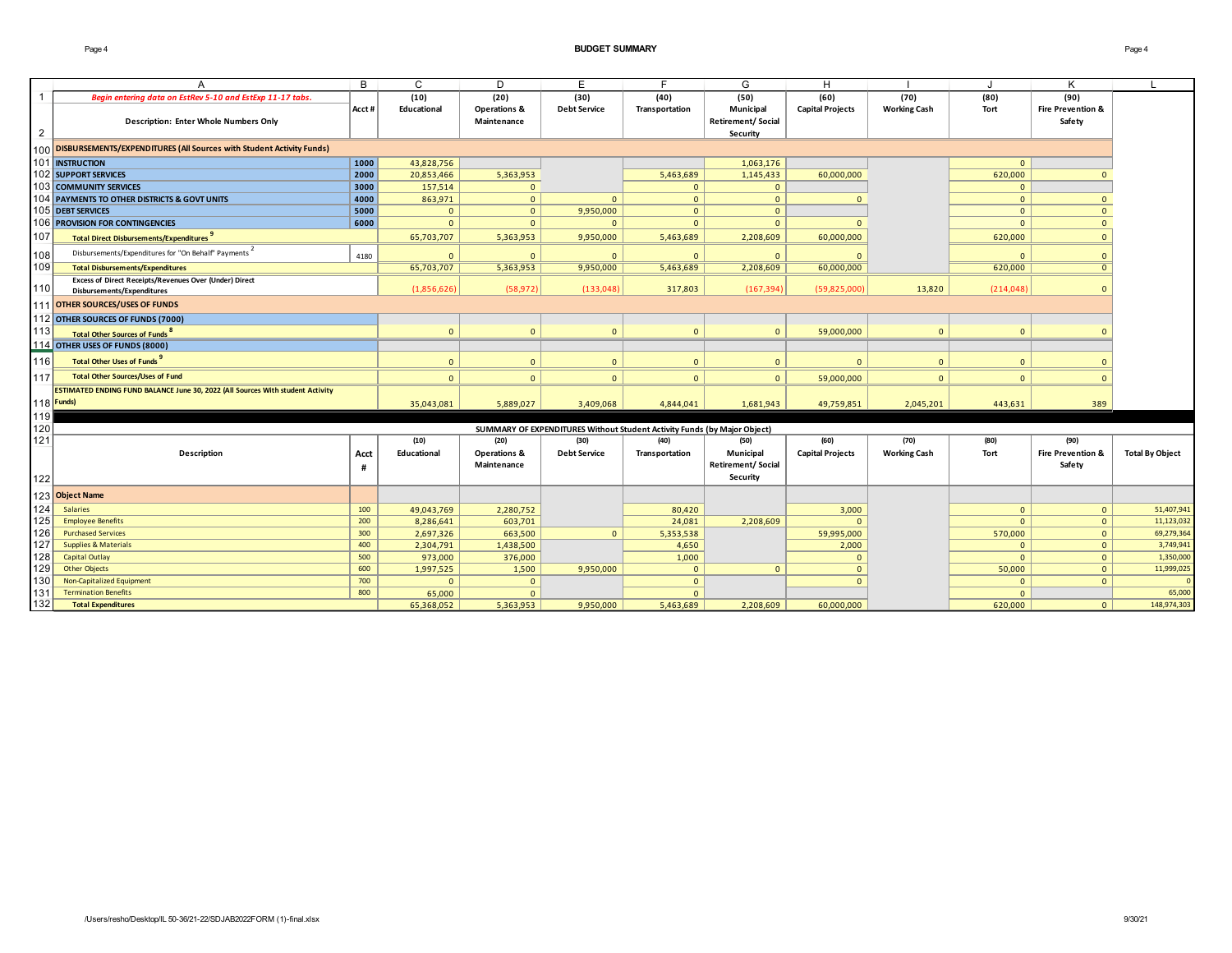## **SUMMARY OF CASH TRANSACTIONS CONSUMMARY OF CASH TRANSACTIONS Page 5**

|                     | A                                                                                                | В          | C            | D                                      | Е                   | F              | G                                          | H                       |                     | J            | Κ                                      |
|---------------------|--------------------------------------------------------------------------------------------------|------------|--------------|----------------------------------------|---------------------|----------------|--------------------------------------------|-------------------------|---------------------|--------------|----------------------------------------|
| $\mathbf{1}$        |                                                                                                  |            | (10)         | (20)                                   | (30)                | (40)           | (50)                                       | (60)                    | (70)                | (80)         | (90)                                   |
| $\overline{2}$      | Description: Enter Whole Numbers Only                                                            | Acct#      | Educational  | <b>Operations &amp;</b><br>Maintenance | <b>Debt Service</b> | Transportation | Municipal<br>Retirement/Social<br>Security | <b>Capital Projects</b> | <b>Working Cash</b> | Tort         | <b>Fire Prevention &amp;</b><br>Safety |
|                     |                                                                                                  |            |              |                                        |                     |                |                                            |                         |                     |              |                                        |
|                     | BEGINNING CASH BALANCE ON HAND July 1, 2021 <sup>7</sup> (Without Student Activity<br>Funds)     |            |              |                                        |                     |                |                                            |                         |                     |              |                                        |
| 3<br>4              |                                                                                                  |            | 36,730,528   | 5,947,999                              | 3,542,116           | 4,526,238      | 1,849,337                                  | 50,584,851              | 2,031,381           | 657,679      | 389<br>$\mathbf{0}$                    |
|                     | <b>Total Direct Receipts &amp; Other Sources 8</b>                                               |            | 63,527,081   | 5,304,981                              | 9,816,952           | 5,781,492      | 2,041,215                                  | 59,175,000              | 13,820              | 405,952      |                                        |
| 5                   | <b>OTHER RECEIPTS</b>                                                                            |            |              |                                        |                     |                |                                            |                         |                     |              |                                        |
| 6<br>$\overline{7}$ | Interfund Loans Payable (Loans from Other Funds)                                                 | 411        |              |                                        |                     |                |                                            |                         |                     |              |                                        |
|                     | Interfund Loans Receivable (Repayment of Loans)                                                  | 141<br>433 |              |                                        |                     |                |                                            |                         |                     |              |                                        |
| 8                   | Notes and Warrants Payable                                                                       | 199        |              |                                        |                     |                |                                            |                         |                     |              |                                        |
| 9                   | Other Current Assets                                                                             |            |              |                                        |                     |                |                                            |                         |                     |              |                                        |
| 10                  | <b>Total Other Receipts</b><br><b>Total Direct Receipts, Other Sources, &amp; Other Receipts</b> |            | $\mathbf{0}$ | $\mathbf{0}$                           | $\mathbf{0}$        | $\mathbf{0}$   | $\mathbf{0}$                               | $\mathbf{0}$            | $\mathbf{0}$        | $\Omega$     | $\mathbf{0}$                           |
| 11                  |                                                                                                  |            | 63,527,081   | 5,304,981                              | 9,816,952           | 5,781,492      | 2,041,215                                  | 59,175,000              | 13,820              | 405,952      | $\mathbf{0}$                           |
| 12                  | <b>Total Amount Available</b>                                                                    |            | 100,257,609  | 11,252,980                             | 13,359,068          | 10,307,730     | 3,890,552                                  | 109,759,851             | 2,045,201           | 1,063,631    | 389                                    |
| 13                  | <b>Total Direct Disbursements &amp; Other Uses</b>                                               |            | 65,368,052   | 5,363,953                              | 9,950,000           | 5,463,689      | 2,208,609                                  | 60,000,000              | $\mathbf{0}$        | 620,000      | $\mathbf{0}$                           |
| 14                  | <b>OTHER DISBURSEMENTS</b>                                                                       |            |              |                                        |                     |                |                                            |                         |                     |              |                                        |
| 15                  | Interfund Loans Receivable (Loans to Other Funds) <sup>10</sup>                                  | 141<br>411 |              |                                        |                     |                |                                            |                         |                     |              |                                        |
| 16                  | Interfund Loans Payable (Repayment of Loans)                                                     | 433        |              |                                        |                     |                |                                            |                         |                     |              |                                        |
| 17                  | Notes and Warrants Payable                                                                       |            |              |                                        |                     |                |                                            |                         |                     |              |                                        |
| 18                  | Other Current Liabilities                                                                        | 499        |              |                                        |                     |                |                                            |                         |                     |              |                                        |
| 19                  | <b>Total Other Disbursements</b>                                                                 |            | $\mathbf{0}$ | $\mathbf{0}$                           | $\mathbf{0}$        | $\mathbf{0}$   | $\mathbf{0}$                               | $\mathbf{0}$            | $\mathbf{0}$        | $\mathbf{0}$ | $\mathbf{0}$                           |
| 20                  | Total Direct Disbursements, Other Uses, & Other Disbursements                                    |            | 65,368,052   | 5,363,953                              | 9,950,000           | 5,463,689      | 2,208,609                                  | 60,000,000              | $\mathbf{0}$        | 620,000      | $\mathbf{0}$                           |
| 21                  | ENDING CASH BALANCE ON HAND June 30, 2022 <sup>7</sup> (Without Student Activity Funds)          |            | 34,889,557   | 5,889,027                              | 3,409,068           | 4,844,041      | 1,681,943                                  | 49,759,851              | 2,045,201           | 443,631      | 389                                    |
| 22                  |                                                                                                  |            |              |                                        |                     |                |                                            |                         |                     |              |                                        |
| 23                  | Activity Funds BEGINNING CASH BALANCE ON HAND July 1, 2021 $^7$                                  |            | 169,179      |                                        |                     |                |                                            |                         |                     |              |                                        |
| 24                  | <b>Total Direct Receipts &amp; Other Sources</b>                                                 |            | 320,000      |                                        |                     |                |                                            |                         |                     |              |                                        |
| 25                  | <b>Total Amount Available</b>                                                                    |            | 489,179      |                                        |                     |                |                                            |                         |                     |              |                                        |
| 26                  | <b>Total Direct Disbursements &amp; Other Uses</b>                                               |            | 335,655      |                                        |                     |                |                                            |                         |                     |              |                                        |
| 27                  | Activity funds ENDING CASH BALANCE ON HAND June 30, 2022 <sup>7</sup>                            |            | 153,524      |                                        |                     |                |                                            |                         |                     |              |                                        |
| 28                  |                                                                                                  |            |              |                                        |                     |                |                                            |                         |                     |              |                                        |
|                     | Total BEGINNING CASH BALANCE ON HAND July 1, 2021 <sup>7</sup> (With Student                     |            |              |                                        |                     |                |                                            |                         |                     |              |                                        |
| 29                  | <b>Activity Funds)</b>                                                                           |            | 36,899,707   | 5,947,999                              | 3,542,116           | 4,526,238      | 1,849,337                                  | 50,584,851              | 2,031,381           | 657,679      | 389                                    |
| 30                  | <b>Total Direct Receipts &amp; Other Sources</b>                                                 |            | 63,847,081   | 5,304,981                              | 9,816,952           | 5,781,492      | 2,041,215                                  | 59,175,000              | 13,820              | 405,952      | $\mathbf{0}$                           |
| 31                  | <b>Total Other Receipts</b>                                                                      |            | $\mathbf{0}$ | $\mathbf{0}$                           | $\Omega$            | $\mathbf{0}$   | $\mathbf{0}$                               | $\mathbf{0}$            | $\mathbf{0}$        | $\Omega$     | $\mathbf{0}$                           |
| 32                  | Total Direct Receipts, Other Sources, & Other Receipts                                           |            | 63,847,081   | 5,304,981                              | 9,816,952           | 5,781,492      | 2,041,215                                  | 59,175,000              | 13,820              | 405,952      | $\mathbf{0}$                           |
| 33                  | <b>Total Amount Available</b>                                                                    |            | 100,746,788  | 11,252,980                             | 13,359,068          | 10,307,730     | 3,890,552                                  | 109,759,851             | 2,045,201           | 1,063,631    | 389                                    |
| 34                  | <b>Total Direct Disbursements &amp; Other Uses</b>                                               |            | 65,703,707   | 5,363,953                              | 9,950,000           | 5,463,689      | 2,208,609                                  | 60,000,000              | $\mathbf{0}$        | 620,000      | $\mathbf 0$                            |
| 35                  | <b>Total Other Disbursements</b>                                                                 |            | $\mathbf{0}$ | $\mathbf{0}$                           | $\Omega$            | $\Omega$       | $\mathbf{0}$                               | $\mathbf{0}$            | $\mathbf{0}$        | $\Omega$     | $\mathbf{0}$                           |
| 36                  | Total Direct Disbursements, Other Uses, & Other Disbursements                                    |            | 65,703,707   | 5,363,953                              | 9,950,000           | 5,463,689      | 2,208,609                                  | 60,000,000              | $\mathbf{0}$        | 620,000      | $\mathbf{0}$                           |
| 37                  | Total ENDING CASH BALANCE ON HAND June 30, 2022 <sup>7</sup> (With Student Activity Funds)       |            | 35,043,081   | 5,889,027                              | 3,409,068           | 4,844,041      | 1,681,943                                  | 49,759,851              | 2,045,201           | 443,631      | 389                                    |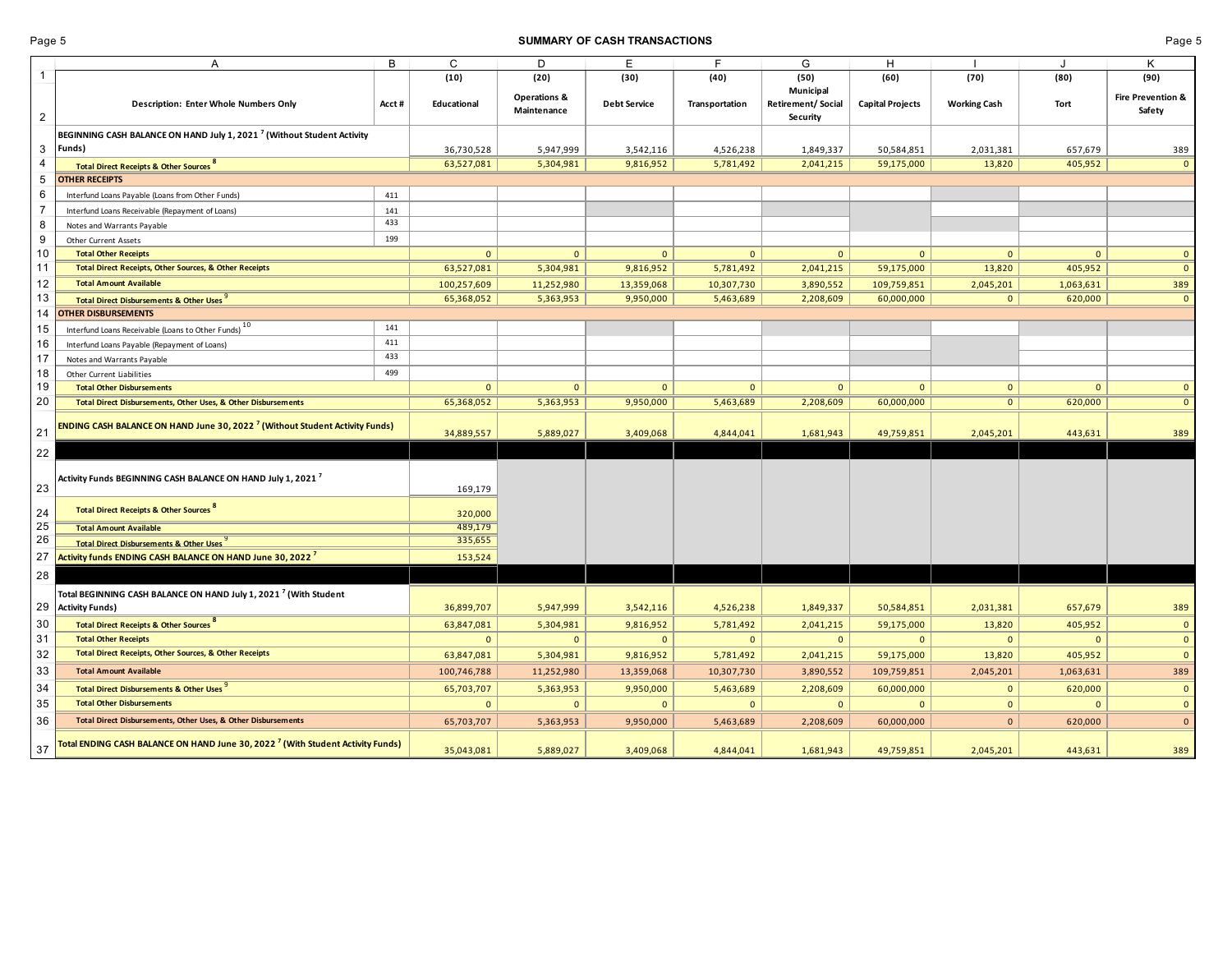## Page 6 **ESTIMATED RECEIPTS/REVENUES** Page 6

|                | Α                                                                       | B      | C           | D                       | Е                   | F              | G                        | Н                       |                     | J            | K                            |
|----------------|-------------------------------------------------------------------------|--------|-------------|-------------------------|---------------------|----------------|--------------------------|-------------------------|---------------------|--------------|------------------------------|
| $\mathbf 1$    |                                                                         |        | (10)        | (20)                    | (30)                | (40)           | (50)                     | (60)                    | (70)                | (80)         | (90)                         |
|                |                                                                         | Acct   | Educational | <b>Operations &amp;</b> | <b>Debt Service</b> | Transportation | Municipal                | <b>Capital Projects</b> | <b>Working Cash</b> | Tort         | <b>Fire Prevention &amp;</b> |
|                | <b>Description: Enter Whole Numbers Only</b>                            | #      |             | Maintenance             |                     |                | <b>Retirement/Social</b> |                         |                     |              | Safety                       |
| $\overline{2}$ |                                                                         |        |             |                         |                     |                | Security                 |                         |                     |              |                              |
|                |                                                                         |        |             |                         |                     |                |                          |                         |                     |              |                              |
| $\sqrt{3}$     | RECEIPTS/REVENUES FROM LOCAL SOURCES (1000)                             |        |             |                         |                     |                |                          |                         |                     |              |                              |
| 4              | AD VALOREM TAXES LEVIED BY LOCAL EDUCATION AGENCY                       | 1100   |             |                         |                     |                |                          |                         |                     |              |                              |
| $\sqrt{5}$     | Designated Purposes Levies 11 (1110-1120)                               | $\sim$ | 43,275,000  | 4,985,000               | 9,800,000           | 2,910,000      | 1,953,000                |                         |                     | 398,500      |                              |
| 6              | Leasing Purposes Levy <sup>12</sup>                                     | 1130   |             |                         |                     |                |                          |                         |                     |              |                              |
| $\overline{7}$ | Special Education Purposes Levy                                         | 1140   |             |                         |                     |                |                          |                         |                     |              |                              |
| 8              | FICA and Medicare Only Levies                                           | 1150   |             |                         |                     |                |                          |                         |                     |              |                              |
| 9              | Area Vocational Construction Purposes Levy                              | 1160   |             |                         |                     |                |                          |                         |                     |              |                              |
| 10             | Summer School Purposes Levy                                             | 1170   |             |                         |                     |                |                          |                         |                     |              |                              |
| 11             | Other Tax Levies (Describe & Itemize)                                   | 1190   |             |                         |                     |                |                          |                         |                     |              |                              |
| 12             | <b>Total Ad Valorem Taxes Levied by District</b>                        |        | 43,275,000  | 4,985,000               | 9,800,000           | 2,910,000      | 1,953,000                | $\mathbf{0}$            | $\mathbf{0}$        | 398,500      |                              |
|                | PAYMENTS IN LIEU OF TAXES                                               | 1200   |             |                         |                     |                |                          |                         |                     |              |                              |
| 13<br>14       |                                                                         | 1210   |             |                         |                     |                |                          |                         |                     |              |                              |
| 15             | Mobile Home Privilege Tax                                               |        |             |                         |                     |                |                          |                         |                     |              |                              |
|                | Payments from Local Housing Authority                                   | 1220   |             |                         |                     |                |                          |                         |                     |              |                              |
| 16             | Corporate Personal Property Replacement Taxes <sup>13</sup>             | 1230   | 600,000     |                         |                     |                | 70,000                   |                         |                     |              |                              |
| 17             | Other Payments in Lieu of Taxes (Describe & Itemize)                    | 1290   | 6,120,000   |                         |                     |                |                          |                         |                     |              |                              |
| 18             | <b>Total Payments in Lieu of Taxes</b>                                  |        | 6,720,000   | $\mathbf{0}$            | $\mathbf{0}$        | $\mathbf{0}$   | 70,000                   | $\overline{0}$          | $\overline{0}$      | $\mathbf{0}$ | $\Omega$                     |
| 19             | <b>TUITION</b>                                                          | 1300   |             |                         |                     |                |                          |                         |                     |              |                              |
| 20             | Regular Tuition from Pupils or Parents (In State)                       | 1311   | 775,000     |                         |                     |                |                          |                         |                     |              |                              |
| 21             | Regular Tuition from Other Districts (In State)                         | 1312   |             |                         |                     |                |                          |                         |                     |              |                              |
| 22             | Regular Tuition from Other Sources (In State)                           | 1313   |             |                         |                     |                |                          |                         |                     |              |                              |
| 23             | Regular Tuition from Other Sources (Out of State)                       | 1314   |             |                         |                     |                |                          |                         |                     |              |                              |
| 24             | Summer School Tuition from Pupils or Parents (In State)                 | 1321   |             |                         |                     |                |                          |                         |                     |              |                              |
| 25             | Summer School Tuition from Other Districts (In State)                   | 1322   |             |                         |                     |                |                          |                         |                     |              |                              |
| 26             | Summer School Tuition from Other Sources (In State)                     | 1323   |             |                         |                     |                |                          |                         |                     |              |                              |
| 27             | Summer School Tuition from Other Sources (Out of State)                 | 1324   |             |                         |                     |                |                          |                         |                     |              |                              |
| 28             | CTE Tuition from Pupils or Parents (In State)                           | 1331   |             |                         |                     |                |                          |                         |                     |              |                              |
| 29             | CTE Tuition from Other Districts (In State)                             | 1332   |             |                         |                     |                |                          |                         |                     |              |                              |
| 30             | CTE Tuition from Other Sources (In State)                               | 1333   |             |                         |                     |                |                          |                         |                     |              |                              |
| 31             | CTE Tuition from Other Sources (Out of State)                           | 1334   |             |                         |                     |                |                          |                         |                     |              |                              |
| 32             | Special Education Tuition from Pupils or Parents (In State)             | 1341   |             |                         |                     |                |                          |                         |                     |              |                              |
| 33             | Special Education Tuition from Other Districts (In State)               | 1342   |             |                         |                     |                |                          |                         |                     |              |                              |
| 34             | Special Education Tuition from Other Sources (In State)                 | 1343   |             |                         |                     |                |                          |                         |                     |              |                              |
| 35             | Special Education Tuition from Other Sources (Out of State)             | 1344   |             |                         |                     |                |                          |                         |                     |              |                              |
| 36             | Adult Tuition from Pupils or Parents (In State)                         | 1351   |             |                         |                     |                |                          |                         |                     |              |                              |
| 37             | Adult Tuition from Other Districts (In State)                           | 1352   |             |                         |                     |                |                          |                         |                     |              |                              |
| 38             | Adult Tuition from Other Sources (In State)                             | 1353   |             |                         |                     |                |                          |                         |                     |              |                              |
| 39             | Adult Tuition from Other Sources (Out of State)                         | 1354   |             |                         |                     |                |                          |                         |                     |              |                              |
| 40             | <b>Total Tuition</b>                                                    |        | 775,000     |                         |                     |                |                          |                         |                     |              |                              |
|                | <b>TRANSPORTATION FEES</b>                                              | 1400   |             |                         |                     |                |                          |                         |                     |              |                              |
| 41             |                                                                         |        |             |                         |                     |                |                          |                         |                     |              |                              |
| 42             | Regular Transportation Fees from Pupils or Parents (In State)           | 1411   |             |                         |                     | 25,700         |                          |                         |                     |              |                              |
| 43             | Regular Transportation Fees from Other Districts (In State)             | 1412   |             |                         |                     |                |                          |                         |                     |              |                              |
| 44             | Regular Transportation Fees from Other Sources (In State)               | 1413   |             |                         |                     |                |                          |                         |                     |              |                              |
| 45             | Regular Transportation Fees from Co-curricular Activities (In State)    | 1415   |             |                         |                     |                |                          |                         |                     |              |                              |
| 46             | Regular Transportation Fees from Other Sources (Out of State)           | 1416   |             |                         |                     |                |                          |                         |                     |              |                              |
| 47             | Summer School Transportation Fees from Pupils or Parents (In State)     | 1421   |             |                         |                     |                |                          |                         |                     |              |                              |
| 48             | Summer School Transportation Fees from Other Districts (In State)       | 1422   |             |                         |                     |                |                          |                         |                     |              |                              |
| 49             | Summer School Transportation Fees from Other Sources (In State)         | 1423   |             |                         |                     |                |                          |                         |                     |              |                              |
| 50             | Summer School Transportation Fees from Other Sources (Out of State)     | 1424   |             |                         |                     |                |                          |                         |                     |              |                              |
| 51             | CTE Transportation Fees from Pupils or Parents (In State)               | 1431   |             |                         |                     |                |                          |                         |                     |              |                              |
| 52             | CTE Transportation Fees from Other Districts (In State)                 | 1432   |             |                         |                     |                |                          |                         |                     |              |                              |
| 53             | CTE Transportation Fees from Other Sources (In State)                   | 1433   |             |                         |                     |                |                          |                         |                     |              |                              |
| 54             | CTE Transportation Fees from Other Sources (Out of State)               | 1434   |             |                         |                     |                |                          |                         |                     |              |                              |
| 55             | Special Education Transportation Fees from Pupils or Parents (In State) | 1441   |             |                         |                     |                |                          |                         |                     |              |                              |
| 56             | Special Education Transportation Fees from Other Districts (In State)   | 1442   |             |                         |                     |                |                          |                         |                     |              |                              |
| 57             | Special Education Transportation Fees from Other Sources (In State)     | 1443   |             |                         |                     |                |                          |                         |                     |              |                              |
| 58             | Special Education Transportation Fees from Other Sources (Out of State) | 1444   |             |                         |                     |                |                          |                         |                     |              |                              |
| 59             | Adult Transportation Fees from Pupils or Parents (In State)             | 1451   |             |                         |                     |                |                          |                         |                     |              |                              |
| 60             | Adult Transportation Fees from Other Districts (In State)               | 1452   |             |                         |                     |                |                          |                         |                     |              |                              |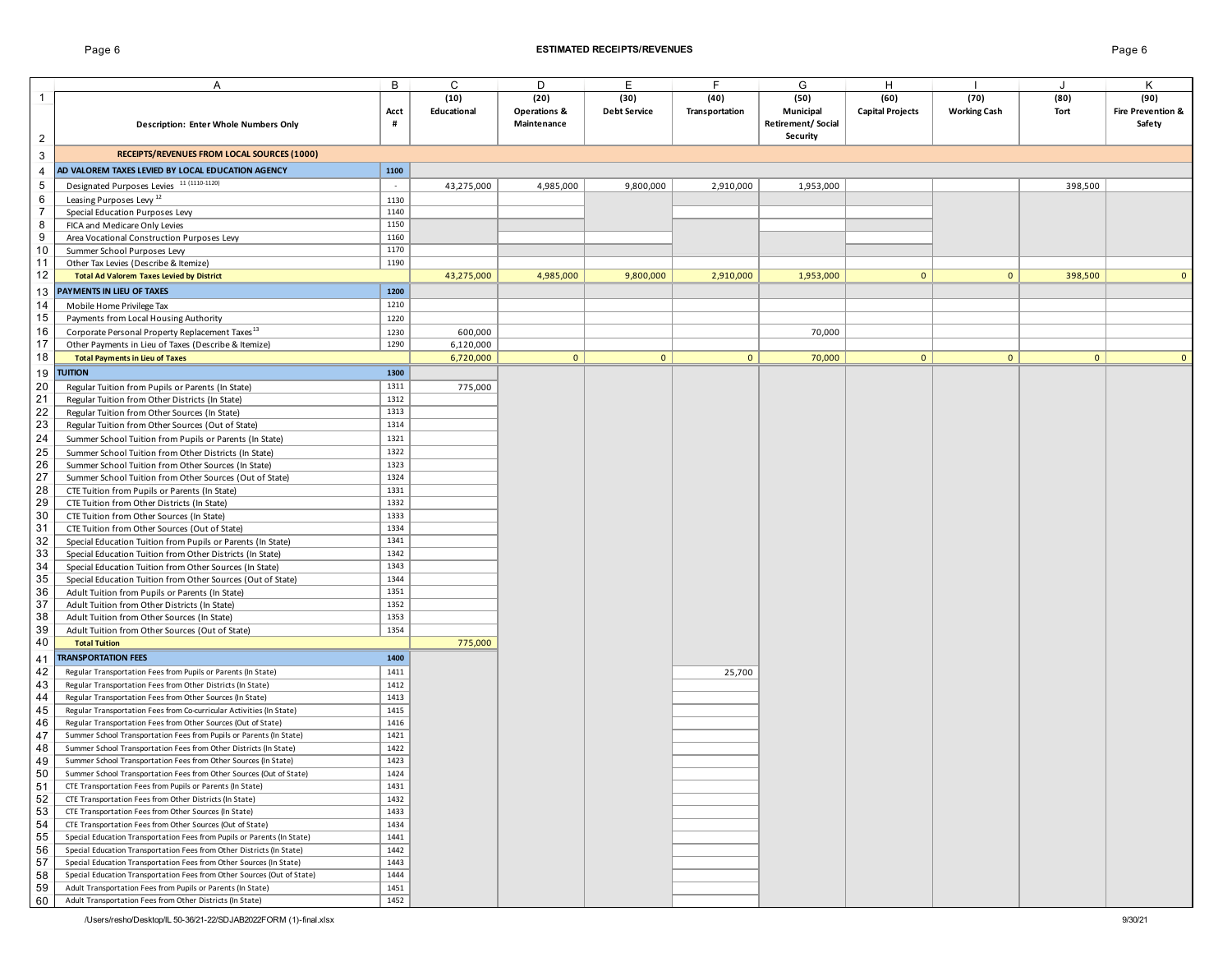## Page 7 **ESTIMATED RECEIPTS/REVENUES** Page 7

|                | Α                                                                                  | В         | C                   | D                                              | Е                           | F                      | G                                             | H                               |                             | J            | Κ                                              |
|----------------|------------------------------------------------------------------------------------|-----------|---------------------|------------------------------------------------|-----------------------------|------------------------|-----------------------------------------------|---------------------------------|-----------------------------|--------------|------------------------------------------------|
| $\mathbf{1}$   | Description: Enter Whole Numbers Only                                              | Acct<br># | (10)<br>Educational | (20)<br><b>Operations &amp;</b><br>Maintenance | (30)<br><b>Debt Service</b> | (40)<br>Transportation | (50)<br>Municipal<br><b>Retirement/Social</b> | (60)<br><b>Capital Projects</b> | (70)<br><b>Working Cash</b> | (80)<br>Tort | (90)<br><b>Fire Prevention &amp;</b><br>Safety |
| $\overline{2}$ |                                                                                    |           |                     |                                                |                             |                        | <b>Security</b>                               |                                 |                             |              |                                                |
| 61             | Adult Transportation Fees from Other Sources (In State)                            | 1453      |                     |                                                |                             |                        |                                               |                                 |                             |              |                                                |
| 62             | Adult Transportation Fees from Other Sources (Out of State)                        | 1454      |                     |                                                |                             |                        |                                               |                                 |                             |              |                                                |
| 63             | <b>Total Transportation Fees</b>                                                   |           |                     |                                                |                             | 25,700                 |                                               |                                 |                             |              |                                                |
|                |                                                                                    |           |                     |                                                |                             |                        |                                               |                                 |                             |              |                                                |
| 64             | <b>EARNINGS ON INVESTMENTS</b>                                                     | 1500      |                     |                                                |                             |                        |                                               |                                 |                             |              |                                                |
| 65             | Interest on Investments                                                            | 1510      | 368,614             | 29,981                                         | 16,952                      | 35,792                 | 18,215                                        | 175,000                         | 13,820                      | 7,452        |                                                |
| 66             | Gain or Loss on Sale of Investments                                                | 1520      |                     |                                                |                             |                        |                                               |                                 |                             |              |                                                |
| 67             | <b>Total Earnings on Investments</b>                                               |           | 368,614             | 29,981                                         | 16,952                      | 35,792                 | 18,215                                        | 175,000                         | 13,820                      | 7,452        | $\mathbf{0}$                                   |
| 68             | <b>FOOD SERVICE</b>                                                                | 1600      |                     |                                                |                             |                        |                                               |                                 |                             |              |                                                |
| 69             | Sales to Pupils - Lunch                                                            | 1611      | 782,000             |                                                |                             |                        |                                               |                                 |                             |              |                                                |
| 70             | Sales to Pupils - Breakfast                                                        | 1612      |                     |                                                |                             |                        |                                               |                                 |                             |              |                                                |
| 71             | Sales to Pupils - A la Carte                                                       | 1613      |                     |                                                |                             |                        |                                               |                                 |                             |              |                                                |
| 72             | Sales to Pupils - Other (Describe & Itemize)                                       | 1614      |                     |                                                |                             |                        |                                               |                                 |                             |              |                                                |
| 73             | Sales to Adults                                                                    | 1620      | 5,361               |                                                |                             |                        |                                               |                                 |                             |              |                                                |
| 74             | Other Food Service (Describe & Itemize)                                            | 1690      | 15,000              |                                                |                             |                        |                                               |                                 |                             |              |                                                |
| 75             | <b>Total Food Service</b>                                                          |           | 802,361             |                                                |                             |                        |                                               |                                 |                             |              |                                                |
| 76             | DISTRICT/SCHOOL ACTIVITY INCOME                                                    | 1700      |                     |                                                |                             |                        |                                               |                                 |                             |              |                                                |
| 77             | Admissions - Athletic                                                              | 1711      |                     |                                                |                             |                        |                                               |                                 |                             |              |                                                |
| 78             | Admissions - Other                                                                 | 1719      |                     |                                                |                             |                        |                                               |                                 |                             |              |                                                |
| 79             | Fees                                                                               | 1720      | 153,900             |                                                |                             |                        |                                               |                                 |                             |              |                                                |
| 80             | <b>Book Store Sales</b>                                                            | 1730      |                     |                                                |                             |                        |                                               |                                 |                             |              |                                                |
| 81             | Other District/School Activity Revenue (Describe & Itemize)                        | 1790      |                     |                                                |                             |                        |                                               |                                 |                             |              |                                                |
| 82             | Student Activity Fund Revenues                                                     | 1799      | 320,000             |                                                |                             |                        |                                               |                                 |                             |              |                                                |
| 83             | Total District/School Activity Income (without Student Activity Funds 1799)        |           | 153,900             | $\Omega$                                       |                             |                        |                                               |                                 |                             |              |                                                |
| 84             | Total District/School Activity Income (with Student Activity Funds 1799)           |           | 473,900             |                                                |                             |                        |                                               |                                 |                             |              |                                                |
| 85             | <b>TEXTBOOK INCOME</b>                                                             | 1800      |                     |                                                |                             |                        |                                               |                                 |                             |              |                                                |
| 86             | Rentals - Regular Textbooks                                                        | 1811      | 410,000             |                                                |                             |                        |                                               |                                 |                             |              |                                                |
| 87             | Rentals - Summer School Textbooks                                                  | 1812      |                     |                                                |                             |                        |                                               |                                 |                             |              |                                                |
| 88             | Rentals - Adult/Continuing Education Textbooks                                     | 1813      | 357,000             |                                                |                             |                        |                                               |                                 |                             |              |                                                |
| 89             | Rentals - Other (Describe)                                                         | 1819      |                     |                                                |                             |                        |                                               |                                 |                             |              |                                                |
| 90             | Sales - Regular Textbooks                                                          | 1821      |                     |                                                |                             |                        |                                               |                                 |                             |              |                                                |
| 91             | Sales - Summer School Textbooks                                                    | 1822      |                     |                                                |                             |                        |                                               |                                 |                             |              |                                                |
| 92             | Sales - Adult/Continuing Education Textbooks                                       | 1823      |                     |                                                |                             |                        |                                               |                                 |                             |              |                                                |
| 93             | Sales - Other (Describe & Itemize)                                                 | 1829      |                     |                                                |                             |                        |                                               |                                 |                             |              |                                                |
| 94             | Other (Describe & Itemize)                                                         | 1890      |                     |                                                |                             |                        |                                               |                                 |                             |              |                                                |
| 95             | <b>Total Textbooks</b>                                                             |           | 767,000             |                                                |                             |                        |                                               |                                 |                             |              |                                                |
| 96             | OTHER REVENUE FROM LOCAL SOURCES                                                   | 1900      |                     |                                                |                             |                        |                                               |                                 |                             |              |                                                |
| 97             | Rentals                                                                            | 1910      |                     | 120,000                                        |                             |                        |                                               |                                 |                             |              |                                                |
| 98             | Contributions and Donations from Private Sources                                   | 1920      |                     |                                                |                             |                        |                                               |                                 |                             |              |                                                |
| 99             | Impact Fees from Municipal or County Governments                                   | 1930      |                     | 130,000                                        |                             |                        |                                               |                                 |                             |              |                                                |
| 100            | Services Provided Other Districts                                                  | 1940      |                     |                                                |                             |                        |                                               |                                 |                             |              |                                                |
| 101            | Refund of Prior Years' Expenditures                                                | 1950      |                     |                                                |                             |                        |                                               |                                 |                             |              |                                                |
| 102            | Payments of Surplus Moneys from TIF Districts                                      | 1960      |                     |                                                |                             |                        |                                               |                                 |                             |              |                                                |
| 103            | Drivers' Education Fees                                                            | 1970      |                     |                                                |                             |                        |                                               |                                 |                             |              |                                                |
| 104            | Proceeds from Vendors' Contracts                                                   | 1980      | 0                   | $\mathbf 0$                                    | $\mathbf 0$                 | $\mathbf 0$            | $\mathbf 0$                                   | $\mathbf 0$                     | $\mathbf{0}$                | $\mathbf 0$  | 0                                              |
| 105            | School Facility Occupation Tax Proceeds                                            | 1983      |                     |                                                |                             |                        |                                               |                                 |                             |              |                                                |
| 106            | Payment from Other Districts                                                       | 1991      |                     |                                                |                             |                        |                                               |                                 |                             |              |                                                |
| 107            | Sale of Vocational Projects                                                        | 1992      |                     |                                                |                             |                        |                                               |                                 |                             |              |                                                |
| 108            | Other Local Fees (Describe & Itemize)                                              | 1993      | 59,000              |                                                |                             |                        |                                               |                                 |                             |              |                                                |
| 109            | Other Local Revenues (Describe & Itemize)                                          | 1999      | 55,000              | 40,000                                         |                             |                        |                                               |                                 |                             |              |                                                |
| 110            | <b>Total Other Revenue from Local Sources</b>                                      |           | 114,000             | 290,000                                        | $\mathbf{0}$                | $\mathbf{0}$           | $\mathbf{0}$                                  | $\mathbf{0}$                    | $\mathbf{0}$                | $\mathbf{0}$ | $\mathbf{0}$                                   |
|                |                                                                                    |           |                     |                                                |                             |                        |                                               |                                 |                             |              |                                                |
| 111            | Total Receipts/Revenues from Local Sources (without Student Activity Funds 1799)   | 1000      | 52,975,875          | 5,304,981                                      | 9,816,952                   | 2,971,492              | 2,041,215                                     | 175,000                         | 13,820                      | 405,952      | $\mathbf{0}$                                   |
| 112            | Total Receipts/Revenues from Local Sources (with Student Activity Funds 1799)      |           | 53,295,875          |                                                |                             |                        |                                               |                                 |                             |              |                                                |
|                | FLOW-THROUGH RECEIPTS/REVENUES FROM ONE<br>113 DISTRICT TO ANOTHER DISTRICT (2000) |           |                     |                                                |                             |                        |                                               |                                 |                             |              |                                                |
| 114            | Flow-Through Revenue from State Sources                                            | 2100      |                     |                                                |                             |                        |                                               |                                 |                             |              |                                                |
| 115            | Flow-Through Revenue from Federal Sources                                          | 2200      |                     |                                                |                             |                        |                                               |                                 |                             |              |                                                |
|                |                                                                                    |           |                     |                                                |                             |                        |                                               |                                 |                             |              |                                                |

/Users/resho/Desktop/IL 50-36/21-22/SDJAB2022FORM (1)-final.xlsx 9/30/21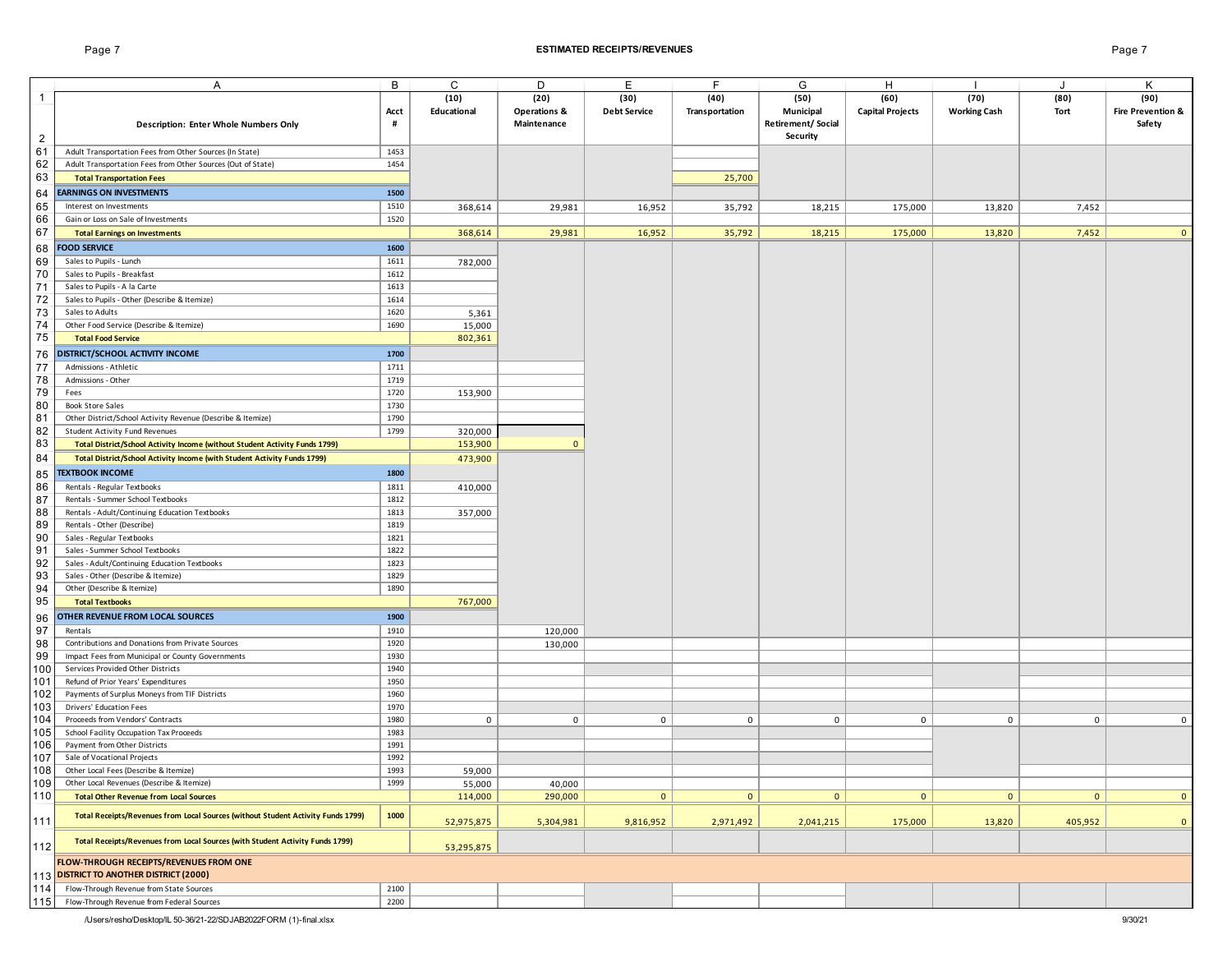## Page 8 **ESTIMATED RECEIPTS/REVENUES** Page 8

|                | Α                                                                        | В    | C              | D                       | E                   | F              | G                        | H                       |                     | J            | Κ                            |
|----------------|--------------------------------------------------------------------------|------|----------------|-------------------------|---------------------|----------------|--------------------------|-------------------------|---------------------|--------------|------------------------------|
|                |                                                                          |      |                |                         |                     |                |                          |                         |                     |              |                              |
| $\mathbf{1}$   |                                                                          |      | (10)           | (20)                    | (30)                | (40)           | (50)                     | (60)                    | (70)                | (80)         | (90)                         |
|                |                                                                          | Acct | Educational    | <b>Operations &amp;</b> | <b>Debt Service</b> | Transportation | Municipal                | <b>Capital Projects</b> | <b>Working Cash</b> | Tort         | <b>Fire Prevention &amp;</b> |
|                | <b>Description: Enter Whole Numbers Only</b>                             | #    |                | Maintenance             |                     |                | <b>Retirement/Social</b> |                         |                     |              | Safety                       |
| $\overline{c}$ |                                                                          |      |                |                         |                     |                | Security                 |                         |                     |              |                              |
| 116            | Other Flow-Through Revenue (Describe & Itemize)                          | 2300 |                |                         |                     |                |                          |                         |                     |              |                              |
|                | <b>Total Flow-Through Receipts/Revenues From</b><br>One                  |      |                |                         |                     |                |                          |                         |                     |              |                              |
| 117            | <b>District to Another District</b>                                      | 2000 | $\mathbf 0$    | $\mathbf{0}$            |                     | $\mathbf{0}$   | $\mathbf{0}$             |                         |                     |              |                              |
|                |                                                                          |      |                |                         |                     |                |                          |                         |                     |              |                              |
|                | 118 RECEIPTS/REVENUES FROM STATE SOURCES (3000)                          |      |                |                         |                     |                |                          |                         |                     |              |                              |
| 119            | UNRESTRICTED GRANTS-IN-AID (3001-3099)                                   |      |                |                         |                     |                |                          |                         |                     |              |                              |
| 120            | Evidence Based Funding Formula (Section 18-8.15)                         | 3001 | 4,376,826      |                         |                     |                |                          |                         |                     |              |                              |
| 121            | Reorganization Incentives (Accounts 3005-3021)                           | 3005 | 250,000        |                         |                     |                |                          |                         |                     |              |                              |
| 122            | Fast Growth District Grants                                              | 3030 |                |                         |                     |                |                          |                         |                     |              |                              |
| 123            | Other Unrestricted Grants-In-Aid From State Sources (Describe & Itemize) | 3099 |                |                         |                     |                |                          |                         |                     |              |                              |
| 124            |                                                                          |      |                |                         |                     |                |                          |                         |                     |              |                              |
|                | <b>Total Unrestricted Grants-In-Aid</b>                                  |      | 4,626,826      | $\mathbf{0}$            | $\mathbf{0}$        | $\mathbf{0}$   | $\mathbf{0}$             | $\mathbf{0}$            |                     | $\mathbf{0}$ | $\mathbf{0}$                 |
| 125            | RESTRICTED GRANTS-IN-AID (3100-3900)                                     |      |                |                         |                     |                |                          |                         |                     |              |                              |
|                | 126 SPECIAL EDUCATION                                                    |      |                |                         |                     |                |                          |                         |                     |              |                              |
| 127            | Special Education - Private Facility Tuition                             | 3100 | 250,000        |                         |                     |                |                          |                         |                     |              |                              |
| 128            | Special Education - Funding for Children Requiring Sp Ed Services        | 3105 |                |                         |                     |                |                          |                         |                     |              |                              |
| 129            | Special Education - Personnel                                            | 3110 |                |                         |                     |                |                          |                         |                     |              |                              |
| 130            | Special Education - Orphanage - Individual                               | 3120 | 25,000         |                         |                     |                |                          |                         |                     |              |                              |
| 131            | Special Education - Orphanage - Summer Individual                        | 3130 |                |                         |                     |                |                          |                         |                     |              |                              |
| 132            | Special Education - Summer School                                        | 3145 |                |                         |                     |                |                          |                         |                     |              |                              |
| 133            | Special Education - Other (Describe & Itemize)                           | 3199 |                |                         |                     |                |                          |                         |                     |              |                              |
| 134            | <b>Total Special Education</b>                                           |      | 275,000        | $\Omega$                |                     | $\Omega$       |                          |                         |                     |              |                              |
|                |                                                                          |      |                |                         |                     |                |                          |                         |                     |              |                              |
| 135            | <b>CAREER AND TECHNICAL EDUCATION (CTE)</b>                              |      |                |                         |                     |                |                          |                         |                     |              |                              |
| 136            | CTE - Technical Education - Tech Prep                                    | 3200 |                |                         |                     |                |                          |                         |                     |              |                              |
| 137            | CTE - Secondary Program Improvement (CTEI)                               | 3220 |                |                         |                     |                |                          |                         |                     |              |                              |
| 138            | CTE - WECEP                                                              | 3225 |                |                         |                     |                |                          |                         |                     |              |                              |
| 139            | CTE - Agriculture Education                                              | 3235 |                |                         |                     |                |                          |                         |                     |              |                              |
| 140            | CTE - Instructor Practicum                                               | 3240 |                |                         |                     |                |                          |                         |                     |              |                              |
| 141            | CTE - Student Organizations                                              | 3270 |                |                         |                     |                |                          |                         |                     |              |                              |
| 142            | CTE - Other (Describe & Itemize)                                         | 3299 |                |                         |                     |                |                          |                         |                     |              |                              |
| 143            | <b>Total Career and Technical Education</b>                              |      | $\mathbf{0}$   | $\mathbf{0}$            |                     |                | $\mathbf{0}$             |                         |                     |              |                              |
|                | <b>BILINGUAL EDUCATION</b>                                               |      |                |                         |                     |                |                          |                         |                     |              |                              |
| 144            |                                                                          |      |                |                         |                     |                |                          |                         |                     |              |                              |
| 145            | Bilingual Education - Downstate - TPI and TBE                            | 3305 |                |                         |                     |                |                          |                         |                     |              |                              |
| 146            | Bilingual Education - Downstate - Transitional Bilingual Education       | 3310 |                |                         |                     |                |                          |                         |                     |              |                              |
| 147            | <b>Total Bilingual Education</b>                                         |      | $\mathbf{0}$   |                         |                     |                | $\mathbf{0}$             |                         |                     |              |                              |
| 148            | State Free Lunch & Breakfast                                             | 3360 | 6,392          |                         |                     |                |                          |                         |                     |              |                              |
| 149            | School Breakfast Initiative                                              | 3365 | 700            |                         |                     |                |                          |                         |                     |              |                              |
| 150            | <b>Driver Education</b>                                                  | 3370 |                |                         |                     |                |                          |                         |                     |              |                              |
|                |                                                                          |      |                |                         |                     |                |                          |                         |                     |              |                              |
| 151            | Adult Education (from ICCB)                                              | 3410 |                |                         |                     |                |                          |                         |                     |              |                              |
| 152            | Adult Education - Other (Describe & Itemize)                             | 3499 |                |                         |                     |                |                          |                         |                     |              |                              |
| 153            | <b>TRANSPORTATION</b>                                                    |      |                |                         |                     |                |                          |                         |                     |              |                              |
| 154            | Transportation - Regular and Vocational                                  | 3500 |                |                         |                     | 1,760,000      |                          |                         |                     |              |                              |
| 155            | Transportation - Special Education                                       | 3510 |                |                         |                     | 1,050,000      |                          |                         |                     |              |                              |
| 156            | Transportation - Other (Describe & Itemize)                              | 3599 |                |                         |                     |                |                          |                         |                     |              |                              |
| 157            | <b>Total Transportation</b>                                              |      | $\overline{0}$ | $\mathbf{0}$            |                     | 2,810,000      | $\mathbf{0}$             |                         |                     |              |                              |
| 158            |                                                                          |      |                |                         |                     |                |                          |                         |                     |              |                              |
|                | Learning Improvement - Change Grants                                     | 3610 |                |                         |                     |                |                          |                         |                     |              |                              |
| 159            | Scientific Literacy                                                      | 3660 |                |                         |                     |                |                          |                         |                     |              |                              |
| 160            | Truant Alternative/Optional Education                                    | 3695 |                |                         |                     |                |                          |                         |                     |              |                              |
| 161            | Early Childhood - Block Grant                                            | 3705 |                |                         |                     |                |                          |                         |                     |              |                              |
| 162            | Chicago General Education Block Grant                                    | 3766 |                |                         |                     |                |                          |                         |                     |              |                              |
|                |                                                                          | 3767 |                |                         |                     |                |                          |                         |                     |              |                              |
| 163            | Chicago Educational Services Block Grant                                 |      |                |                         |                     |                |                          |                         |                     |              |                              |
| 164            | School Safety & Educational Improvement Block Grant                      | 3775 |                |                         |                     |                |                          |                         |                     |              |                              |
| 165            | Technology - Technology for Success                                      | 3780 |                |                         |                     |                |                          |                         |                     |              |                              |
| 166            | State Charter Schools                                                    | 3815 |                |                         |                     |                |                          |                         |                     |              |                              |
| 167            | Extended Learning Opportunities - Summer Bridges                         | 3825 |                |                         |                     |                |                          |                         |                     |              |                              |
|                |                                                                          |      |                |                         |                     |                |                          |                         |                     |              |                              |
| 168            | Infrastructure Improvements - Planning/Construction                      | 3920 |                |                         |                     |                |                          |                         |                     |              |                              |
| 169            | School Infrastructure - Maintenance Projects                             | 3925 |                |                         |                     |                |                          |                         |                     |              |                              |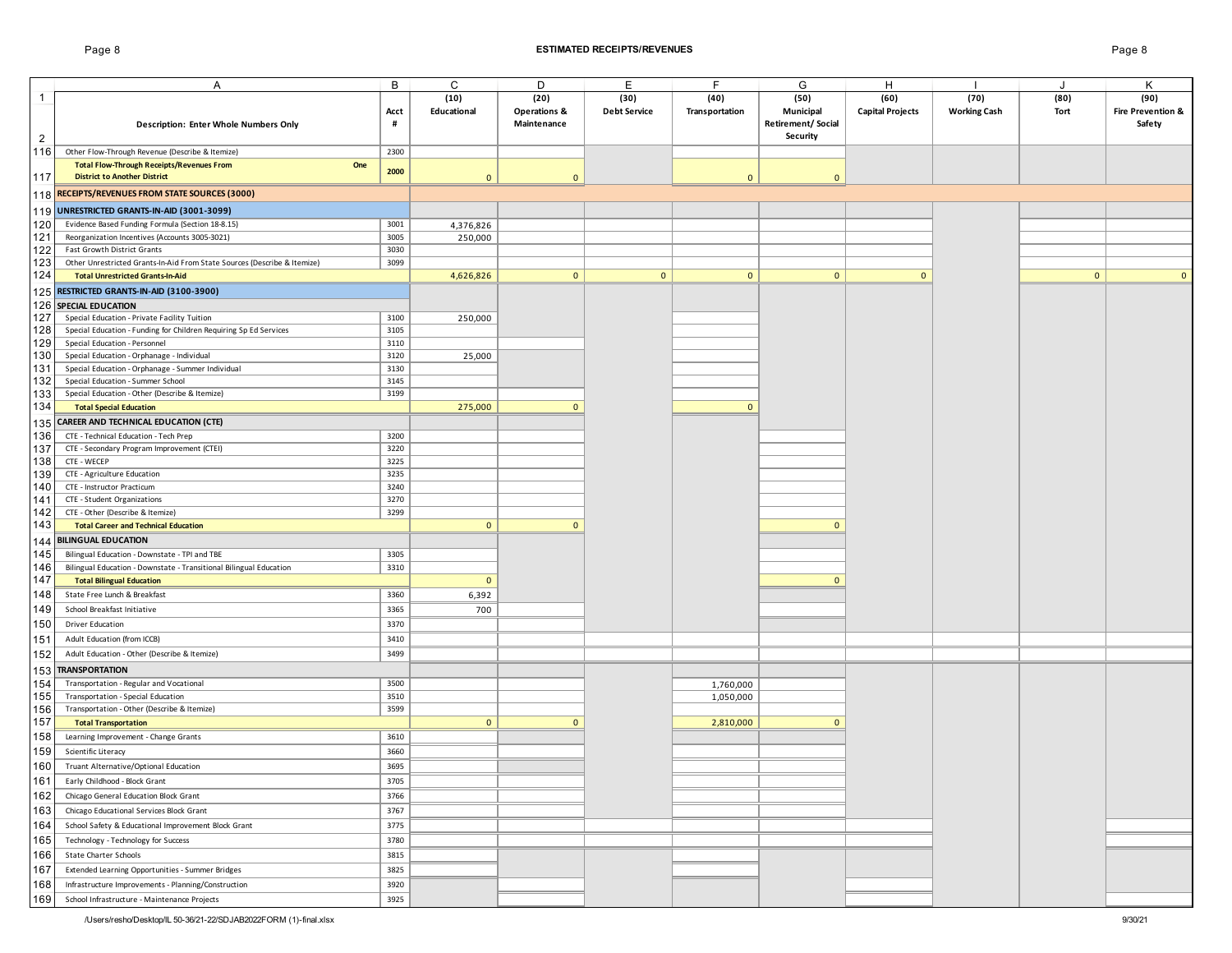## Page 9 **ESTIMATED RECEIPTS/REVENUES** Page 9

|                | A                                                                                     | B         | C            | D                       | Е                   | F              | G                        | H                       |                     | J            | Κ                 |
|----------------|---------------------------------------------------------------------------------------|-----------|--------------|-------------------------|---------------------|----------------|--------------------------|-------------------------|---------------------|--------------|-------------------|
| $\overline{1}$ |                                                                                       |           | (10)         | (20)                    | (30)                | (40)           | (50)                     | (60)                    | (70)                | (80)         | (90)              |
|                |                                                                                       | Acct      | Educational  | <b>Operations &amp;</b> | <b>Debt Service</b> | Transportation | Municipal                | <b>Capital Projects</b> | <b>Working Cash</b> | Tort         | Fire Prevention & |
|                | <b>Description: Enter Whole Numbers Only</b>                                          | #         |              | Maintenance             |                     |                | <b>Retirement/Social</b> |                         |                     |              | Safety            |
| $\overline{2}$ |                                                                                       |           |              |                         |                     |                | Security                 |                         |                     |              |                   |
|                |                                                                                       |           |              |                         |                     |                |                          |                         |                     |              |                   |
| 170            | Other Restricted Revenue from State Sources (Describe & Itemize)                      | 3999      |              |                         |                     |                |                          |                         |                     |              |                   |
| 171            | <b>Total Restricted Grants-In-Aid</b>                                                 |           | 282,092      | $\overline{0}$          | $\overline{0}$      | 2,810,000      | $\mathbf{0}$             | $\mathbf{0}$            | $\overline{0}$      | $\mathbf{0}$ | $\mathbf{0}$      |
| 172            | <b>Total Receipts/Revenues from State Sources</b>                                     | 3000      | 4,908,918    | $\circ$                 | 0                   | 2,810,000      | $\mathbf{0}$             | 0                       | $\overline{0}$      | $\mathbf{0}$ | $\mathbf{0}$      |
|                | 173 RECEIPTS/REVENUES FROM FEDERAL SOURCES (4000)                                     |           |              |                         |                     |                |                          |                         |                     |              |                   |
|                |                                                                                       |           |              |                         |                     |                |                          |                         |                     |              |                   |
|                | UNRESTRICTED GRANTS-IN-AID RECEIVED DIRECTLY FROM FEDERAL GOVT. (4001-4009)           |           |              |                         |                     |                |                          |                         |                     |              |                   |
| 174            |                                                                                       |           |              |                         |                     |                |                          |                         |                     |              |                   |
| 175            | Federal Impact Aid                                                                    | 4001      |              |                         |                     |                |                          |                         |                     |              |                   |
|                | Other Unrestricted Grants-In-Aid Received Directly from the Federal Govt. (Describe & | 4009      |              |                         |                     |                |                          |                         |                     |              |                   |
| 176            | Itemize)                                                                              |           |              |                         |                     |                |                          |                         |                     |              |                   |
| 177            | Total Unrestricted Grants-In-Aid Received Directly from Fed Govt                      |           | $\mathbf{0}$ | $\mathbf{0}$            | $\mathbf{0}$        | $\mathbf{0}$   | $\mathbf{0}$             | $\overline{\mathbf{0}}$ | $\mathbf{0}$        | $\mathbf{0}$ | $\Omega$          |
|                | RESTRICTED GRANTS-IN-AID RECEIVED DIRECTLY FROM FEDERAL GOVT                          | $(4045 -$ |              |                         |                     |                |                          |                         |                     |              |                   |
|                | $178$ 4090)                                                                           |           |              |                         |                     |                |                          |                         |                     |              |                   |
| 179            | <b>Head Start</b>                                                                     | 4045      |              |                         |                     |                |                          |                         |                     |              |                   |
| 180            | Construction (Impact Aid)                                                             | 4050      |              |                         |                     |                |                          |                         |                     |              |                   |
| 181            | MAGNET                                                                                | 4060      |              |                         |                     |                |                          |                         |                     |              |                   |
|                | Other Restricted Grants-In-Aid Received Directly from Federal Govt.<br>(Describe      | 4090      |              |                         |                     |                |                          |                         |                     |              |                   |
| 182            | & Itemize)                                                                            |           |              |                         |                     |                |                          |                         |                     |              |                   |
| 183            | Total Restricted Grants-In-Aid Received Directly from Federal Govt.                   |           | $\mathbf{0}$ | $\mathbf{0}$            |                     | $\mathbf{0}$   | $\mathbf{0}$             | $\mathbf{0}$            |                     |              | $\mathbf{0}$      |
|                | RESTRICTED GRANTS-IN-AID RECEIVED FROM FEDERAL                                        | GOVT.     |              |                         |                     |                |                          |                         |                     |              |                   |
|                | 184 THRU THE STATE (4100-4999)                                                        |           |              |                         |                     |                |                          |                         |                     |              |                   |
| 185            | <b>TITLE V</b>                                                                        |           |              |                         |                     |                |                          |                         |                     |              |                   |
|                |                                                                                       |           |              |                         |                     |                |                          |                         |                     |              |                   |
| 186            | Title V - Flexibility and Accountability                                              | 4100      |              |                         |                     |                |                          |                         |                     |              |                   |
| 187            | Title V - SEA Projects                                                                | 4105      |              |                         |                     |                |                          |                         |                     |              |                   |
| 188            | Title V - Rural Education Initiative (REI)                                            | 4107      |              |                         |                     |                |                          |                         |                     |              |                   |
| 189            | Title V - Other (Describe & Itemize)                                                  | 4199      |              |                         |                     |                |                          |                         |                     |              |                   |
| 190            | <b>Total Title V</b>                                                                  |           | $\mathbf{0}$ | $\mathbf{0}$            |                     | $\mathbf{0}$   | $\mathbf{0}$             |                         |                     |              |                   |
| 191            | <b>FOOD SERVICE</b>                                                                   |           |              |                         |                     |                |                          |                         |                     |              |                   |
| 192            | Breakfast Start-Up Expansion                                                          | 4200      |              |                         |                     |                |                          |                         |                     |              |                   |
| 193            | National School Lunch Program                                                         | 4210      | 393,500      |                         |                     |                |                          |                         |                     |              |                   |
| 194            | Special Milk Program                                                                  | 4215      |              |                         |                     |                |                          |                         |                     |              |                   |
| 195            | School Breakfast Program                                                              | 4220      | 121,826      |                         |                     |                |                          |                         |                     |              |                   |
| 196            | Summer Food Service Admin/Program                                                     | 4225      | 375,000      |                         |                     |                |                          |                         |                     |              |                   |
| 197            | Child and Adult Care Food Program                                                     | 4226      |              |                         |                     |                |                          |                         |                     |              |                   |
| 198            | Fresh Fruit and Vegetables                                                            | 4240      |              |                         |                     |                |                          |                         |                     |              |                   |
| 199            | Food Service - Other (Describe & Itemize)                                             | 4299      |              |                         |                     |                |                          |                         |                     |              |                   |
| 200            | <b>Total Food Service</b>                                                             |           | 890,326      |                         |                     |                | $\mathbf{0}$             |                         |                     |              |                   |
| 201            | <b>TITLE I</b>                                                                        |           |              |                         |                     |                |                          |                         |                     |              |                   |
| 202            | Title I - Low Income                                                                  | 4300      | 608,800      |                         |                     |                |                          |                         |                     |              |                   |
| 203            | Title I - Low Income - Neglected, Private                                             | 4305      |              |                         |                     |                |                          |                         |                     |              |                   |
| 204            | Title I - Migrant Education                                                           | 4340      |              |                         |                     |                |                          |                         |                     |              |                   |
| 205            | Title I - Other (Describe & Itemize)                                                  | 4399      |              |                         |                     |                |                          |                         |                     |              |                   |
| 206            | <b>Total Title I</b>                                                                  |           | 608,800      | $\mathbf{0}$            |                     | $\mathbf{0}$   | $\mathbf{0}$             |                         |                     |              |                   |
|                |                                                                                       |           |              |                         |                     |                |                          |                         |                     |              |                   |
| 207            | <b>TITLE IV</b>                                                                       |           |              |                         |                     |                |                          |                         |                     |              |                   |
| 208            | Title IV - Student Support & Academic Enrichment Grant                                | 4400      | 37,556       |                         |                     |                |                          |                         |                     |              |                   |
| 209            | Title IV - 21st Century                                                               | 4421      |              |                         |                     |                |                          |                         |                     |              |                   |
| 210            | Title IV - Other (Describe & Itemize)                                                 | 4499      |              |                         |                     |                |                          |                         |                     |              |                   |
| 211            | <b>Total Title IV</b>                                                                 |           | 37,556       | $\mathbf{0}$            |                     | $\mathbf{0}$   | $\mathbf{0}$             |                         |                     |              |                   |
|                | 212 FEDERAL - SPECIAL EDUCATION                                                       |           |              |                         |                     |                |                          |                         |                     |              |                   |
| 213            | Federal Special Education - Preschool Flow-Through                                    | 4600      | 59,400       |                         |                     |                |                          |                         |                     |              |                   |
| 214            | Federal Special Education - Preschool Discretionary                                   | 4605      |              |                         |                     |                |                          |                         |                     |              |                   |
| 215            | Federal Special Education - IDEA Flow Through                                         | 4620      | 1,150,000    |                         |                     |                |                          |                         |                     |              |                   |
| 216            | Federal Special Education - IDEA Room & Board                                         | 4625      | 225,000      |                         |                     |                |                          |                         |                     |              |                   |
| 217            | Federal Special Education - IDEA Discretionary                                        | 4630      |              |                         |                     |                |                          |                         |                     |              |                   |
| 218            | Federal Special Education - IDEA - Other (Describe & Itemize)                         | 4699      |              |                         |                     |                |                          |                         |                     |              |                   |
| 219            | <b>Total Federal Special Education</b>                                                |           | 1,434,400    | $\mathbf{0}$            |                     | $\mathbf{0}$   | $\mathbf{0}$             |                         |                     |              |                   |
|                | 220 CTE - PERKINS                                                                     |           |              |                         |                     |                |                          |                         |                     |              |                   |
| 221            | CTE - Perkins-Title IIIE Tech Prep                                                    | 4770      |              |                         |                     |                |                          |                         |                     |              |                   |
|                |                                                                                       |           |              |                         |                     |                |                          |                         |                     |              |                   |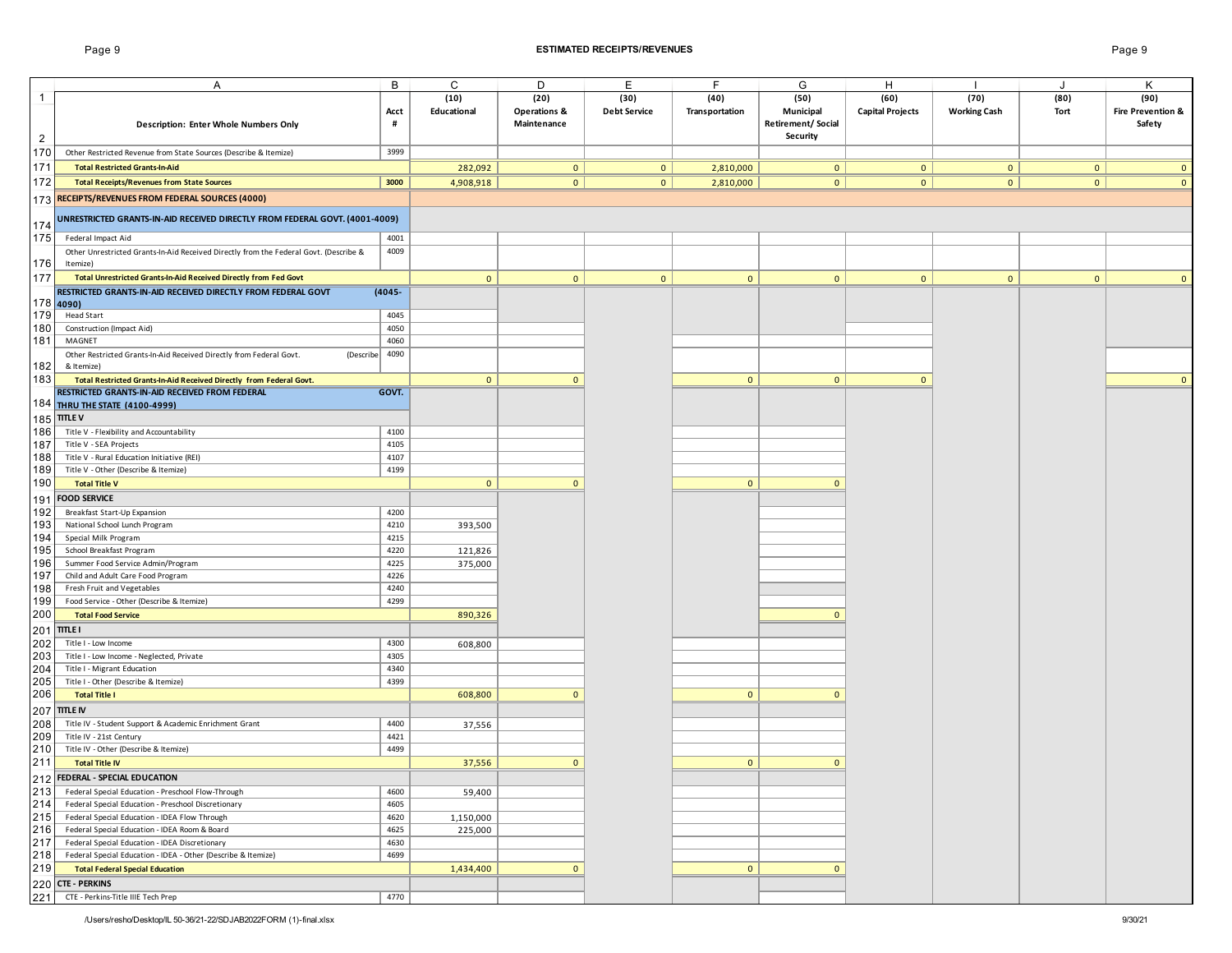1

2

A B C D E F G H I J K

| <b>Description: Enter Whole Numbers Only</b>                                       | Acct<br>#    | (10)<br>Educational | (20)<br><b>Operations &amp;</b><br>Maintenance | (30)<br><b>Debt Service</b> | (40)<br>Transportation | (50)<br>Municipal<br><b>Retirement/Social</b> | (60)<br><b>Capital Projects</b> | (70)<br><b>Working Cash</b> | (80)<br>Tort   | (90)<br>Fire Prevention &<br>Safety |
|------------------------------------------------------------------------------------|--------------|---------------------|------------------------------------------------|-----------------------------|------------------------|-----------------------------------------------|---------------------------------|-----------------------------|----------------|-------------------------------------|
|                                                                                    |              |                     |                                                |                             |                        | <b>Security</b>                               |                                 |                             |                |                                     |
| CTE - Other (Describe & Itemize)                                                   | 4799         |                     |                                                |                             |                        |                                               |                                 |                             |                |                                     |
| <b>Total CTE - Perkins</b>                                                         |              | $\mathbf{0}$        | $\mathbf{0}$                                   |                             |                        | $\mathbf{0}$                                  |                                 |                             |                |                                     |
| Federal - Adult Education                                                          | 4810         |                     |                                                |                             |                        |                                               |                                 |                             |                |                                     |
| ARRA - General State Aid - Education Stabilization                                 | 4850         |                     |                                                |                             |                        |                                               |                                 |                             |                |                                     |
| ARRA - Title I - Low Income                                                        | 4851         |                     |                                                |                             |                        |                                               |                                 |                             |                |                                     |
| ARRA - Title I - Neglected, Private                                                | 4852         |                     |                                                |                             |                        |                                               |                                 |                             |                |                                     |
| ARRA - Title I - Delinquent, Private                                               | 4853         |                     |                                                |                             |                        |                                               |                                 |                             |                |                                     |
| ARRA - Title I - School Improvement (Part A)                                       | 4854         |                     |                                                |                             |                        |                                               |                                 |                             |                |                                     |
| ARRA - Title I - School Improvement (Section 1003g)                                | 4855         |                     |                                                |                             |                        |                                               |                                 |                             |                |                                     |
| ARRA - IDEA - Part B - Preschool                                                   | 4856         |                     |                                                |                             |                        |                                               |                                 |                             |                |                                     |
| ARRA - IDEA - Part B - Flow-Through                                                | 4857         |                     |                                                |                             |                        |                                               |                                 |                             |                |                                     |
| ARRA - Title IID - Technology - Formula                                            | 4860         |                     |                                                |                             |                        |                                               |                                 |                             |                |                                     |
| ARRA - Title IID - Technology - Competitive                                        | 4861         |                     |                                                |                             |                        |                                               |                                 |                             |                |                                     |
| ARRA - McKinney - Vento Homeless Education                                         | 4862         |                     |                                                |                             |                        |                                               |                                 |                             |                |                                     |
| ARRA - Child Nutrition Equipment Assistance                                        | 4863         |                     |                                                |                             |                        |                                               |                                 |                             |                |                                     |
| Impact Aid Formula Grants                                                          | 4864         |                     |                                                |                             |                        |                                               |                                 |                             |                |                                     |
| Impact Aid Competitive Grants                                                      | 4865         |                     |                                                |                             |                        |                                               |                                 |                             |                |                                     |
| Qualified Zone Academy Bond Tax Credits                                            | 4866         |                     |                                                |                             |                        |                                               |                                 |                             |                |                                     |
| Qualified School Construction Bond Credits                                         | 4867         |                     |                                                |                             |                        |                                               |                                 |                             |                |                                     |
| Build America Bond Tax Credits                                                     | 4868         |                     |                                                |                             |                        |                                               |                                 |                             |                |                                     |
| Build America Bond Interest Reimbursement                                          | 4869         |                     |                                                |                             |                        |                                               |                                 |                             |                |                                     |
| ARRA - General State Aid - Other Government Services Stabilization                 | 4870         |                     |                                                |                             |                        |                                               |                                 |                             |                |                                     |
| Other ARRA Funds - II                                                              | 4871         |                     |                                                |                             |                        |                                               |                                 |                             |                |                                     |
| Other ARRA Funds - III<br>Other ARRA Funds - IV                                    | 4872<br>4873 |                     |                                                |                             |                        |                                               |                                 |                             |                |                                     |
| Other ARRA Funds - V                                                               | 4874         |                     |                                                |                             |                        |                                               |                                 |                             |                |                                     |
| ARRA - Early Childhood                                                             | 4875         |                     |                                                |                             |                        |                                               |                                 |                             |                |                                     |
| Other ARRA Funds - VII                                                             | 4876         |                     |                                                |                             |                        |                                               |                                 |                             |                |                                     |
| Other ARRA Funds - VIII                                                            | 4877         |                     |                                                |                             |                        |                                               |                                 |                             |                |                                     |
| Other ARRA Funds - IX                                                              | 4878         |                     |                                                |                             |                        |                                               |                                 |                             |                |                                     |
| Other ARRA Funds - X                                                               | 4879         |                     |                                                |                             |                        |                                               |                                 |                             |                |                                     |
| Other ARRA Funds - Ed Job Fund Program                                             | 4880         |                     |                                                |                             |                        |                                               |                                 |                             |                |                                     |
| <b>Total Stimulus Programs</b>                                                     |              | $\mathbf 0$         | $\mathbf{0}$                                   | $\mathbf{0}$                | $\mathbf{0}$           | $\mathbf{0}$                                  | $\mathbf{0}$                    |                             | $\overline{0}$ | $\mathbf{0}$                        |
| Race to the Top Program                                                            | 4901         |                     |                                                |                             |                        |                                               |                                 |                             |                |                                     |
| Race to the Top - Preschool Expansion Grant                                        | 4902         |                     |                                                |                             |                        |                                               |                                 |                             |                |                                     |
| Title III - Instruction for English Learners & Immigrant Students                  | 4905         |                     |                                                |                             |                        |                                               |                                 |                             |                |                                     |
| Title III - English Language Acquistion                                            | 4909         |                     |                                                |                             |                        |                                               |                                 |                             |                |                                     |
| McKinney Education for Homeless Children                                           | 4920         | 71,400              |                                                |                             |                        |                                               |                                 |                             |                |                                     |
|                                                                                    |              |                     |                                                |                             |                        |                                               |                                 |                             |                |                                     |
| Title II - Eisenhower - Professional Development Formula                           | 4930         |                     |                                                |                             |                        |                                               |                                 |                             |                |                                     |
| Title II - Teacher Quality                                                         | 4932         | 165,720             |                                                |                             |                        |                                               |                                 |                             |                |                                     |
| Federal Charter Schools                                                            | 4960         |                     |                                                |                             |                        |                                               |                                 |                             |                |                                     |
| <b>State Assessment Grants</b>                                                     | 4981         |                     |                                                |                             |                        |                                               |                                 |                             |                |                                     |
| Grant for State Assessments and Related Activities                                 | 4982         |                     |                                                |                             |                        |                                               |                                 |                             |                |                                     |
| Medicaid Matching Funds - Administrative Outreach                                  | 4991         | 450,000             |                                                |                             |                        |                                               |                                 |                             |                |                                     |
| Medicaid Matching Funds - Fee-For-Service Program                                  | 4992         | 75,000              |                                                |                             |                        |                                               |                                 |                             |                |                                     |
| Other Restricted Grants Received from Federal Government through State (Describe & | 4998         |                     |                                                |                             |                        |                                               |                                 |                             |                |                                     |
| Itemize)                                                                           |              | 1,909,086           |                                                |                             |                        |                                               |                                 |                             |                |                                     |
| Total Restricted Grants-In-Aid Received from Federal Govt. Thru the State          |              | 5,642,288           | $\mathbf{0}$                                   | $\mathbf{0}$                | $\mathbf{0}$           | $\mathbf{0}$                                  | $\mathbf{0}$                    |                             | $\mathbf{0}$   | $\overline{0}$                      |
| TOTAL RECEIPTS/REVENUES FROM FEDERAL SOURCES                                       | 4000         | 5,642,288           | $\mathbf{0}$                                   | $\mathbf{0}$                | $\mathbf{0}$           | $\mathbf{0}$                                  | $\overline{0}$                  | $\mathbf{0}$                | $\overline{0}$ | $\mathbf{0}$                        |
| <b>TOTAL DIRECT RECEIPTS/REVENUES (without Student Activity Funds 1799)</b>        |              | 63,527,081          | 5,304,981                                      | 9,816,952                   | 5,781,492              | 2,041,215                                     | 175,000                         | 13,820                      | 405,952        | $\mathbf{0}$                        |
| <b>TOTAL DIRECT RECEIPTS/REVENUES (with Student Activity Funds 1799)</b>           |              | 63,847,081          |                                                |                             |                        |                                               |                                 |                             |                |                                     |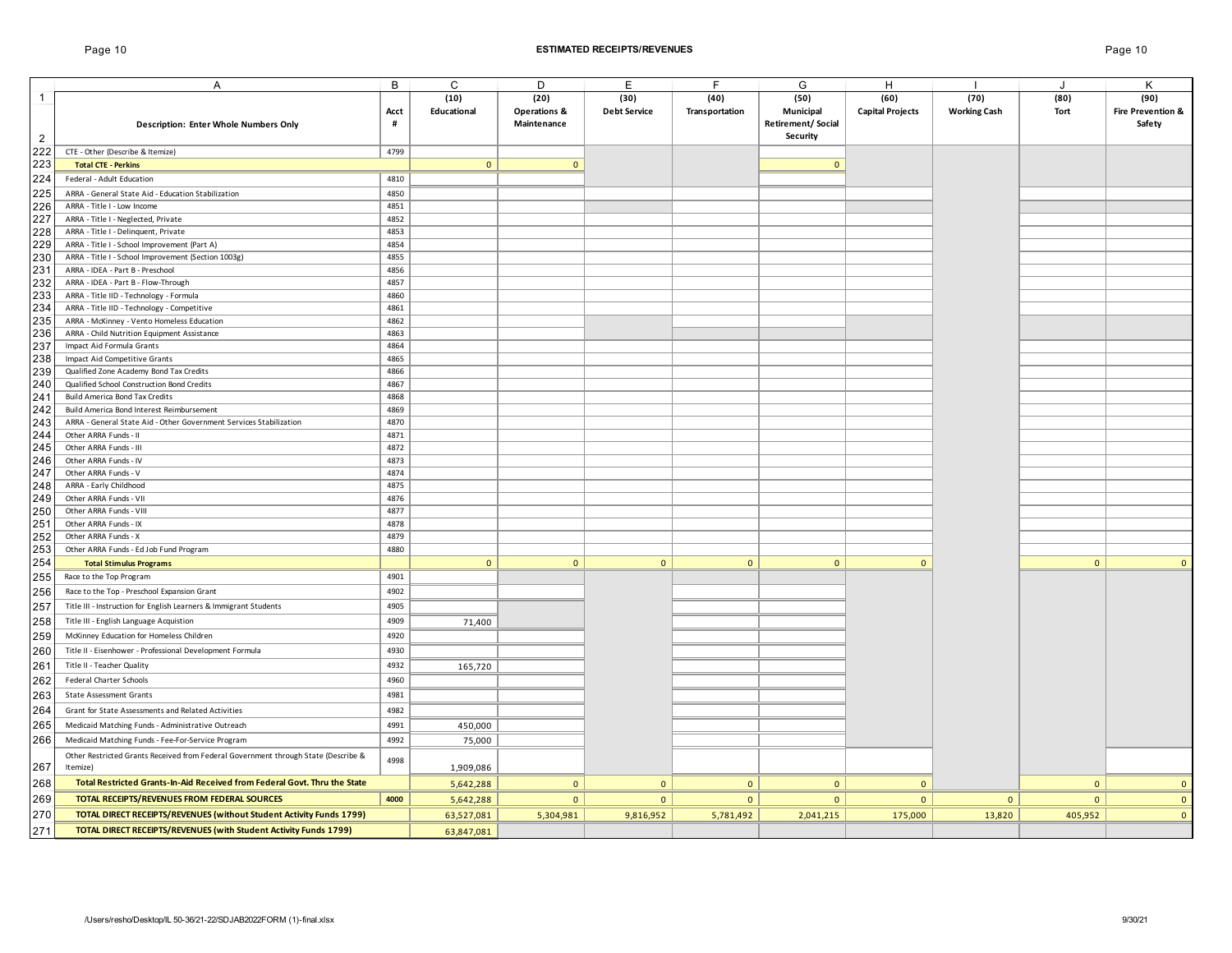## Page 11 **ESTIMATED DISBURSEMENTS/EXPENDITURES** Page 11

| Page 1 |  |  |
|--------|--|--|
|--------|--|--|

|                     | Α                                                                                   | В                | C                 | D         | Е                                      | F                              | G                     | н                    |                              | $\cdot$                     | Κ                            |
|---------------------|-------------------------------------------------------------------------------------|------------------|-------------------|-----------|----------------------------------------|--------------------------------|-----------------------|----------------------|------------------------------|-----------------------------|------------------------------|
|                     | Description: Enter Whole Numbers Only                                               |                  | (100)             | (200)     | (300)                                  | (400)                          | (500)                 | (600)                | (700)                        | (800)<br><b>Termination</b> | (900)                        |
| $\overline{c}$      |                                                                                     | Funct #          | <b>Salaries</b>   |           | Employee Benefits   Purchased Services | Supplies &<br><b>Materials</b> | <b>Capital Outlay</b> | <b>Other Objects</b> | Non-Capitalized<br>Equipment | <b>Benefits</b>             | Total                        |
| 3                   | 10 - EDUCATIONAL FUND (ED)                                                          |                  |                   |           |                                        |                                |                       |                      |                              |                             |                              |
| 4                   | <b>INSTRUCTION (ED)</b>                                                             | 1000             |                   |           |                                        |                                |                       |                      |                              |                             |                              |
| 5                   | Regular Programs                                                                    | 1100             | 23,798,677        | 3,361,565 | 146,903                                | 876,223                        | 15,500                | 37,600               | $\mathbf{0}$                 | $\mathbf 0$                 | 28,236,468                   |
| 6<br>$\overline{7}$ | Tuition Payment to Charter Schools<br>Pre-K Programs                                | 1115<br>1125     |                   |           |                                        |                                |                       |                      |                              |                             | $\mathbf 0$<br>$\mathbf{0}$  |
| 8                   | Special Education Programs (Functions 1200 - 1220)                                  | 1200             | 6,045,645         | 1,381,357 | 472,500                                | 322,900                        | 6,500                 | 10,000               |                              |                             | 8,238,902                    |
| 9                   | Special Education Programs Pre-K                                                    | 1225             |                   |           |                                        | 3,000                          |                       |                      |                              |                             | 3,000                        |
| 10                  | Remedial and Supplemental Programs K-12                                             | 1250             |                   |           |                                        |                                |                       |                      |                              |                             | $\mathbf{0}$                 |
| 11                  | Remedial and Supplemental Programs Pre-K                                            | 1275             |                   |           |                                        |                                |                       |                      |                              |                             | $\mathbf{0}$                 |
| 12                  | Adult/Continuing Education Programs                                                 | 1300<br>1400     |                   | 50,000    |                                        |                                |                       |                      |                              |                             | 50,000                       |
| 13<br>14            | CTE Programs<br>Interscholastic Programs                                            | 1500             |                   |           | 10,500                                 | 500                            |                       | 1,800                |                              |                             | $\mathbf{0}$<br>12,800       |
| 15                  | Summer School Programs                                                              | 1600             | 81,000            |           |                                        | 2,000                          |                       |                      |                              |                             | 83,000                       |
| 16                  | Gifted Programs                                                                     | 1650             | 821,233           | 119,411   | 25,000                                 | 15,000                         |                       | 1,000                |                              |                             | 981,644                      |
| 17                  | Driver's Education Programs                                                         | 1700             |                   |           |                                        |                                |                       |                      |                              |                             | $\mathbf{0}$                 |
| 18                  | <b>Bilingual Programs</b>                                                           | 1800             | 3,693,397         | 659,214   | 100,576                                | 34,100                         |                       |                      |                              |                             | 4,487,287                    |
| 19<br>20            | Truant Alternative & Optional Programs<br>Pre-K Programs - Private Tuition          | 1900<br>1910     | 0                 | 0         | $\mathbf 0$                            | $\mathbf 0$                    | $\mathsf 0$           | $\mathbf 0$          | $\mathbf 0$                  | $\mathbf 0$                 | $\mathbf{0}$                 |
| 21                  | Regular K-12 Programs Private Tuition                                               | 1911             |                   |           |                                        |                                |                       |                      |                              |                             | $\mathbf{0}$<br>$\mathbf{0}$ |
| 22                  | Special Education Programs K-12 Private Tuition                                     | 1912             |                   |           |                                        |                                |                       | 1,400,000            |                              |                             | 1,400,000                    |
| 23                  | Special Education Programs Pre-K Tuition                                            | 1913             |                   |           |                                        |                                |                       |                      |                              |                             | $\mathbf{0}$                 |
| 24                  | Remedial/Supplemental Programs K-12 Private Tuition                                 | 1914             |                   |           |                                        |                                |                       |                      |                              |                             | $\mathbf{0}$                 |
| 25                  | Remedial/Supplemental Programs Pre-K Private Tuition                                | 1915             |                   |           |                                        |                                |                       |                      |                              |                             | $\mathbf 0$                  |
| 26<br>27            | Adult/Continuing Education Programs Private Tuition<br>CTE Programs Private Tuition | 1916<br>1917     |                   |           |                                        |                                |                       |                      |                              |                             | $\mathbf 0$<br>$\mathbf 0$   |
| 28                  | Interscholastic Programs Private Tuition                                            | 1918             |                   |           |                                        |                                |                       |                      |                              |                             | $\mathbf 0$                  |
| 29                  | Summer School Programs Private Tuition                                              | 1919             |                   |           |                                        |                                |                       |                      |                              |                             | $\mathbf{0}$                 |
| 30                  | Gifted Programs Private Tuition                                                     | 1920             |                   |           |                                        |                                |                       |                      |                              |                             | $\mathbf{0}$                 |
| 31                  | Bilingual Programs Private Tuition                                                  | 1921             |                   |           |                                        |                                |                       |                      |                              |                             | $\mathbf{0}$                 |
| 32                  | Truants Alternative/Opt Ed Programs Private Tuition                                 | 1922             |                   |           |                                        |                                |                       |                      |                              |                             | $\mathbf{0}$                 |
| 33                  | Student Activity Fund Expenditures                                                  | 1999             |                   |           |                                        |                                |                       | 335,655              |                              |                             | 335,655                      |
| 34                  | Total Instruction <sup>14</sup> (Without Student Activity Funds 1999)               | 1000             | 34,439,952        | 5,571,547 | 755,479                                | 1,253,723                      | 22,000                | 1,450,400            | $\mathbf{0}$                 | $\mathbf{0}$                | 43,493,101                   |
| 35                  | Total Instruction14 (With Student Activity Funds 1999)                              | 1000             | 34,439,952        | 5,571,547 | 755,479                                | 1,253,723                      | 22,000                | 1,786,055            | $\circ$                      | 0                           | 43,828,756                   |
| 36                  | <b>SUPPORT SERVICES (ED)</b>                                                        | 2000             |                   |           |                                        |                                |                       |                      |                              |                             |                              |
| 37                  | <b>Support Services - Pupil</b>                                                     | 2100             |                   |           |                                        |                                |                       |                      |                              |                             |                              |
| 38<br>39            | Attendance & Social Work Services<br>Guidance Services                              | 2110<br>2120     | 1,287,867         | 180,042   |                                        | 5,125                          |                       |                      |                              |                             | 1,473,034                    |
| 40                  | <b>Health Services</b>                                                              | 2130             | 942,953           | 180,146   | 6,500                                  | 24,000                         |                       |                      |                              |                             | 1,153,599                    |
| 41                  | Psychological Services                                                              | 2140             | 769,403           | 136,962   | 40,000                                 | 1,525                          |                       |                      |                              |                             | 947,890                      |
| 42                  | Speech Pathology & Audiology Services                                               | 2150             | 1,678,409         | 277,940   | 5,000                                  | 2,175                          |                       |                      |                              |                             | 1,963,524                    |
| 43                  | Other Support Services - Pupils (Describe & Itemize)                                | 2190             |                   |           |                                        |                                |                       |                      |                              |                             | $\mathbf{0}$                 |
| 44                  | <b>Total Support Services - Pupil</b>                                               | 2100             | 4,678,632         | 775,090   | 51,500                                 | 32,825                         | $\mathbf{0}$          | $\mathbf{0}$         | $\overline{0}$               | $\overline{0}$              | 5,538,047                    |
| 45                  | <b>Support Services - Instructional Staff</b>                                       | 2200             |                   |           |                                        |                                |                       |                      |                              |                             |                              |
| 46                  | Improvement of Instruction Services                                                 | 2210             | 1,765,441         | 206,434   | 304,143                                | 12,034                         |                       | 12,500               |                              |                             | 2,300,552                    |
| 47                  | <b>Educational Media Services</b>                                                   | 2220             | 2,333,777         | 344,150   | 211,000                                | 344,020                        | 920,000               |                      |                              |                             | 4,152,947                    |
| 48<br>49            | Assessment & Testing                                                                | 2230<br>2200     |                   |           | 111,000<br>626,143                     | 14,000                         | 920,000               | 12,500               | $\mathbf{0}$                 | $\overline{0}$              | 125,000                      |
|                     | <b>Total Support Services - Instructional Staff</b>                                 |                  | 4,099,218         | 550,584   |                                        | 370,054                        |                       |                      |                              |                             | 6,578,499                    |
| 50<br>51            | <b>Support Services - General Administration</b><br>Board of Education Services     | 2300<br>2310     |                   |           |                                        |                                |                       |                      |                              |                             |                              |
| 52                  | <b>Executive Administration Services</b>                                            | 2320             | 30,000<br>451,896 | 103,509   | 326,200<br>16,000                      | 10,700<br>1,000                |                       | 27,000<br>17,000     |                              |                             | 393,900<br>589,405           |
| 53                  | Special Area Administration Services                                                | 2330             | 6,000             |           | 2,000                                  |                                |                       |                      |                              |                             | 8,000                        |
| 54                  | <b>Tort Immunity Services</b>                                                       | $2360 -$<br>2370 |                   |           |                                        |                                |                       |                      |                              |                             | $\mathbf{0}$                 |
| 55                  | <b>Total Support Services - General Administration</b>                              | 2300             | 487,896           | 103,509   | 344,200                                | 11,700                         | $\mathbf{0}$          | 44,000               | $\circ$                      | $\overline{0}$              | 991,305                      |
| 56                  | <b>Support Services - School Administration</b>                                     | 2400             |                   |           |                                        |                                |                       |                      |                              |                             |                              |
| 57                  | Office of the Principal Services                                                    | 2410             | 3,288,098         | 789,693   | 5,500                                  | 26,075                         | 3,000                 | 16,525               |                              |                             | 4,128,891                    |
| 58                  | Other Support Services - School Administration (Describe & Itemize)                 | 2490             |                   |           |                                        |                                |                       |                      |                              |                             | $\mathbf{0}$                 |
| 59                  | <b>Total Support Services - School Administration</b>                               | 2400             | 3,288,098         | 789,693   | 5,500                                  | 26,075                         | 3,000                 | 16,525               | 0                            | 0                           | 4,128,891                    |
| 60                  | <b>Support Services - Business</b>                                                  | 2500             |                   |           |                                        |                                |                       |                      |                              |                             |                              |
| 61                  | Direction of Business Support Services                                              | 2510             | 338,710           | 55,466    | 7,000                                  | 2,500                          | 10,000                | 1,200                |                              |                             | 414,876                      |
| 62                  | <b>Fiscal Services</b>                                                              | 2520             | 338,160           | 37,714    | 23,200                                 | 18,000                         | 10,000                |                      |                              |                             | 427,074                      |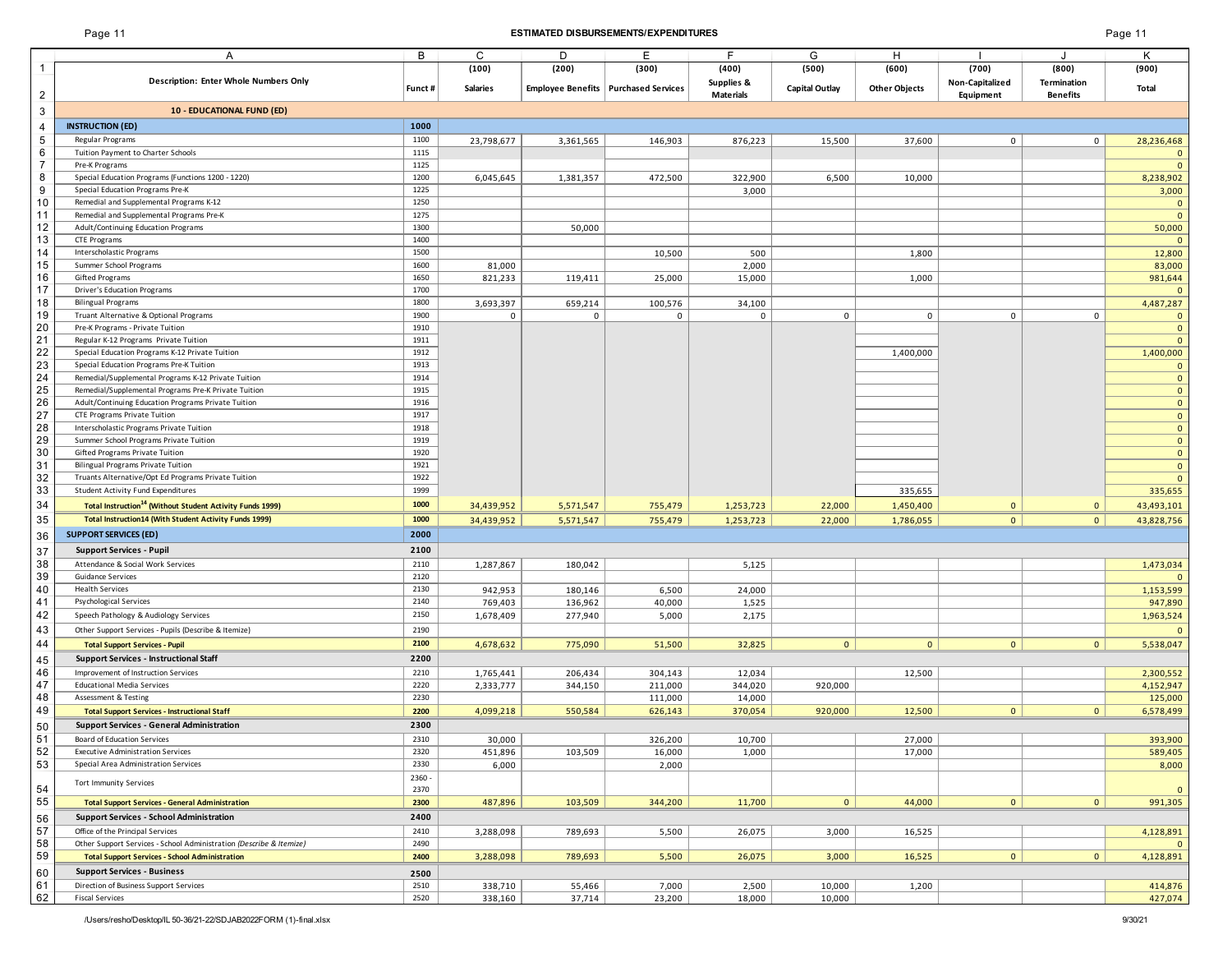## Page 12 **ESTIMATED DISBURSEMENTS/EXPENDITURES** Page 12

|                | A                                                                                                                        | в            | C               | D         | E                                      | F.         | G                     | H                    |                 | J               | K                              |
|----------------|--------------------------------------------------------------------------------------------------------------------------|--------------|-----------------|-----------|----------------------------------------|------------|-----------------------|----------------------|-----------------|-----------------|--------------------------------|
|                |                                                                                                                          |              | (100)           | (200)     | (300)                                  | (400)      | (500)                 | (600)                | (700)           | (800)           | (900)                          |
|                | <b>Description: Enter Whole Numbers Only</b>                                                                             | Funct #      | <b>Salaries</b> |           | Employee Benefits   Purchased Services | Supplies & | <b>Capital Outlay</b> | <b>Other Objects</b> | Non-Capitalized | Termination     | Total                          |
| $\overline{2}$ |                                                                                                                          |              |                 |           |                                        | Materials  |                       |                      | Equipment       | <b>Benefits</b> |                                |
| 63             | Operation & Maintenance of Plant Services                                                                                | 2540         |                 |           |                                        |            |                       |                      |                 |                 | $\mathbf 0$                    |
| 64             | Pupil Transportation Services                                                                                            | 2550         |                 |           | 16,608                                 |            |                       |                      |                 |                 | 16,608                         |
| 65             | Food Services                                                                                                            | 2560         | 695,418         | 263,596   | 30,025                                 | 551,400    | 8,000                 | 3,700                |                 |                 | 1,552,139                      |
| 66             | <b>Internal Services</b>                                                                                                 | 2570         |                 |           | 145,000                                |            |                       |                      |                 |                 | 145,000                        |
| 67             | <b>Total Support Services - Business</b>                                                                                 | 2500         | 1,372,288       | 356,776   | 221,833                                | 571,900    | 28,000                | 4,900                | $\mathbf{0}$    | $\mathbf{0}$    | 2,555,697                      |
| 68             | <b>Support Services - Central</b>                                                                                        | 2600         |                 |           |                                        |            |                       |                      |                 |                 |                                |
| 69             | Direction of Central Support Services                                                                                    | 2610         |                 |           |                                        |            |                       |                      |                 |                 | $\mathbf 0$                    |
| 70             | Planning, Research, Development & Evaluation Services                                                                    | 2620         |                 |           |                                        |            |                       |                      |                 |                 | $\mathbf{0}$                   |
| 71<br>72       | <b>Information Services</b><br><b>Staff Services</b>                                                                     | 2630<br>2640 | 243,442         | 60,839    | 65,700                                 | 5,500      |                       | 12,000               |                 |                 | 387,481                        |
| 73             | Data Processing Services                                                                                                 | 2660         | 414,243         | 65,603    | 116,500                                | 5,000      |                       | 7,200                |                 | 65,000          | 673,546                        |
| 74             | <b>Total Support Services - Central</b>                                                                                  | 2600         | 657,685         | 126,442   | 182,200                                | 10,500     | $\overline{0}$        | 19,200               | $\overline{0}$  | 65,000          | 1,061,027                      |
|                | Other Support Services (Describe & Itemize)                                                                              | 2900         |                 |           |                                        |            |                       |                      |                 |                 |                                |
| 75<br>76       |                                                                                                                          |              |                 |           |                                        | 1,023,054  | 951,000               | 97,125               | $\mathbf{0}$    | 65,000          | 20,853,466                     |
| 77             | <b>Total Support Services</b>                                                                                            | 2000         | 14,583,817      | 2,702,094 | 1,431,376                              |            |                       |                      |                 |                 |                                |
| 78             | <b>COMMUNITY SERVICES (ED)</b>                                                                                           | 3000         | 20,000          | 13,000    | 96,500                                 | 28,014     |                       |                      |                 |                 | 157,514                        |
| 79             | PAYMENTS TO OTHER DIST & GOVT UNITS (ED)                                                                                 | 4000<br>4100 |                 |           |                                        |            |                       |                      |                 |                 |                                |
| 80             | Payments to Other Dist & Govt Units (In-State)<br>Payments for Regular Programs                                          | 4110         |                 |           |                                        |            |                       |                      |                 |                 |                                |
| 81             | Payments for Special Education Programs                                                                                  | 4120         |                 |           | 413,971                                |            |                       |                      |                 |                 | 413,971                        |
| 82             | Payments for Adult/Continuing Education Programs                                                                         | 4130         |                 |           |                                        |            |                       |                      |                 |                 | $\overline{0}$                 |
| 83             | Payments for CTE Programs                                                                                                | 4140         |                 |           |                                        |            |                       |                      |                 |                 | $\mathbf 0$                    |
| 84             | Payments for Community College Programs                                                                                  | 4170         |                 |           |                                        |            |                       |                      |                 |                 | $\mathbf{0}$                   |
| 85             | Other Payments to In-State Govt Units (Describe & Itemize)                                                               | 4190         |                 |           |                                        |            |                       |                      |                 |                 | $\mathbf{0}$                   |
| 86             | Total Payments to Other Dist & Govt Units (In-State)                                                                     | 4100         |                 |           | 413,971                                |            |                       | $\mathbf{0}$         |                 |                 | 413,971                        |
| 87             | Payments for Regular Programs - Tuition                                                                                  | 4210         |                 |           |                                        |            |                       |                      |                 |                 | $\overline{0}$                 |
| 88             | Payments for Special Education Programs - Tuition                                                                        | 4220         |                 |           |                                        |            |                       | 450,000              |                 |                 | 450,000                        |
| 89             | Payments for Adult/Continuing Education Programs - Tuition                                                               | 4230         |                 |           |                                        |            |                       |                      |                 |                 | $\mathbf 0$                    |
| 90             | Payments for CTE Programs - Tuition                                                                                      | 4240         |                 |           |                                        |            |                       |                      |                 |                 | $\mathbf{0}$                   |
| 91             | Payments for Community College Programs - Tuition                                                                        | 4270         |                 |           |                                        |            |                       |                      |                 |                 | $\mathbf{0}$                   |
| 92<br>93       | Payments for Other Programs - Tuition                                                                                    | 4280<br>4290 |                 |           |                                        |            |                       |                      |                 |                 | $\mathbf 0$                    |
| 94             | Other Payments to In-State Govt Units (Describe & Itemize)                                                               | 4200         |                 |           |                                        |            |                       | 450,000              |                 |                 | $\mathbf{0}$<br>450,000        |
| 95             | Total Payments to Other Dist & Govt Units - Tuition (In State)<br>Payments for Regular Programs - Transfers              | 4310         |                 |           |                                        |            |                       |                      |                 |                 |                                |
| 96             | Payments for Special Education Programs - Transfers                                                                      | 4320         |                 |           |                                        |            |                       |                      |                 |                 | $\mathbf 0$<br>$\mathbf{0}$    |
| 97             | Payments for Adult/Continuing Ed Programs - Transfers                                                                    | 4330         |                 |           |                                        |            |                       |                      |                 |                 | $\mathbf 0$                    |
| 98             | Payments for CTE Programs - Transfers                                                                                    | 4340         |                 |           |                                        |            |                       |                      |                 |                 | $\mathbf{0}$                   |
| 99             | Payments for Community College Program - Transfers                                                                       | 4370         |                 |           |                                        |            |                       |                      |                 |                 | $\mathbf 0$                    |
| 100            | Payments for Other Programs - Transfers                                                                                  | 4380         |                 |           |                                        |            |                       |                      |                 |                 | $\mathbf 0$                    |
| 101            | Other Payments to In-State Govt Units - Transfers (Describe & Itemize)                                                   | 4390         |                 |           |                                        |            |                       |                      |                 |                 | $\mathbf{0}$                   |
| 102            | Total Payments to Other Dist & Govt Units-Transfers (In State)                                                           | 4300         |                 |           | $\mathbf{0}$                           |            |                       | $\mathbf{0}$         |                 |                 | $\mathbf 0$                    |
| 103            | Payments to Other Dist & Govt Units (Out of State)                                                                       | 4400         |                 |           |                                        |            |                       |                      |                 |                 | $\overline{0}$                 |
| 104            | <b>Total Payments to Other Dist &amp; Govt Units</b>                                                                     | 4000         |                 |           | 413,971                                |            |                       | 450,000              |                 |                 | 863,971                        |
| 105            | <b>DEBT SERVICE (ED)</b>                                                                                                 | 5000         |                 |           |                                        |            |                       |                      |                 |                 |                                |
| 106            | Debt Service - Interest on Short-Term Debt                                                                               | 5100         |                 |           |                                        |            |                       |                      |                 |                 |                                |
| 107            | <b>Tax Anticipation Warrants</b>                                                                                         | 5110         |                 |           |                                        |            |                       |                      |                 |                 | $\mathbf{0}$                   |
| 108            | <b>Tax Anticipation Notes</b>                                                                                            | 5120         |                 |           |                                        |            |                       |                      |                 |                 | $\mathbf{0}$                   |
| 109            | Corporate Personal Property Repl Tax Anticipated Notes                                                                   | 5130         |                 |           |                                        |            |                       |                      |                 |                 | $\mathbf 0$                    |
| 110<br>111     | <b>State Aid Anticipation Certificates</b>                                                                               | 5140         |                 |           |                                        |            |                       |                      |                 |                 | $\mathbf{0}$                   |
| 112            | Other Interest on Short-Term Debt (Describe & Itemize)<br><b>Total Debt Service - Interest on Short-Term Debt</b>        | 5150<br>5100 |                 |           |                                        |            |                       | $\mathbf{0}$         |                 |                 | $\mathbf{0}$<br>$\mathbf{0}$   |
| 113            | Debt Service - Interest on Long-Term Debt                                                                                | 5200         |                 |           |                                        |            |                       |                      |                 |                 |                                |
| 114            | <b>Total Debt Service</b>                                                                                                | 5000         |                 |           |                                        |            |                       | $\mathbf{0}$         |                 |                 | $\mathbf{0}$<br>$\overline{0}$ |
|                | <b>PROVISION FOR CONTINGENCIES (ED)</b>                                                                                  | 6000         |                 |           |                                        |            |                       |                      |                 |                 |                                |
| 115            |                                                                                                                          |              |                 |           |                                        |            |                       |                      |                 |                 | $\mathbf{0}$                   |
| 116            | Total Direct Disbursements/Expenditures (without Student Activity Funds (1999)                                           |              | 49,043,769      | 8,286,641 | 2,697,326                              | 2,304,791  | 973,000               | 1,997,525            | $\mathbf{0}$    | 65,000          | 65,368,052                     |
| 117            | Total Direct Disbursements/Expenditures (with Student Activity Funds (1999)                                              |              | 49,043,769      | 8,286,641 | 2,697,326                              | 2,304,791  | 973,000               | 2,333,180            | $\mathbf{0}$    | 65,000          | 65,703,707                     |
| 118            | Excess (Deficiency) of Receipts/Revenues Over Disbursements/Expenditures (Without Student<br><b>Activity Funds 1999)</b> |              |                 |           |                                        |            |                       |                      |                 |                 | (1,840,971)                    |
|                | Excess (Deficiency) of Receipts/Revenues Over Disbursements/Expenditures (With Student                                   |              |                 |           |                                        |            |                       |                      |                 |                 |                                |
| 119<br>$-$     | <b>Activity Funds 1999)</b>                                                                                              |              |                 |           |                                        |            |                       |                      |                 |                 | (1,856,626)                    |
|                | 121 20 - OPERATIONS AND MAINTENANCE FUND (O&M)                                                                           |              |                 |           |                                        |            |                       |                      |                 |                 |                                |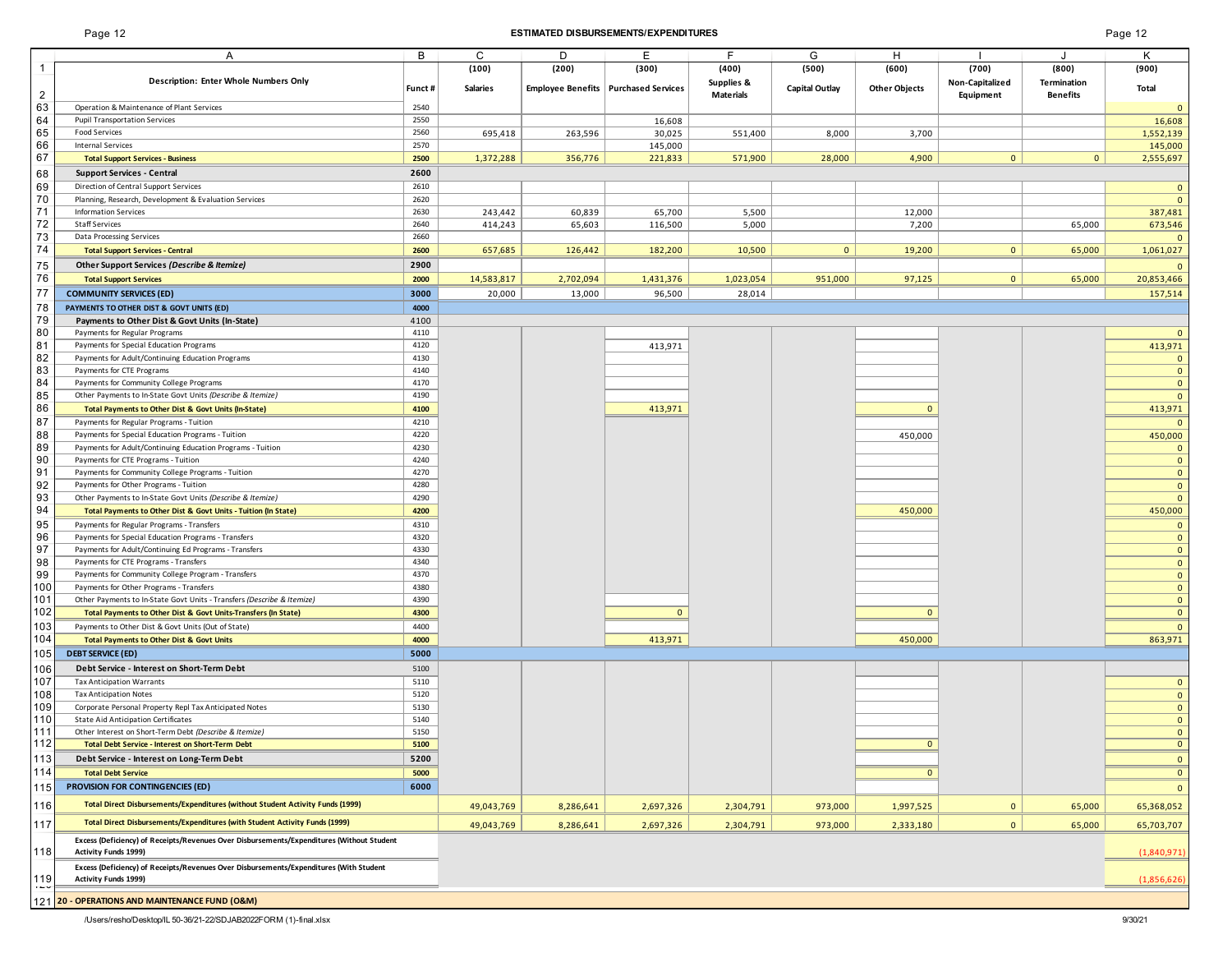## Page 13 **ESTIMATED DISBURSEMENTS/EXPENDITURES** Page 13

| age | 3 |
|-----|---|
|     |   |

|                | Α                                                                                      | B            | С               | D       | Е                                      | F                              | G                     | H                    |                                     | J                              | Κ                                |
|----------------|----------------------------------------------------------------------------------------|--------------|-----------------|---------|----------------------------------------|--------------------------------|-----------------------|----------------------|-------------------------------------|--------------------------------|----------------------------------|
| $\mathbf{1}$   |                                                                                        |              | (100)           | (200)   | (300)                                  | (400)                          | (500)                 | (600)                | (700)                               | (800)                          | (900)                            |
| $\overline{2}$ | <b>Description: Enter Whole Numbers Only</b>                                           | Funct#       | <b>Salaries</b> |         | Employee Benefits   Purchased Services | Supplies &<br><b>Materials</b> | <b>Capital Outlay</b> | <b>Other Objects</b> | <b>Non-Capitalized</b><br>Equipment | Termination<br><b>Benefits</b> | Total                            |
| 122            | <b>SUPPORT SERVICES (O&amp;M)</b>                                                      | 2000         |                 |         |                                        |                                |                       |                      |                                     |                                |                                  |
| 123            | <b>Support Services - Pupil</b>                                                        | 2100         |                 |         |                                        |                                |                       |                      |                                     |                                |                                  |
| 124            | Other Support Services - Pupils (Describe & Itemize)                                   | 2190         |                 |         |                                        |                                |                       |                      |                                     |                                | $\overline{0}$                   |
| 125            | <b>Support Services - Business</b>                                                     | 2500         |                 |         |                                        |                                |                       |                      |                                     |                                |                                  |
| 126            | Direction of Business Support Services                                                 | 2510         |                 |         |                                        |                                |                       |                      |                                     |                                | $\mathbf 0$                      |
| 127            | Facilities Acquisition & Construction Services                                         | 2530         |                 |         | 25,000                                 |                                | 90,000                |                      |                                     |                                | 115,000                          |
| 128            | Operation & Maintenance of Plant Services                                              | 2540         | 2,280,752       | 603,701 | 638,500                                | 1,438,500                      | 286,000               | 1,500                |                                     |                                | 5,248,953                        |
| 129            | <b>Pupil Transportation Services</b>                                                   | 2550         |                 |         |                                        |                                |                       |                      |                                     |                                | $\mathbf{0}$                     |
| 130            | Food Services                                                                          | 2560         |                 |         |                                        |                                |                       |                      |                                     |                                | $\mathbf{0}$                     |
| 131            | <b>Total Support Services - Business</b>                                               | 2500         | 2,280,752       | 603,701 | 663,500                                | 1,438,500                      | 376,000               | 1,500                | $\mathbf{0}$                        | $\mathbf{0}$                   | 5,363,953                        |
| 132<br>133     | Other Support Services (Describe & Itemize)                                            | 2900         |                 |         |                                        |                                |                       |                      |                                     |                                | $\mathbf{0}$                     |
|                | <b>Total Support Services</b>                                                          | 2000         | 2,280,752       | 603,701 | 663,500                                | 1,438,500                      | 376,000               | 1,500                | $\mathbf{0}$                        | $\overline{0}$                 | 5,363,953                        |
| 134            | <b>COMMUNITY SERVICES (O&amp;M)</b>                                                    | 3000         |                 |         |                                        |                                |                       |                      |                                     |                                | $\mathbf{0}$                     |
| 135            | PAYMENTS TO OTHER DIST & GOVT UNITS (O&M)                                              | 4000         |                 |         |                                        |                                |                       |                      |                                     |                                |                                  |
| 136            | Payments to Other Dist & Govt Units (In-State)                                         | 4100         |                 |         |                                        |                                |                       |                      |                                     |                                |                                  |
| 137            | Payments for Regular Programs                                                          | 4110         |                 |         |                                        |                                |                       |                      |                                     |                                | $\overline{0}$                   |
| 138            | Payments for Special Education Programs                                                | 4120<br>4140 |                 |         |                                        |                                |                       |                      |                                     |                                | $\overline{0}$                   |
| 139<br>140     | Payments for CTE Program<br>Other Payments to In-State Govt Units (Describe & Itemize) | 4190         |                 |         |                                        |                                |                       |                      |                                     |                                | $\mathbf{0}$<br>$\overline{0}$   |
| 141            | Total Payments to Other Dist & Govt Units (In-State)                                   | 4100         |                 |         | $\Omega$                               |                                |                       | $\mathbf{0}$         |                                     |                                | $\overline{0}$                   |
|                |                                                                                        | 4400         |                 |         |                                        |                                |                       |                      |                                     |                                |                                  |
| 142            | Payments to Other Dist & Govt Units (Out of State) <sup>14</sup>                       |              |                 |         |                                        |                                |                       |                      |                                     |                                | $\overline{0}$                   |
| 143            | <b>Total Payments to Other Dist &amp; Govt Unit</b>                                    | 4000         |                 |         | $\mathbf{0}$                           |                                |                       | $\mathbf{0}$         |                                     |                                | $\overline{0}$                   |
| 144            | <b>DEBT SERVICE (O&amp;M)</b>                                                          | 5000         |                 |         |                                        |                                |                       |                      |                                     |                                |                                  |
| 145            | Debt Service - Interest on Short-Term Debt                                             | 5100         |                 |         |                                        |                                |                       |                      |                                     |                                |                                  |
| 146            | <b>Tax Anticipation Warrants</b>                                                       | 5110         |                 |         |                                        |                                |                       |                      |                                     |                                | $\overline{0}$                   |
| 147            | <b>Tax Anticipation Notes</b><br>Corporate Personal Prop Repl Tax Anticipated Notes    | 5120<br>5130 |                 |         |                                        |                                |                       |                      |                                     |                                | $\overline{0}$                   |
| 148<br>149     | State Aid Anticipation Certificates                                                    | 5140         |                 |         |                                        |                                |                       |                      |                                     |                                | $\overline{0}$<br>$\overline{0}$ |
| 150            | Other Interest on Short-Term Debt (Describe & Itemize)                                 | 5150         |                 |         |                                        |                                |                       |                      |                                     |                                | $\overline{0}$                   |
| 151            | Total Debt Service - Interest on Short-Term Debt                                       | 5100         |                 |         |                                        |                                |                       | $\mathbf{0}$         |                                     |                                | $\overline{0}$                   |
| 152            | Debt Service - Interest on Long-Term Debt                                              | 5200         |                 |         |                                        |                                |                       |                      |                                     |                                | $\overline{0}$                   |
| 153            | <b>Total Debt Service</b>                                                              | 5000         |                 |         |                                        |                                |                       | $\mathbf{0}$         |                                     |                                | $\overline{0}$                   |
| 154            | PROVISION FOR CONTINGENCIES (O&M)                                                      | 6000         |                 |         |                                        |                                |                       |                      |                                     |                                | $\mathbf{0}$                     |
| 155            | <b>Total Direct Disbursements/Expenditures</b>                                         |              | 2,280,752       | 603,701 | 663,500                                | 1,438,500                      | 376,000               | 1,500                | $\mathbf{0}$                        | $\mathbf{0}$                   | 5,363,953                        |
| 156            | Excess (Deficiency) of Receipts/Revenues Over Disbursements/Expenditures               |              |                 |         |                                        |                                |                       |                      |                                     |                                | (58, 972)                        |
| 151            |                                                                                        |              |                 |         |                                        |                                |                       |                      |                                     |                                |                                  |
|                | 158 30 - DEBT SERVICE FUND (DS)                                                        |              |                 |         |                                        |                                |                       |                      |                                     |                                |                                  |
| 159            | PAYMENTS TO OTHER DIST & GOVT UNITS (DS)                                               | 4000         |                 |         |                                        |                                |                       |                      |                                     |                                |                                  |
| 160            | Payments to Other Dist & Govt Units (In-State)                                         | 4100         |                 |         |                                        |                                |                       |                      |                                     |                                |                                  |
| 161            | <b>Payments for Regular Programs</b>                                                   | 4110         |                 |         |                                        |                                |                       |                      |                                     |                                | $\mathbf{0}$                     |
| 162            | <b>Payments for Special Education Programs</b>                                         | 4120         |                 |         |                                        |                                |                       |                      |                                     |                                | $\overline{0}$                   |
| 163            | Other Payments to In-State Govt Units (Describe & Itemize)                             | 4190         |                 |         |                                        |                                |                       |                      |                                     |                                | $\overline{0}$                   |
| 164            | Total Payments to Other Dist & Govt Units (In-State)                                   | 4000         |                 |         |                                        |                                |                       | $\mathbf{0}$         |                                     |                                | $\overline{0}$                   |
| 165            | <b>DEBT SERVICE (DS)</b>                                                               | 5000         |                 |         |                                        |                                |                       |                      |                                     |                                |                                  |
| 166            | Debt Service - Interest on Short-Term Debt                                             | 5100         |                 |         |                                        |                                |                       |                      |                                     |                                |                                  |
| 167            | <b>Tax Anticipation Warrants</b>                                                       | 5110         |                 |         |                                        |                                |                       |                      |                                     |                                | $\mathbf{0}$                     |
| 168<br>169     | <b>Tax Anticipation Notes</b><br>Corporate Personal Prop Repl Tax Anticipation Notes   | 5120<br>5130 |                 |         |                                        |                                |                       |                      |                                     |                                | $\mathbf{0}$<br>$\overline{0}$   |
| 170            | State Aid Anticipation Certificates                                                    | 5140         |                 |         |                                        |                                |                       |                      |                                     |                                | $\overline{0}$                   |
| 171            | Other Interest on Short-Term Debt (Describe & Itemize)                                 | 5150         |                 |         |                                        |                                |                       |                      |                                     |                                | $\overline{0}$                   |
| 172            | <b>Total Debt Service - Interest On Short-Term Debt</b>                                | 5100         |                 |         |                                        |                                |                       | $\mathbf{0}$         |                                     |                                | $\mathbf{0}$                     |
| 173            | Debt Service - Interest on Long-Term Debt                                              | 5200         |                 |         |                                        |                                |                       | 9,950,000            |                                     |                                | 9,950,000                        |
|                | Debt Service - Payments of Principal on Long-Term Debt 15<br>(Lease/Purchase           |              |                 |         |                                        |                                |                       |                      |                                     |                                |                                  |
| 174            | <b>Principal Retired)</b>                                                              | 5300         |                 |         |                                        |                                |                       |                      |                                     |                                | $\overline{0}$                   |
| 175            | Debt Service Other (Describe & Itemize)                                                | 5400         |                 |         |                                        |                                |                       |                      |                                     |                                | $\overline{0}$                   |
| 176            | <b>Total Debt Service</b>                                                              | 5000         |                 |         | $\mathbf{0}$                           |                                |                       | 9,950,000            |                                     |                                | 9,950,000                        |
| 177            | PROVISION FOR CONTINGENCIES (DS)                                                       | 6000         |                 |         |                                        |                                |                       |                      |                                     |                                | $\overline{0}$                   |
| 178            | <b>Total Direct Disbursements/Expenditures</b>                                         |              |                 |         | $\mathbf{0}$                           |                                |                       | 9,950,000            |                                     |                                | 9,950,000                        |
| 179            | Excess (Deficiency) of Receipts/Revenues Over Disbursements/Expenditures               |              |                 |         |                                        |                                |                       |                      |                                     |                                | (133,048)                        |

/Users/resho/Desktop/IL 50-36/21-22/SDJAB2022FORM (1)-final.xlsx 9/30/21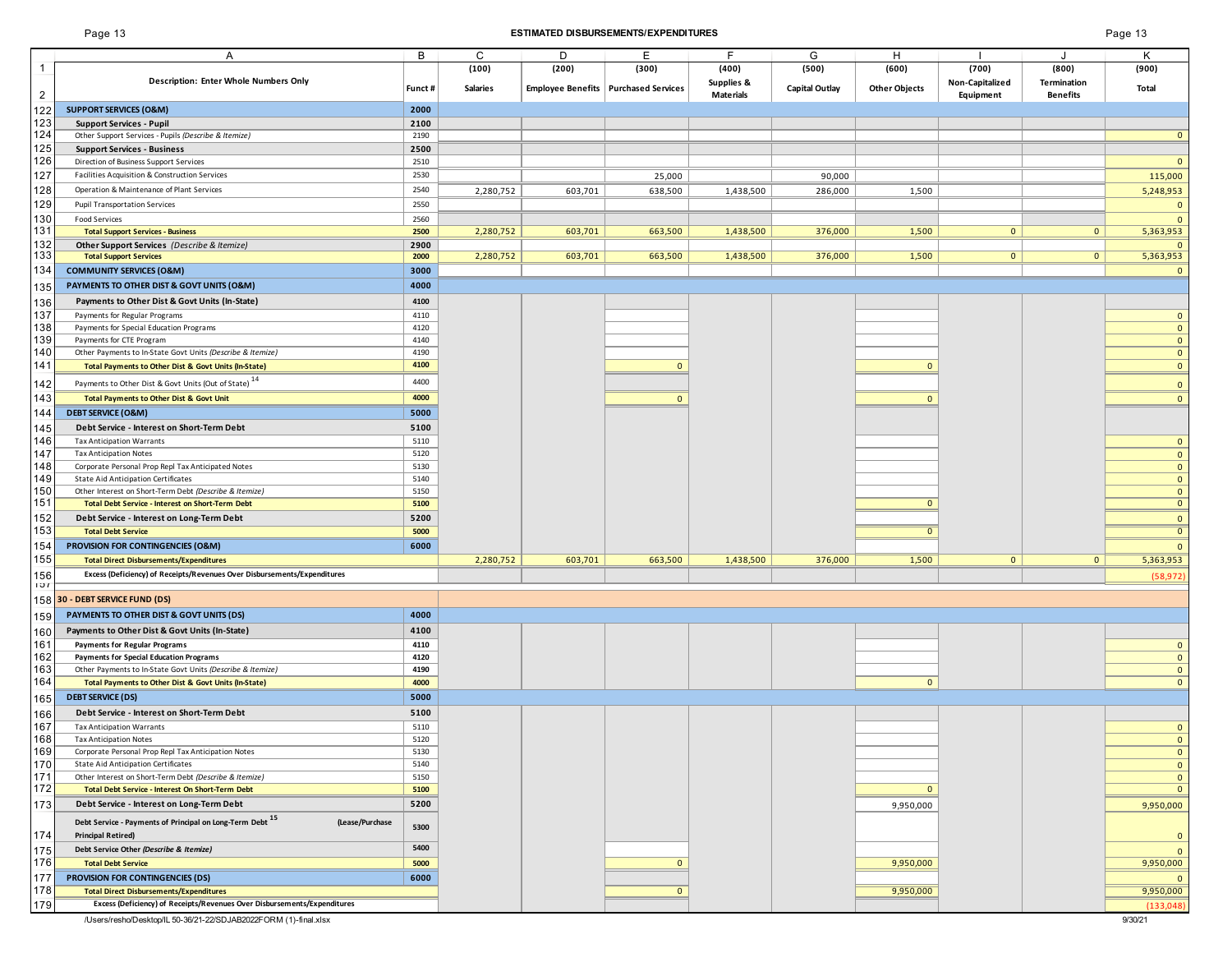## Page 14 **ESTIMATED DISBURSEMENTS/EXPENDITURES** Page 14

| Page 14 |  |
|---------|--|
|---------|--|

|            | Α                                                                                          | B            | C               | D         | Ε                                      | F.               | G                     | H                    |                 |                 | Κ                                |
|------------|--------------------------------------------------------------------------------------------|--------------|-----------------|-----------|----------------------------------------|------------------|-----------------------|----------------------|-----------------|-----------------|----------------------------------|
| 1          |                                                                                            |              | (100)           | (200)     | (300)                                  | (400)            | (500)                 | (600)                | (700)           | (800)           | (900)                            |
|            | Description: Enter Whole Numbers Only                                                      |              | <b>Salaries</b> |           |                                        | Supplies &       |                       |                      | Non-Capitalized | Termination     | Total                            |
| 2          |                                                                                            | Funct#       |                 |           | Employee Benefits   Purchased Services | <b>Materials</b> | <b>Capital Outlay</b> | <b>Other Objects</b> | Equipment       | <b>Benefits</b> |                                  |
| <b>IOU</b> |                                                                                            |              |                 |           |                                        |                  |                       |                      |                 |                 |                                  |
| 181        | 40 - TRANSPORTATION FUND (TR)                                                              |              |                 |           |                                        |                  |                       |                      |                 |                 |                                  |
| 182        | <b>SUPPORT SERVICES (TR)</b>                                                               | 2000         |                 |           |                                        |                  |                       |                      |                 |                 |                                  |
|            | <b>Support Services - Pupils</b>                                                           | 2100         |                 |           |                                        |                  |                       |                      |                 |                 |                                  |
| 183        |                                                                                            |              |                 |           |                                        |                  |                       |                      |                 |                 |                                  |
| 184        | Other Support Services - Pupils (Describe & Itemize)                                       | 2190         |                 |           |                                        |                  |                       |                      |                 |                 | $\overline{0}$                   |
| 185        | <b>Support Services - Business</b>                                                         |              |                 |           |                                        |                  |                       |                      |                 |                 |                                  |
| 186        | <b>Pupil Transportation Services</b>                                                       | 2550         | 80,420          | 24,081    | 5,353,538                              | 4,650            | 1,000                 |                      |                 |                 | 5,463,689                        |
| 187        | Other Support Services (Describe & Itemize)                                                | 2900         |                 |           |                                        |                  |                       |                      |                 |                 | $\mathbf{0}$                     |
| 188        | <b>Total Support Services</b>                                                              | 2000         | 80,420          | 24,081    | 5,353,538                              | 4,650            | 1,000                 | $\overline{0}$       | $\mathbf{0}$    | 0               | 5,463,689                        |
| 189        | <b>COMMUNITY SERVICES (TR)</b>                                                             | 3000         |                 |           |                                        |                  |                       |                      |                 |                 | $\overline{0}$                   |
| 190        | PAYMENTS TO OTHER DIST & GOVT UNITS (TR)                                                   | 4000         |                 |           |                                        |                  |                       |                      |                 |                 |                                  |
| 191        | Payments to Other Dist & Govt Units (In-State)                                             | 4100         |                 |           |                                        |                  |                       |                      |                 |                 |                                  |
| 192        | Payments for Regular Program                                                               | 4110         |                 |           |                                        |                  |                       |                      |                 |                 | $\overline{0}$                   |
| 193        | Payments for Special Education Programs                                                    | 4120         |                 |           |                                        |                  |                       |                      |                 |                 | $\mathbf{0}$                     |
| 194        | Payments for Adult/Continuing Education Programs                                           | 4130         |                 |           |                                        |                  |                       |                      |                 |                 | $\mathbf{0}$                     |
| 195        | Payments for CTE Programs                                                                  | 4140         |                 |           |                                        |                  |                       |                      |                 |                 | $\overline{0}$                   |
| 196        | Payments for Community College Programs                                                    | 4170         |                 |           |                                        |                  |                       |                      |                 |                 | $\overline{0}$                   |
| 197        | Other Payments to In-State Govt Units (Describe & Itemize)                                 | 4190         |                 |           |                                        |                  |                       |                      |                 |                 | $\overline{0}$                   |
| 198        | Total Payments to Other Dist & Govt Units (In-State)                                       | 4100         |                 |           | $\mathbf{0}$                           |                  |                       | $\mathbf{0}$         |                 |                 | $\bullet$                        |
|            | Payments to Other Dist & Govt Units (Out-of-State)<br>(Describe &                          | 4400         |                 |           |                                        |                  |                       |                      |                 |                 |                                  |
| 199        | Itemize)                                                                                   |              |                 |           |                                        |                  |                       |                      |                 |                 | $\overline{0}$                   |
| 200        | <b>Total Payments to Other Dist &amp; Govt Units</b>                                       | 4000         |                 |           | $\mathbf{0}$                           |                  |                       | $\mathbf{0}$         |                 |                 | $\overline{0}$                   |
| 201        | <b>DEBT SERVICE (TR)</b>                                                                   | 5000         |                 |           |                                        |                  |                       |                      |                 |                 |                                  |
|            |                                                                                            |              |                 |           |                                        |                  |                       |                      |                 |                 |                                  |
| 202        | Debt Service - Interest on Short-Term Debt                                                 | 5100         |                 |           |                                        |                  |                       |                      |                 |                 |                                  |
| 203<br>204 | <b>Tax Anticipation Warrants</b>                                                           | 5110<br>5120 |                 |           |                                        |                  |                       |                      |                 |                 | $\bullet$                        |
| 205        | <b>Tax Anticipation Notes</b>                                                              | 5130         |                 |           |                                        |                  |                       |                      |                 |                 | $\overline{0}$<br>$\overline{0}$ |
| 206        | Corporate Personal Prop Repl Tax Anticipation Notes<br>State Aid Anticipation Certificates | 5140         |                 |           |                                        |                  |                       |                      |                 |                 |                                  |
| 207        | Other Interest on Short-Term Debt (Describe and Itemize)                                   | 5150         |                 |           |                                        |                  |                       |                      |                 |                 | $\overline{0}$<br>$\overline{0}$ |
| 208        | Total Debt Service - Interest On Short-Term Debt                                           | 5100         |                 |           |                                        |                  |                       | $\mathbf{0}$         |                 |                 | $\overline{0}$                   |
|            |                                                                                            | 5200         |                 |           |                                        |                  |                       |                      |                 |                 |                                  |
| 209        | Debt Service - Interest on Long-Term Debt                                                  |              |                 |           |                                        |                  |                       |                      |                 |                 | $\overline{0}$                   |
|            | Debt Service - Payments of Principal on Long-Term Debt <sup>15</sup> (Lease/Purchase       | 5300         |                 |           |                                        |                  |                       |                      |                 |                 |                                  |
| 210        | <b>Principal Retired)</b>                                                                  |              |                 |           |                                        |                  |                       |                      |                 |                 | $\overline{0}$                   |
| 211        | Debt Service - Other (Describe and Itemize)                                                | 5400         |                 |           |                                        |                  |                       |                      |                 |                 | $\overline{0}$                   |
| 212        | <b>Total Debt Service</b>                                                                  | 5000         |                 |           |                                        |                  |                       | $\mathbf 0$          |                 |                 | $\overline{0}$                   |
| 213        | PROVISION FOR CONTINGENCIES (TR)                                                           | 6000         |                 |           |                                        |                  |                       |                      |                 |                 | $\mathbf{0}$                     |
| 214        | <b>Total Direct Disbursements/Expenditures</b>                                             |              | 80,420          | 24,081    | 5,353,538                              | 4,650            | 1,000                 | $\overline{0}$       | $\mathbf{0}$    | $\overline{0}$  | 5,463,689                        |
| 215        | Excess (Deficiency) of Receipts/Revenues Over Disbursements/Expenditures                   |              |                 |           |                                        |                  |                       |                      |                 |                 | 317,803                          |
| 210        |                                                                                            |              |                 |           |                                        |                  |                       |                      |                 |                 |                                  |
| 217        | 50 - MUNICIPAL RETIREMENT/SOC SEC FUND (MR/SS)                                             |              |                 |           |                                        |                  |                       |                      |                 |                 |                                  |
| 218        | <b>INSTRUCTION (MR/SS)</b>                                                                 | 1000         |                 |           |                                        |                  |                       |                      |                 |                 |                                  |
| 219        | Regular Program                                                                            | 1100         |                 | 564,416   |                                        |                  |                       |                      |                 |                 | 564,416                          |
| 220        | Pre-K Programs                                                                             | 1125         |                 |           |                                        |                  |                       |                      |                 |                 | $\overline{0}$                   |
| 221        | Special Education Programs (Functions 1200-1220)                                           | 1200         |                 | 368,152   |                                        |                  |                       |                      |                 |                 | 368,152                          |
| 222        | Special Education Programs Pre-K                                                           | 1225         |                 |           |                                        |                  |                       |                      |                 |                 | $\overline{0}$                   |
| 223        | Remedial and Supplemental Programs K-12                                                    | 1250         |                 |           |                                        |                  |                       |                      |                 |                 | $\mathbf{0}$                     |
| 224        | Remedial and Supplemental Programs Pre-K                                                   | 1275         |                 |           |                                        |                  |                       |                      |                 |                 | $\overline{0}$                   |
| ククち<br>دد، | Adult/Continuing Education Programs                                                        | 1300         |                 |           |                                        |                  |                       |                      |                 |                 | $\overline{0}$                   |
| 226        | CTE Programs                                                                               | 1400         |                 |           |                                        |                  |                       |                      |                 |                 | $\mathbf{0}$                     |
| 227        | Interscholastic Programs                                                                   | 1500         |                 |           |                                        |                  |                       |                      |                 |                 | $\mathbf{0}$                     |
| 228        | Summer School Programs                                                                     | 1600         |                 |           |                                        |                  |                       |                      |                 |                 | $\overline{0}$                   |
| 229        | Gifted Programs                                                                            | 1650         |                 | 11,804    |                                        |                  |                       |                      |                 |                 | 11,804                           |
| 230        | Driver's Education Programs                                                                | 1700         |                 |           |                                        |                  |                       |                      |                 |                 | $\overline{0}$                   |
| 231<br>232 | <b>Bilingual Programs</b><br>Truant Alternative & Optional Programs                        | 1800<br>1900 |                 | 118,804   |                                        |                  |                       |                      |                 |                 | 118,804                          |
| 233        | <b>Total Instruction</b>                                                                   | 1000         |                 | 1,063,176 |                                        |                  |                       |                      |                 |                 | $\overline{0}$<br>1,063,176      |
|            | <b>SUPPORT SERVICES (MR/SS)</b>                                                            | 2000         |                 |           |                                        |                  |                       |                      |                 |                 |                                  |
| 234        |                                                                                            |              |                 |           |                                        |                  |                       |                      |                 |                 |                                  |
| 235        | <b>Support Services - Pupil</b>                                                            | 2100         |                 |           |                                        |                  |                       |                      |                 |                 |                                  |
| 236        | Attendance & Social Work Services                                                          | 2110         |                 | 18,495    |                                        |                  |                       |                      |                 |                 | 18,495                           |
| 237        | Guidance Services                                                                          | 2120         |                 |           |                                        |                  |                       |                      |                 |                 | $\overline{0}$                   |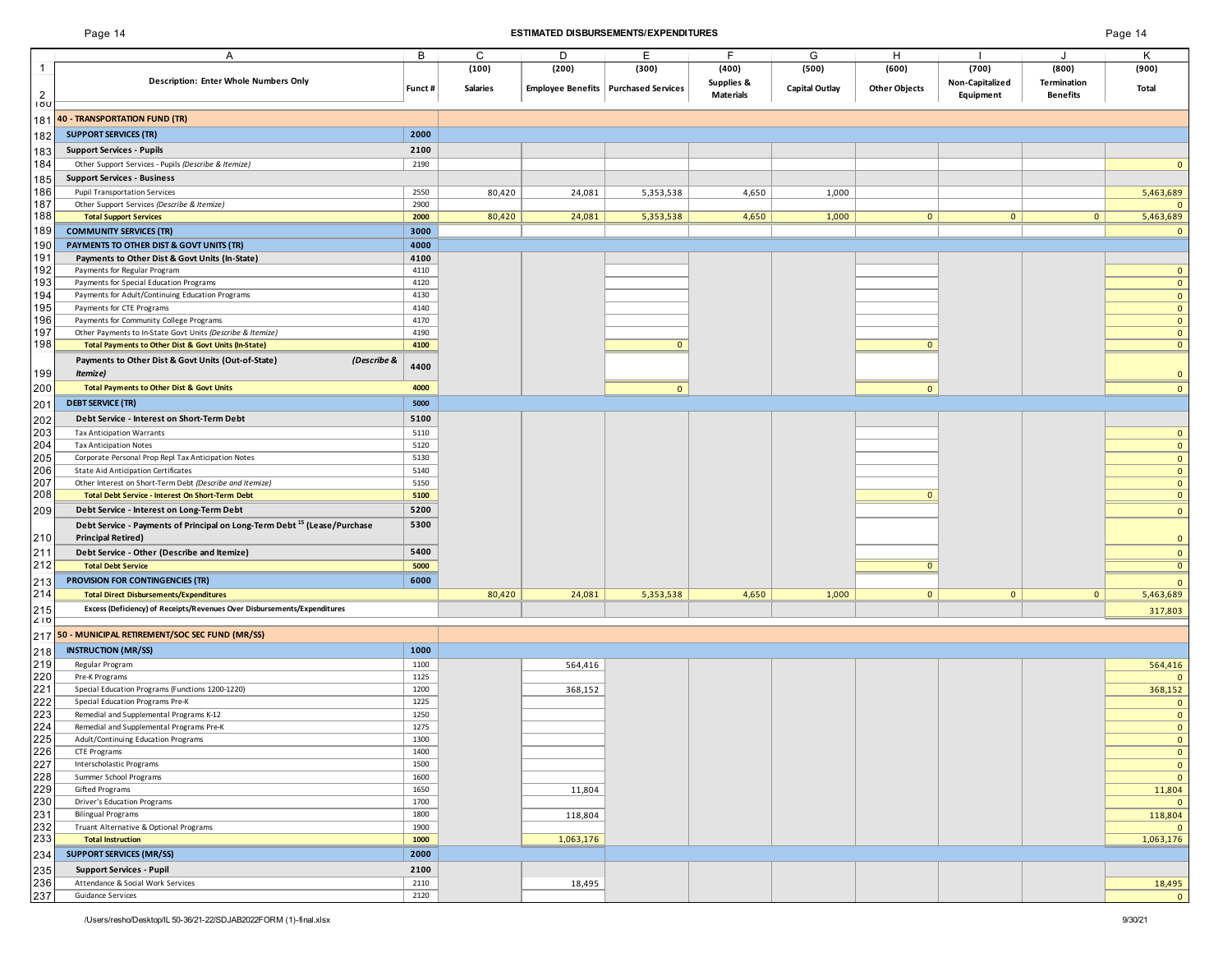## Page 15 **ESTIMATED DISBURSEMENTS/EXPENDITURES** Page 15

|                | Α                                                                            | В      | C               | D            | Ε                                      | F.                    | G                     | H                    |                 |                    | Κ              |
|----------------|------------------------------------------------------------------------------|--------|-----------------|--------------|----------------------------------------|-----------------------|-----------------------|----------------------|-----------------|--------------------|----------------|
| -1             |                                                                              |        | (100)           | (200)        | (300)                                  | (400)                 | (500)                 | (600)                | (700)           | (800)              | (900)          |
|                | Description: Enter Whole Numbers Only                                        |        |                 |              |                                        | <b>Supplies &amp;</b> |                       |                      | Non-Capitalized | <b>Termination</b> |                |
| $\overline{2}$ |                                                                              | Funct# | <b>Salaries</b> |              | Employee Benefits   Purchased Services | <b>Materials</b>      | <b>Capital Outlay</b> | <b>Other Objects</b> | Equipment       | <b>Benefits</b>    | Total          |
| 238            | <b>Health Services</b>                                                       | 2130   |                 | 110,557      |                                        |                       |                       |                      |                 |                    | 110,557        |
| 239            | Psychological Services                                                       | 2140   |                 | 11,155       |                                        |                       |                       |                      |                 |                    | 11,155         |
| 240            | Speech Pathology & Audiology Services                                        | 2150   |                 | 24,336       |                                        |                       |                       |                      |                 |                    | 24,336         |
| 241            | Other Support Services - Pupils (Describe & Itemize)                         | 2190   |                 |              |                                        |                       |                       |                      |                 |                    | $\mathbf{0}$   |
| 242            | <b>Total Support Services - Pupil</b>                                        | 2100   |                 | 164,543      |                                        |                       |                       |                      |                 |                    | 164,543        |
| 243            | <b>Support Services - Instructional Staff</b>                                | 2200   |                 |              |                                        |                       |                       |                      |                 |                    |                |
| 244            | Improvement of Instruction Services                                          | 2210   |                 | 26,824       |                                        |                       |                       |                      |                 |                    | 26,824         |
| 245            | <b>Educational Media Services</b>                                            | 2220   |                 | 136,314      |                                        |                       |                       |                      |                 |                    | 136,314        |
| 246            | Assessment & Testing                                                         | 2230   |                 |              |                                        |                       |                       |                      |                 |                    | $\mathbf{0}$   |
| 247            | <b>Total Support Services - Instructional Staff</b>                          | 2200   |                 | 163,138      |                                        |                       |                       |                      |                 |                    | 163,138        |
|                |                                                                              |        |                 |              |                                        |                       |                       |                      |                 |                    |                |
| 248            | <b>Support Services - General Administration</b>                             | 2300   |                 |              |                                        |                       |                       |                      |                 |                    |                |
| 249            | Board of Education Services                                                  | 2310   |                 |              |                                        |                       |                       |                      |                 |                    | $\overline{0}$ |
| 250            | <b>Executive Administration Services</b>                                     | 2320   |                 | 31,198       |                                        |                       |                       |                      |                 |                    | 31,198         |
| 251            | Special Area Administrative Services                                         | 2330   |                 |              |                                        |                       |                       |                      |                 |                    | $\mathbf{0}$   |
| 252            | Claims Paid from Self Insurance Fund                                         | 2361   |                 |              |                                        |                       |                       |                      |                 |                    | $\mathbf{0}$   |
| 253            | Workers' Compensation or Workers' Occupation Disease Acts Payments           | 2362   |                 |              |                                        |                       |                       |                      |                 |                    | $\overline{0}$ |
| 254            | Unemployment Insurance Payments                                              | 2363   |                 |              |                                        |                       |                       |                      |                 |                    | $\mathbf{0}$   |
| 255            | Insurance Payments (regular or self-insurance)                               | 2364   |                 |              |                                        |                       |                       |                      |                 |                    | $\mathbf{0}$   |
| 256            | Risk Management and Claims Services Payments                                 | 2365   |                 |              |                                        |                       |                       |                      |                 |                    | $\overline{0}$ |
| 257            | Judgment and Settlements                                                     | 2366   |                 |              |                                        |                       |                       |                      |                 |                    | $\mathbf{0}$   |
| 258            | Educatl, Inspectl, Supervisory Serv. Related to Loss Prevention or Reduction | 2367   |                 |              |                                        |                       |                       |                      |                 |                    | $\mathbf{0}$   |
| 259            | Reciprocal Insurance Payments                                                | 2368   |                 |              |                                        |                       |                       |                      |                 |                    | $\overline{0}$ |
| 260<br>261     | Legal Service                                                                | 2369   |                 |              |                                        |                       |                       |                      |                 |                    | $\mathbf{0}$   |
|                | <b>Total Support Services - General Administration</b>                       | 2300   |                 | 31,198       |                                        |                       |                       |                      |                 |                    | 31,198         |
| 262            | <b>Support Services - School Administration</b>                              | 2400   |                 |              |                                        |                       |                       |                      |                 |                    |                |
| 263            | Office of the Principal Services                                             | 2410   |                 | 150,138      |                                        |                       |                       |                      |                 |                    | 150,138        |
| 264            | Other Support Services - School Administration (Describe & Itemize)          | 2490   |                 |              |                                        |                       |                       |                      |                 |                    | $\mathbf{0}$   |
| 265            | <b>Total Support Services - School Administration</b>                        | 2400   |                 | 150,138      |                                        |                       |                       |                      |                 |                    | 150,138        |
| 266            | <b>Support Services - Business</b>                                           | 2500   |                 |              |                                        |                       |                       |                      |                 |                    |                |
| 267            | Direction of Business Support Services                                       | 2510   |                 | 25,270       |                                        |                       |                       |                      |                 |                    | 25,270         |
| 268            | <b>Fiscal Services</b>                                                       | 2520   |                 | 56,208       |                                        |                       |                       |                      |                 |                    | 56,208         |
| 269            | Facilities Acquisition & Construction Services                               | 2530   |                 |              |                                        |                       |                       |                      |                 |                    | $\overline{0}$ |
| 270            | Operation & Maintenance of Plant Service                                     | 2540   |                 | 364,248      |                                        |                       |                       |                      |                 |                    | 364,248        |
| 271            | <b>Pupil Transportation Services</b>                                         | 2550   |                 | 12,457       |                                        |                       |                       |                      |                 |                    | 12,457         |
| 272            | <b>Food Services</b>                                                         | 2560   |                 | 111,412      |                                        |                       |                       |                      |                 |                    | 111,412        |
| 273            | <b>Internal Services</b>                                                     | 2570   |                 |              |                                        |                       |                       |                      |                 |                    | $\mathbf{0}$   |
| 274            | <b>Total Support Services - Business</b>                                     | 2500   |                 | 569,595      |                                        |                       |                       |                      |                 |                    | 569,595        |
| 275            | <b>Support Services - Central</b>                                            | 2600   |                 |              |                                        |                       |                       |                      |                 |                    |                |
| 276            | Direction of Central Support Services                                        | 2610   |                 |              |                                        |                       |                       |                      |                 |                    | $\mathbf{0}$   |
| 277            | Planning, Research, Development & Evaluation Services                        | 2620   |                 |              |                                        |                       |                       |                      |                 |                    | $\mathbf{0}$   |
| 278            | <b>Information Services</b>                                                  | 2630   |                 | 38,558       |                                        |                       |                       |                      |                 |                    | 38,558         |
| 279            | <b>Staff Services</b>                                                        | 2640   |                 | 28,263       |                                        |                       |                       |                      |                 |                    | 28,263         |
| 280            | Data Processing Services                                                     | 2660   |                 |              |                                        |                       |                       |                      |                 |                    | $\mathbf{0}$   |
| 281            | <b>Total Support Services - Central</b>                                      | 2600   |                 | 66,821       |                                        |                       |                       |                      |                 |                    | 66,821         |
| 282            | Other Support Services (Describe & Itemize)                                  | 2900   |                 |              |                                        |                       |                       |                      |                 |                    | $\mathbf{0}$   |
| 283            | <b>Total Support Services</b>                                                | 2000   |                 | 1,145,433    |                                        |                       |                       |                      |                 |                    | 1,145,433      |
|                |                                                                              |        |                 |              |                                        |                       |                       |                      |                 |                    |                |
| 284            | <b>COMMUNITY SERVICES (MR/SS)</b>                                            | 3000   |                 |              |                                        |                       |                       |                      |                 |                    | $\mathbf{0}$   |
| 285            | PAYMENTS TO OTHER DIST & GOVT UNITS (MR/SS)                                  | 4000   |                 |              |                                        |                       |                       |                      |                 |                    |                |
| 286            | Payments for Regular Programs                                                | 4110   |                 |              |                                        |                       |                       |                      |                 |                    | $\mathbf{0}$   |
| 287            | Payments for Special Education Programs                                      | 4120   |                 |              |                                        |                       |                       |                      |                 |                    | $\mathbf{0}$   |
| 288            | Payments for CTE Programs                                                    | 4140   |                 |              |                                        |                       |                       |                      |                 |                    | $\overline{0}$ |
| 289            | <b>Total Payments to Other Dist &amp; Govt Units</b>                         | 4000   |                 | $\mathbf{0}$ |                                        |                       |                       |                      |                 |                    | $\overline{0}$ |
| 290            | <b>DEBT SERVICE (MR/SS)</b>                                                  | 5000   |                 |              |                                        |                       |                       |                      |                 |                    |                |
| 291            | Debt Service - Interest on Short-Term Debt                                   | 5100   |                 |              |                                        |                       |                       |                      |                 |                    |                |
| 292            | <b>Tax Anticipation Warrants</b>                                             | 5110   |                 |              |                                        |                       |                       |                      |                 |                    | $\overline{0}$ |
| 293            | <b>Tax Anticipation Notes</b>                                                | 5120   |                 |              |                                        |                       |                       |                      |                 |                    | $\overline{0}$ |
| 294            | Corporate Personal Prop Repl Tax Anticipation Notes                          | 5130   |                 |              |                                        |                       |                       |                      |                 |                    | $\mathbf{0}$   |
| 295            | State Aid Anticipation Certificates                                          | 5140   |                 |              |                                        |                       |                       |                      |                 |                    | $\overline{0}$ |
| 296            | Other (Describe & Itemize)                                                   | 5150   |                 |              |                                        |                       |                       |                      |                 |                    | $\overline{0}$ |
| 297            | <b>Total Debt Service</b>                                                    | 5000   |                 |              |                                        |                       |                       | $\mathbf{0}$         |                 |                    | $\mathbf{0}$   |
|                | PROVISION FOR CONTINGENCIES (MR/SS)                                          |        |                 |              |                                        |                       |                       |                      |                 |                    |                |
| 298            |                                                                              | 6000   |                 |              |                                        |                       |                       |                      |                 |                    | $\mathbf{0}$   |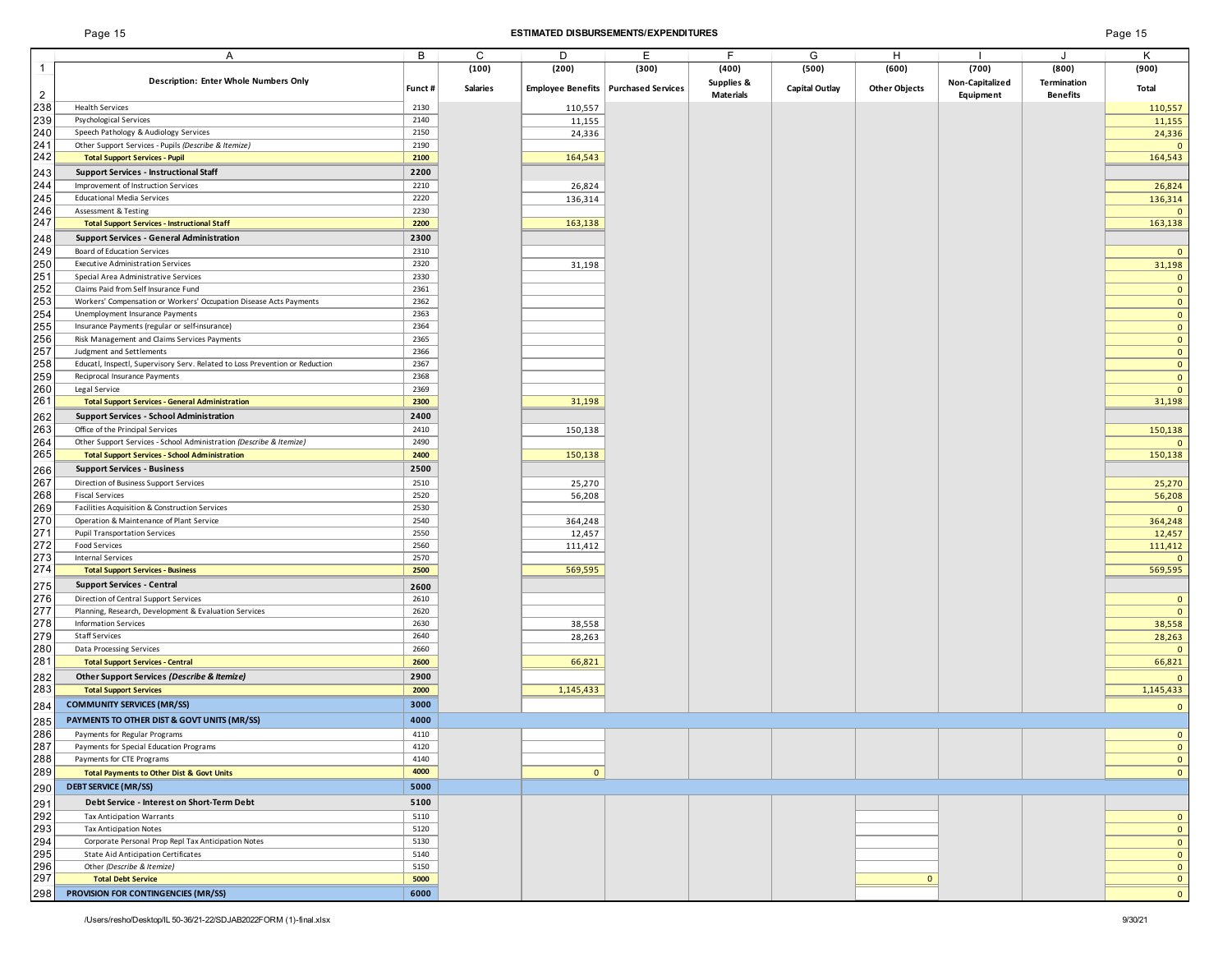| aqe' | -16 |  |
|------|-----|--|
|------|-----|--|

| Page 16<br><b>ESTIMATED DISBURSEMENTS/EXPENDITURES</b> |                                                                                                                           |              |                 |                |                                        |                                |                       |                      | Page 16                  |                      |                             |
|--------------------------------------------------------|---------------------------------------------------------------------------------------------------------------------------|--------------|-----------------|----------------|----------------------------------------|--------------------------------|-----------------------|----------------------|--------------------------|----------------------|-----------------------------|
|                                                        | Α                                                                                                                         | B            | C               | D              | Е                                      | F                              | G                     | H                    |                          | J.                   |                             |
|                                                        | <b>Description: Enter Whole Numbers Only</b>                                                                              |              | (100)           | (200)          | (300)                                  | (400)                          | (500)                 | (600)                | (700)<br>Non-Capitalized | (800)<br>Termination | (900)                       |
| $\overline{2}$                                         |                                                                                                                           | Funct #      | <b>Salaries</b> |                | Employee Benefits   Purchased Services | Supplies &<br><b>Materials</b> | <b>Capital Outlay</b> | <b>Other Objects</b> | Equipment                | <b>Benefits</b>      | Total                       |
| 299                                                    | <b>Total Direct Disbursements/Expenditures</b>                                                                            |              |                 | 2,208,609      |                                        |                                |                       | $\mathbf 0$          |                          |                      | 2,208,609                   |
| 300<br><b>JUT</b>                                      | Excess (Deficiency) of Receipts/Revenues Over Disbursements/Expenditures                                                  |              |                 |                |                                        |                                |                       |                      |                          |                      | (167, 394)                  |
|                                                        | 302 60 - CAPITAL PROJECTS (CP)                                                                                            |              |                 |                |                                        |                                |                       |                      |                          |                      |                             |
| 303                                                    | <b>SUPPORT SERVICES (CP)</b>                                                                                              | 2000         |                 |                |                                        |                                |                       |                      |                          |                      |                             |
| 304                                                    | <b>Support Services - Business</b>                                                                                        |              |                 |                |                                        |                                |                       |                      |                          |                      |                             |
| 305                                                    | Facilities Acquisition & Construction Services                                                                            | 2530         | 3,000           |                | 59,995,000                             | 2,000                          |                       |                      |                          |                      | 60,000,000                  |
| 306<br>307                                             | Other Support Services (Describe & Itemize)                                                                               | 2900<br>2000 |                 | $\overline{0}$ | 59,995,000                             | 2,000                          | $\mathbf{0}$          | $\overline{0}$       | $\mathbf{0}$             |                      |                             |
| 308                                                    | <b>Total Support Services</b><br>PAYMENTS TO OTHER DIST & GOVT UNITS (CP)                                                 | 4000         | 3,000           |                |                                        |                                |                       |                      |                          |                      | 60,000,000                  |
| 309                                                    | Payments to Other Dist & Govt Units (In-State)                                                                            | 4100         |                 |                |                                        |                                |                       |                      |                          |                      |                             |
| 310                                                    | Payments to Regular Programs                                                                                              | 4110         |                 |                |                                        |                                |                       |                      |                          |                      | $\mathbf{0}$                |
| 311                                                    | Payment for Special Education Programs                                                                                    | 4120         |                 |                |                                        |                                |                       |                      |                          |                      | $\mathbf{0}$                |
| 312<br>313                                             | Payment for CTE Programs                                                                                                  | 4140<br>4190 |                 |                |                                        |                                |                       |                      |                          |                      | $\mathbf 0$<br>$\mathbf{0}$ |
| 314                                                    | Payments to Other Govt Units (In-State) (Describe & Itemize)<br><b>Total Payments to Other Districts &amp; Govt Units</b> | 4000         |                 |                | $\mathbf{0}$                           |                                |                       | $\mathbf{0}$         |                          |                      | $\overline{0}$              |
| 315                                                    | PROVISION FOR CONTINGENCIES (CP)                                                                                          | 6000         |                 |                |                                        |                                |                       |                      |                          |                      | $\mathbf{0}$                |
| 316                                                    | <b>Total Direct Disbursements/Expenditures</b>                                                                            |              | 3,000           | $\mathbf{0}$   | 59,995,000                             | 2,000                          | $\mathbf{0}$          | $\overline{0}$       | $\mathbf{0}$             |                      | 60,000,000                  |
| 317                                                    | Excess (Deficiency) of Receipts/Revenues Over Disbursements/Expenditures                                                  |              |                 |                |                                        |                                |                       |                      |                          |                      | (59,825,000)                |
|                                                        | 319 70 WORKING CASH FUND (WC)                                                                                             |              |                 |                |                                        |                                |                       |                      |                          |                      |                             |
| 321                                                    | 80 - TORT FUND (TF)                                                                                                       |              |                 |                |                                        |                                |                       |                      |                          |                      |                             |
| 322                                                    | <b>INSTRUCTION (TF)</b>                                                                                                   | 1000         |                 |                |                                        |                                |                       |                      |                          |                      |                             |
| 323                                                    | Regular Programs                                                                                                          | 1100         | $\mathbf 0$     | $\mathbf 0$    | $\mathbf 0$                            | $\Omega$                       | $\mathbf 0$           | $\mathbf 0$          | $\mathbf{0}$             | $\mathbf 0$          | $\mathbf{0}$                |
| 324                                                    | Tuition Payment to Charter Schools                                                                                        | 1115         |                 |                |                                        |                                |                       |                      |                          |                      | $\mathbf{0}$                |
| 325                                                    | Pre-K Programs                                                                                                            | 1125         |                 |                |                                        |                                |                       |                      |                          |                      | $\mathbf 0$                 |
| 326                                                    | Special Education Programs (Functions 1200 - 1220)                                                                        | 1200         |                 |                |                                        |                                |                       |                      |                          |                      | $\mathbf 0$                 |
| 327<br>328                                             | Special Education Programs Pre-K<br>Remedial and Supplemental Programs K-12                                               | 1225<br>1250 |                 |                |                                        |                                |                       |                      |                          |                      | $\mathbf{0}$<br>$\mathbf 0$ |
| 329                                                    | Remedial and Supplemental Programs Pre-K                                                                                  | 1275         |                 |                |                                        |                                |                       |                      |                          |                      | $\mathbf 0$                 |
| 330                                                    | Adult/Continuing Education Programs                                                                                       | 1300         |                 |                |                                        |                                |                       |                      |                          |                      | $\mathbf 0$                 |
| 331                                                    | CTE Programs                                                                                                              | 1400         |                 |                |                                        |                                |                       |                      |                          |                      | $\mathbf{0}$                |
| 332<br>333                                             | Interscholastic Programs<br>Summer School Programs                                                                        | 1500<br>1600 |                 |                |                                        |                                |                       |                      |                          |                      | $\mathbf 0$<br>$\mathbf{0}$ |
| 334                                                    | Gifted Programs                                                                                                           | 1650         |                 |                |                                        |                                |                       |                      |                          |                      | $\mathbf 0$                 |
| 335                                                    | Driver's Education Programs                                                                                               | 1700         |                 |                |                                        |                                |                       |                      |                          |                      | $\mathbf{0}$                |
| 336                                                    | <b>Bilingual Programs</b>                                                                                                 | 1800         |                 |                |                                        |                                |                       |                      |                          |                      | $\mathbf{0}$                |
| 337<br>338                                             | Truant Alternative & Optional Programs<br>Pre-K Programs - Private Tuition                                                | 1900<br>1910 | $\mathbf 0$     | $\mathsf 0$    | $\mathbf 0$                            | $\mathbf 0$                    | $\mathbf 0$           | $\mathbf 0$          | $\mathbf 0$              | $\mathbf 0$          | $\mathbf{0}$<br>$\mathbf 0$ |
| 339                                                    | Regular K-12 Programs Private Tuition                                                                                     | 1911         |                 |                |                                        |                                |                       |                      |                          |                      | $\mathbf 0$                 |
| 340                                                    | Special Education Programs K-12 Private Tuition                                                                           | 1912         |                 |                |                                        |                                |                       |                      |                          |                      | $\mathbf 0$                 |
| 341                                                    | Special Education Programs Pre-K Tuition                                                                                  | 1913         |                 |                |                                        |                                |                       |                      |                          |                      | $\mathbf 0$                 |
| 342                                                    | Remedial/Supplemental Programs K-12 Private Tuition                                                                       | 1914         |                 |                |                                        |                                |                       |                      |                          |                      | $\mathbf{0}$                |
| 343<br>344                                             | Remedial/Supplemental Programs Pre-K Private Tuition<br>Adult/Continuing Education Programs Private Tuition               | 1915<br>1916 |                 |                |                                        |                                |                       |                      |                          |                      | $\mathbf 0$<br>$\mathbf{0}$ |
| 345                                                    | CTE Programs Private Tuition                                                                                              | 1917         |                 |                |                                        |                                |                       |                      |                          |                      | $\mathbf{0}$                |
| 346                                                    | Interscholastic Programs Private Tuition                                                                                  | 1918         |                 |                |                                        |                                |                       |                      |                          |                      | $\mathbf{0}$                |
| 347                                                    | Summer School Programs Private Tuition                                                                                    | 1919         |                 |                |                                        |                                |                       |                      |                          |                      | $\mathbf 0$                 |
| 348                                                    | Gifted Programs Private Tuition                                                                                           | 1920         |                 |                |                                        |                                |                       |                      |                          |                      | $\mathbf{0}$                |
| 349                                                    | Bilingual Programs Private Tuition                                                                                        | 1921         |                 |                |                                        |                                |                       |                      |                          |                      | $\mathbf{0}$                |
| 350                                                    | Truants Alternative/Opt Ed Programs Private Tuition                                                                       | 1922         |                 |                |                                        |                                |                       |                      |                          |                      | $\mathbf{0}$                |
| 351                                                    | Total Instruction <sup>14</sup>                                                                                           | 1000         | $\mathbf{0}$    | $\mathbf{0}$   | 0                                      | $\overline{0}$                 | $\mathbf{0}$          | $\overline{0}$       | $\mathbf{0}$             | $\mathbf{0}$         | $\mathbf{0}$                |
| 352<br>353                                             | <b>SUPPORT SERVICES (TF)</b>                                                                                              | 2000<br>2100 |                 |                |                                        |                                |                       |                      |                          |                      |                             |
| 354                                                    | <b>Support Services - Pupil</b><br>Attendance & Social Work Services                                                      | 2110         |                 |                |                                        |                                |                       |                      |                          |                      | $\mathbf{0}$                |
| 355                                                    | Guidance Services                                                                                                         | 2120         |                 |                |                                        |                                |                       |                      |                          |                      | $\mathbf 0$                 |
| 356                                                    | <b>Health Services</b>                                                                                                    | 2130         |                 |                |                                        |                                |                       |                      |                          |                      | $\mathbf 0$                 |
| 357                                                    | Psychological Services                                                                                                    | 2140         |                 |                |                                        |                                |                       |                      |                          |                      | $\mathbf{0}$                |
| 358<br>359                                             | Speech Pathology & Audiology Services<br>Other Support Services - Pupils (Describe & Itemize)                             | 2150<br>2190 |                 |                |                                        |                                |                       |                      |                          |                      | $\mathbf{0}$<br>$\mathbf 0$ |
|                                                        |                                                                                                                           |              |                 |                |                                        |                                |                       |                      |                          |                      |                             |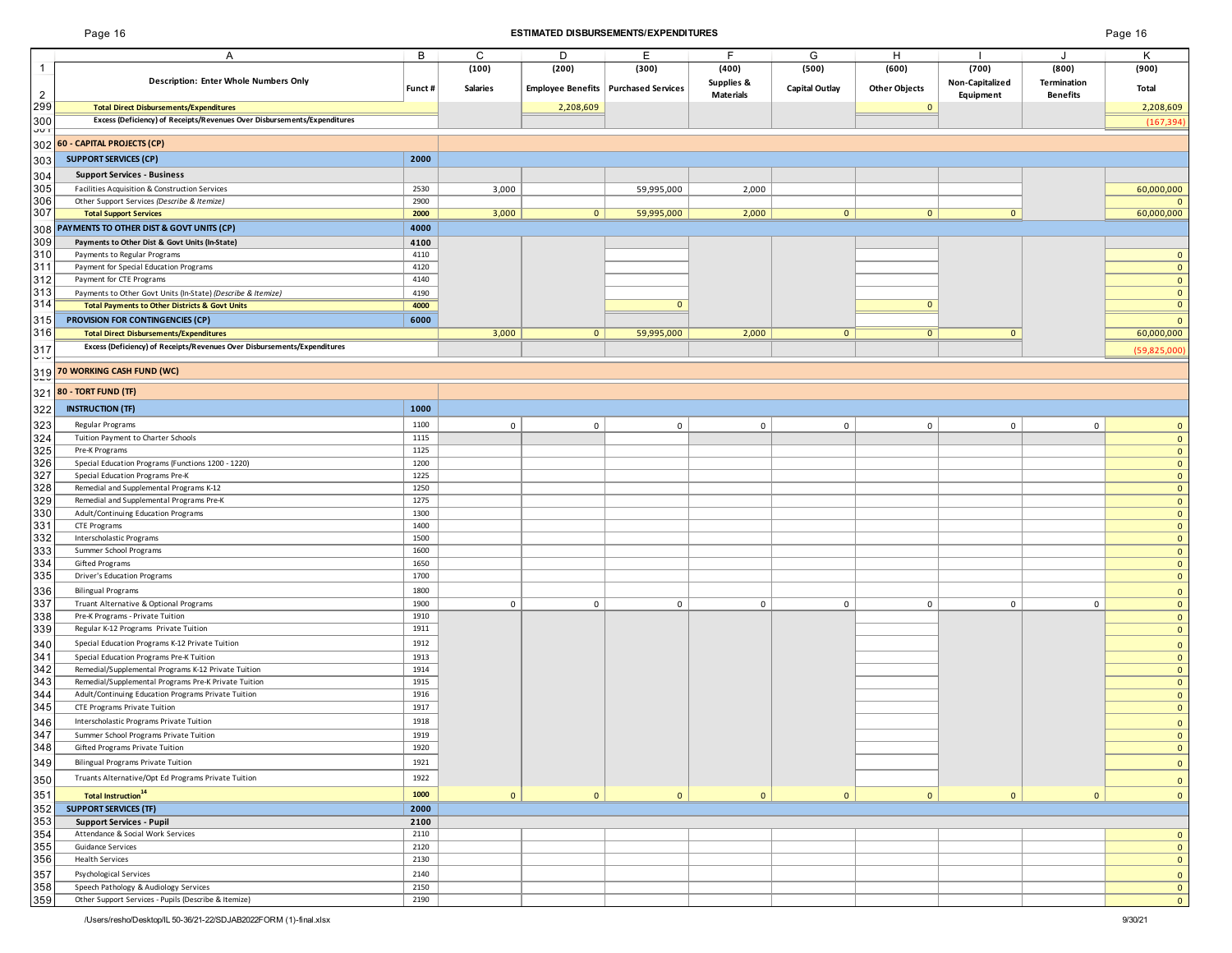## Page 17 **ESTIMATED DISBURSEMENTS/EXPENDITURES** Page 17

|                | A                                                                      | B       | C               | D              | E.                                     | E                | G                     | H                    |                 | $\cdot$            | K            |
|----------------|------------------------------------------------------------------------|---------|-----------------|----------------|----------------------------------------|------------------|-----------------------|----------------------|-----------------|--------------------|--------------|
|                |                                                                        |         | (100)           | (200)          | (300)                                  | (400)            | (500)                 | (600)                | (700)           | (800)              | (900)        |
|                | <b>Description: Enter Whole Numbers Only</b>                           |         |                 |                |                                        | Supplies &       |                       |                      | Non-Capitalized | <b>Termination</b> |              |
| $\overline{2}$ |                                                                        | Funct # | <b>Salaries</b> |                | Employee Benefits   Purchased Services | <b>Materials</b> | <b>Capital Outlay</b> | <b>Other Objects</b> | Equipment       | <b>Benefits</b>    | <b>Total</b> |
| 360            | <b>Total Support Services - Pupil</b>                                  | 2100    | $\mathbf{0}$    | $\Omega$       | $\mathbf{0}$                           | $\mathbf{0}$     | $\mathbf{0}$          | $\mathbf{0}$         | $\mathbf{0}$    | $\Omega$           | $\mathbf{0}$ |
| 361            | <b>Support Services - Instructional Staff</b>                          | 2200    |                 |                |                                        |                  |                       |                      |                 |                    |              |
| 362            | Improvement of Instruction Services                                    | 2210    |                 |                |                                        |                  |                       |                      |                 |                    | $\mathbf{0}$ |
|                |                                                                        |         |                 |                |                                        |                  |                       |                      |                 |                    |              |
| 363            | <b>Educational Media Services</b>                                      | 2220    |                 |                |                                        |                  |                       |                      |                 |                    | $\mathbf{0}$ |
| 364            | <b>Assessment &amp; Testing</b>                                        | 2230    |                 |                |                                        |                  |                       |                      |                 |                    | $\mathbf{0}$ |
| 365            | <b>Total Support Services - Instructional Staff</b>                    | 2200    | 0               | 0 <sup>1</sup> | $\overline{0}$                         | $\mathbf{0}$     | $\overline{0}$        | 0                    | $\overline{0}$  | $\mathbf{0}$       | $\mathbf{0}$ |
| 366            | <b>Support Services - General Administration</b>                       | 2300    |                 |                |                                        |                  |                       |                      |                 |                    |              |
| 367            | Board of Education Services                                            | 2310    |                 |                |                                        |                  |                       |                      |                 |                    | $\mathbf{0}$ |
| 368            | <b>Executive Administration Services</b>                               | 2320    |                 |                |                                        |                  |                       |                      |                 |                    | $\mathbf{0}$ |
| 369            | Special Area Administration Services                                   | 2330    |                 |                |                                        |                  |                       |                      |                 |                    | $\mathbf{0}$ |
| 370            | Claims Paid from Self Insurance Fund                                   | 2361    |                 |                |                                        |                  |                       |                      |                 |                    | $\mathbf{0}$ |
| 371            | Risk Management and Claims Services Payments                           | 2365    |                 |                | 280,000                                |                  |                       |                      |                 |                    | 280,000      |
| 372            | <b>Total Support Services - General Administration</b>                 | 2300    | 0               | $\overline{0}$ | 280,000                                | $\mathbf{0}$     | $\overline{0}$        | $\mathbf{0}$         | $\mathbf{0}$    | $\mathbf{0}$       | 280,000      |
| 373            | <b>Support Services - School Administration</b>                        | 2400    |                 |                |                                        |                  |                       |                      |                 |                    |              |
| 374            | Office of the Principal Services                                       | 2410    |                 |                |                                        |                  |                       |                      |                 |                    | $\mathbf{0}$ |
| 375            | Other Support Services - School Administration (Describe & Itemize)    | 2490    |                 |                |                                        |                  |                       |                      |                 |                    | $\mathbf{0}$ |
| 376            | <b>Total Support Services - School Administration</b>                  | 2400    | 0               | 0              | $\mathbf{0}$                           | $\mathbf{0}$     | $\overline{0}$        | $\overline{0}$       | $\overline{0}$  | $\mathbf{0}$       | $\mathbf{0}$ |
| 377            | <b>Support Services - Business</b>                                     | 2500    |                 |                |                                        |                  |                       |                      |                 |                    |              |
| 378            | Direction of Business Support Services                                 | 2510    |                 |                |                                        |                  |                       |                      |                 |                    | $\mathbf{0}$ |
| 379            | <b>Fiscal Services</b>                                                 | 2520    |                 |                |                                        |                  |                       |                      |                 |                    | $\mathbf{0}$ |
| 380            | Operation & Maintenance of Plant Services                              | 2540    |                 |                |                                        |                  |                       |                      |                 |                    | $\mathbf{0}$ |
| 381            | <b>Pupil Transportation Services</b>                                   | 2550    |                 |                |                                        |                  |                       |                      |                 |                    |              |
|                | Food Services                                                          | 2560    |                 |                |                                        |                  |                       |                      |                 |                    | $\mathbf{0}$ |
| 382            | <b>Internal Services</b>                                               | 2570    |                 |                |                                        |                  |                       |                      |                 |                    | $\mathbf{0}$ |
| 383<br>384     |                                                                        |         |                 |                |                                        |                  |                       |                      |                 |                    | $\mathbf{0}$ |
|                | <b>Total Support Services - Business</b>                               | 2500    | 0               | $\overline{0}$ | $\mathbf{0}$                           | $\mathbf{0}$     | $\overline{0}$        | $\overline{0}$       | $\overline{0}$  | $\mathbf{0}$       | $\mathbf{0}$ |
| 385            | <b>Support Services - Central</b>                                      | 2600    |                 |                |                                        |                  |                       |                      |                 |                    |              |
| 386            | Direction of Central Support Services                                  | 2610    |                 |                |                                        |                  |                       |                      |                 |                    | $\mathbf{0}$ |
| 387            | Planning, Research, Development & Evaluation Services                  | 2620    |                 |                |                                        |                  |                       |                      |                 |                    | $\mathbf{0}$ |
| 388            | <b>Information Services</b>                                            | 2630    |                 |                |                                        |                  |                       |                      |                 |                    | $\mathbf{0}$ |
| 389            | <b>Staff Services</b>                                                  | 2640    |                 |                |                                        |                  |                       |                      |                 |                    | $\mathbf{0}$ |
| 390            | Data Processing Services                                               | 2660    |                 |                |                                        |                  |                       |                      |                 |                    | $\mathbf{0}$ |
| 391            | <b>Total Support Services - Central</b>                                | 2600    | $\overline{0}$  | $\overline{0}$ | $\mathbf{0}$                           | $\mathbf{0}$     | $\mathbf{0}$          | $\mathbf{0}$         | $\mathbf{0}$    | $\mathbf{0}$       | $\mathbf{0}$ |
| 392            | Other Support Services (Describe & Itemize)                            | 2900    |                 |                | 290,000                                |                  |                       | 50,000               |                 |                    | 340,000      |
| 393            | <b>Total Support Services</b>                                          | 2000    | $\mathbf{0}$    | $\mathbf{0}$   | 570,000                                | $\mathbf{0}$     | $\overline{0}$        | 50,000               | $\overline{0}$  | $\mathbf{0}$       | 620,000      |
| 394            | <b>COMMUNITY SERVICES (TF)</b>                                         | 3000    |                 |                |                                        |                  |                       |                      |                 |                    | $\mathbf{0}$ |
| 395            | PAYMENTS TO OTHER DIST & GOVT UNITS (TF)                               | 4000    |                 |                |                                        |                  |                       |                      |                 |                    |              |
| 396            | Payments to Other Dist & Govt Units (In-State)                         | 4100    |                 |                |                                        |                  |                       |                      |                 |                    |              |
| 397            | Payments for Regular Programs                                          | 4110    |                 |                |                                        |                  |                       |                      |                 |                    | $\mathbf{0}$ |
| 398            | Payments for Special Education Programs                                | 4120    |                 |                |                                        |                  |                       |                      |                 |                    | $\mathbf{0}$ |
| 399            | Payments for Adult/Continuing Education Programs                       | 4130    |                 |                |                                        |                  |                       |                      |                 |                    | $\mathbf{0}$ |
| 400            | Payments for CTE Programs                                              | 4140    |                 |                |                                        |                  |                       |                      |                 |                    | $\mathbf{0}$ |
| 401            | Payments for Community College Programs                                | 4170    |                 |                |                                        |                  |                       |                      |                 |                    | $\mathbf{0}$ |
| 402            | Other Payments to In-State Govt Units (Describe & Itemize)             | 4190    |                 |                |                                        |                  |                       |                      |                 |                    | $\mathbf{0}$ |
| 403            | Total Payments to Other Dist & Govt Units (In-State)                   | 4100    |                 |                | $\mathbf{0}$                           |                  |                       | $\mathbf{0}$         |                 |                    | $\mathbf{0}$ |
| 404            | Payments for Regular Programs - Tuition                                | 4210    |                 |                |                                        |                  |                       |                      |                 |                    | $\mathbf{0}$ |
| 405            | Payments for Special Education Programs - Tuition                      | 4220    |                 |                |                                        |                  |                       |                      |                 |                    | $\mathbf{0}$ |
| 406            | Payments for Adult/Continuing Education Programs - Tuition             | 4230    |                 |                |                                        |                  |                       |                      |                 |                    | $\mathbf{0}$ |
| 407            | Payments for CTE Programs - Tuition                                    | 4240    |                 |                |                                        |                  |                       |                      |                 |                    | $\mathbf{0}$ |
| 408            | Payments for Community College Programs - Tuition                      | 4270    |                 |                |                                        |                  |                       |                      |                 |                    | $\Omega$     |
| 409            | Payments for Other Programs - Tuition                                  | 4280    |                 |                |                                        |                  |                       |                      |                 |                    | $\mathbf{0}$ |
| 410            | Other Payments to In-State Govt Units (Describe & Itemize)             | 4290    |                 |                |                                        |                  |                       |                      |                 |                    | $\mathbf{0}$ |
| 411            |                                                                        | 4200    |                 |                |                                        |                  |                       | $\mathbf{0}$         |                 |                    | $\mathbf{0}$ |
|                | Total Payments to Other Dist & Govt Units - Tuition (In State)         |         |                 |                |                                        |                  |                       |                      |                 |                    |              |
| 412            | Payments for Regular Programs - Transfers                              | 4310    |                 |                |                                        |                  |                       |                      |                 |                    | $\mathbf{0}$ |
| 413            | Payments for Special Education Programs - Transfers                    | 4320    |                 |                |                                        |                  |                       |                      |                 |                    | $\mathbf{0}$ |
| 414            | Payments for Adult/Continuing Ed Programs - Transfers                  | 4330    |                 |                |                                        |                  |                       |                      |                 |                    | $\mathbf{0}$ |
| 415            | Payments for CTE Programs - Transfers                                  | 4340    |                 |                |                                        |                  |                       |                      |                 |                    | $\mathbf{0}$ |
| 416            | Payments for Community College Program - Transfers                     | 4370    |                 |                |                                        |                  |                       |                      |                 |                    | $\mathbf{0}$ |
| 417            | Payments for Other Programs - Transfers                                | 4380    |                 |                |                                        |                  |                       |                      |                 |                    | $\mathbf{0}$ |
| 418            | Other Payments to In-State Govt Units - Transfers (Describe & Itemize) | 4390    |                 |                |                                        |                  |                       |                      |                 |                    | $\mathbf{0}$ |
| 419            | Total Payments to Other Dist & Govt Units-Transfers (In State)         | 4300    |                 |                | $\mathbf{0}$                           |                  |                       | $\mathbf{0}$         |                 |                    | $\mathbf{0}$ |
| 420            | Payments to Other Dist & Govt Units (Out of State)                     | 4400    |                 |                |                                        |                  |                       |                      |                 |                    | $\mathbf{0}$ |
| 421            | <b>Total Payments to Other Dist &amp; Govt Units</b>                   | 4000    |                 |                | $\mathbf{0}$                           |                  |                       | $\mathbf{0}$         |                 |                    | $\mathbf{0}$ |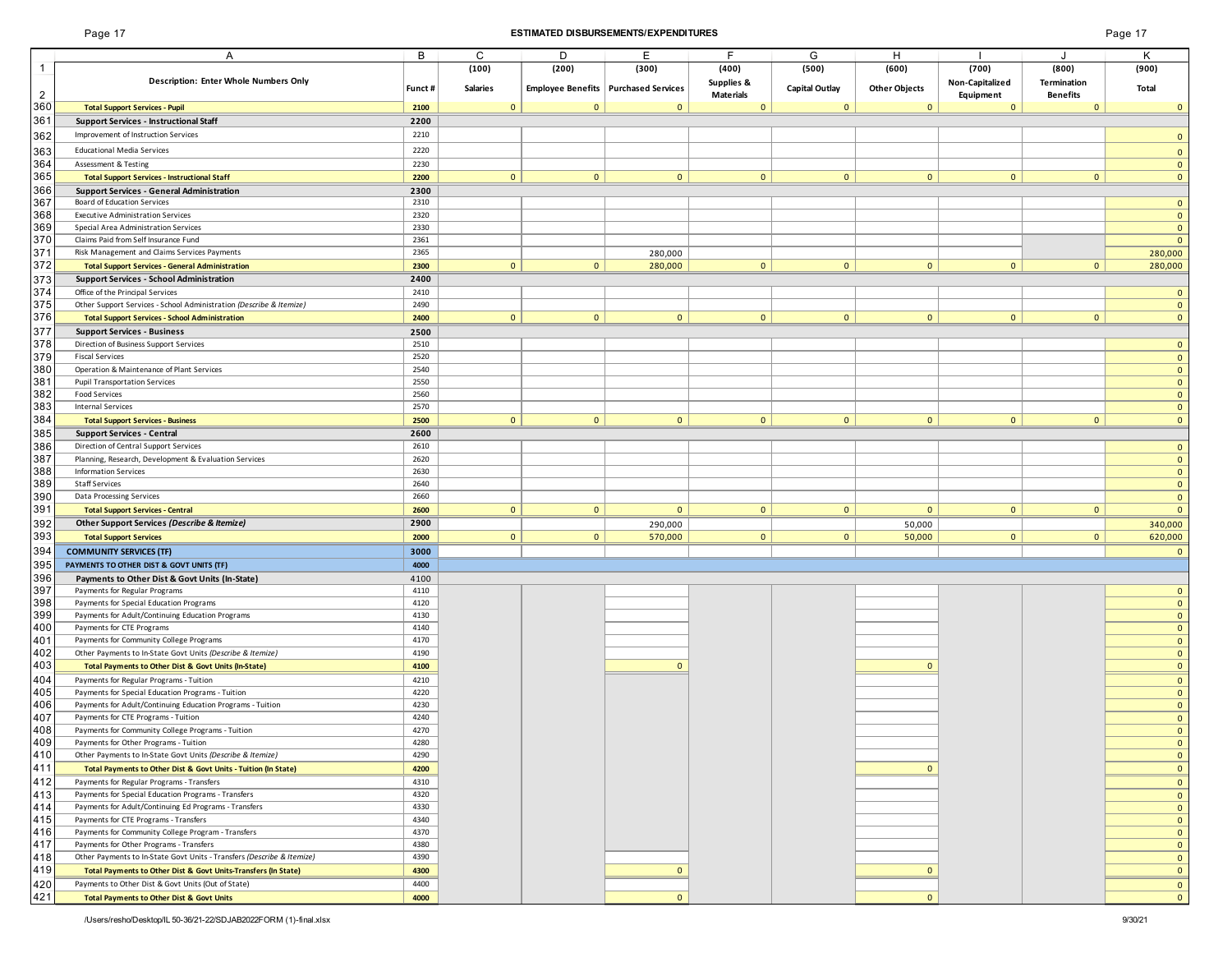## Page 18 **ESTIMATED DISBURSEMENTS/EXPENDITURES** Page 18

| age |  | 18 |
|-----|--|----|
|     |  |    |

|                | A                                                                                    | B.      | C               | D            | F                                      | F.                             | G              | H                    |                              |                                       | ĸ              |
|----------------|--------------------------------------------------------------------------------------|---------|-----------------|--------------|----------------------------------------|--------------------------------|----------------|----------------------|------------------------------|---------------------------------------|----------------|
|                |                                                                                      |         | (100)           | (200)        | (300)                                  | (400)                          | (500)          | (600)                | (700)                        | (800)                                 | (900)          |
| $\overline{2}$ | <b>Description: Enter Whole Numbers Only</b>                                         | Funct # | <b>Salaries</b> |              | Employee Benefits   Purchased Services | Supplies &<br><b>Materials</b> | Capital Outlay | <b>Other Objects</b> | Non-Capitalized<br>Equipment | <b>Termination</b><br><b>Benefits</b> | Total          |
| 422            | <b>DEBT SERVICE (TF)</b>                                                             | 5000    |                 |              |                                        |                                |                |                      |                              |                                       |                |
| 423            | Debt Service - Interest on Short-Term Debt                                           |         |                 |              |                                        |                                |                |                      |                              |                                       |                |
| 424            | <b>Tax Anticipation Warrants</b>                                                     | 5110    |                 |              |                                        |                                |                |                      |                              |                                       | $\overline{0}$ |
| 425            | Corporate Personal Property Replacement Tax Anticipation Notes                       | 5130    |                 |              |                                        |                                |                |                      |                              |                                       | $\overline{0}$ |
| 426            | Other Interest or Short-Term Debt (Describe & Itemize)                               | 5150    |                 |              |                                        |                                |                |                      |                              |                                       | $\overline{0}$ |
| 427            | <b>Total Debt Service</b>                                                            | 5000    |                 |              |                                        |                                |                |                      |                              |                                       | $\mathbf{0}$   |
| 428            | PROVISION FOR CONTINGENCIES (TF)                                                     | 6000    |                 |              |                                        |                                |                |                      |                              |                                       | $\mathbf{0}$   |
| 429            | <b>Total Direct Disbursements/Expenditures</b>                                       |         | $\mathbf{0}$    | $\mathbf{0}$ | 570,000                                | $\mathbf{0}$                   | $\mathbf{0}$   | 50,000               | $\mathbf{0}$                 | $\mathbf{0}$                          | 620,000        |
| 430<br>401     | Excess (Deficiency) of Receipts/Revenues Over Disbursements/Expenditures             |         |                 |              |                                        |                                |                |                      |                              |                                       | (214, 048)     |
|                | 432 90 - FIRE PREVENTION & SAFETY FUND (FP&S)                                        |         |                 |              |                                        |                                |                |                      |                              |                                       |                |
| 433            | <b>SUPPORT SERVICES (FP&amp;S)</b>                                                   | 2000    |                 |              |                                        |                                |                |                      |                              |                                       |                |
| 434            | <b>Support Services - Business</b>                                                   | 2500    |                 |              |                                        |                                |                |                      |                              |                                       |                |
| 435            | Facilities Acquisition & Construction Services                                       | 2530    |                 |              |                                        |                                |                |                      |                              |                                       | $\mathbf{0}$   |
| 436            | Operation & Maintenance of Plant Service                                             | 2540    |                 |              |                                        |                                |                |                      |                              |                                       | $\overline{0}$ |
| 437            | <b>Total Support Services - Business</b>                                             | 2500    | $\mathbf{0}$    | $\mathbf{0}$ | $\mathbf{0}$                           | $\mathbf{0}$                   | $\mathbf{0}$   | $\mathbf{0}$         | $\mathbf{0}$                 |                                       | $\overline{0}$ |
| 438            | Other Support Services (Describe & Itemize)                                          | 2900    |                 |              |                                        |                                |                |                      |                              |                                       | $\overline{0}$ |
| 439            | <b>Total Support Services</b>                                                        | 2000    | $\mathbf{0}$    | $\mathbf{0}$ | $\mathbf{0}$                           | $\mathbf{0}$                   | $\mathbf{0}$   | $\mathbf{0}$         | $\mathbf{0}$                 |                                       | $\overline{0}$ |
| 440            | PAYMENTS TO OTHER DISTRICTS & GOVT UNITS (FP&S)                                      | 4000    |                 |              |                                        |                                |                |                      |                              |                                       |                |
| 441            | Payments to Regular Programs                                                         | 4110    |                 |              |                                        |                                |                |                      |                              |                                       | $\mathbf{0}$   |
| 442            | Payments to Special Education Programs                                               | 4120    |                 |              |                                        |                                |                |                      |                              |                                       | $\overline{0}$ |
| 443            | Other Payments to In-State Govt Units (Describe & Itemize)                           | 4190    |                 |              |                                        |                                |                |                      |                              |                                       | $\overline{0}$ |
| 444            | <b>Total Payments to Other Districts &amp; Govt Units (FPS)</b>                      | 4000    |                 |              |                                        |                                |                | $\Omega$             |                              |                                       | $\overline{0}$ |
| 445            | <b>DEBT SERVICE (FP&amp;S)</b>                                                       | 5000    |                 |              |                                        |                                |                |                      |                              |                                       |                |
| 446            | Debt Service - Interest on Short-Term Debt                                           | 5100    |                 |              |                                        |                                |                |                      |                              |                                       |                |
| 447            | <b>Tax Anticipation Warrants</b>                                                     | 5110    |                 |              |                                        |                                |                |                      |                              |                                       | $\mathbf{0}$   |
| 448            | Other Interest on Short-Term Debt (Describe & Itemize)                               | 5150    |                 |              |                                        |                                |                |                      |                              |                                       | $\overline{0}$ |
| 449            | <b>Total Debt Service - Interest on Short-Term Debt</b>                              | 5100    |                 |              |                                        |                                |                | $\Omega$             |                              |                                       | $\overline{0}$ |
| 450            | Debt Service - Interest on Long-Term Debt                                            | 5200    |                 |              |                                        |                                |                |                      |                              |                                       | $\overline{0}$ |
|                | Debt Service - Payments of Principal on Long-Term Debt <sup>15</sup> (Lease/Purchase | 5300    |                 |              |                                        |                                |                |                      |                              |                                       |                |
| 451            | <b>Principal Retired)</b>                                                            |         |                 |              |                                        |                                |                |                      |                              |                                       | $\mathbf{0}$   |
| 452            | <b>Total Debt Service</b>                                                            | 5000    |                 |              |                                        |                                |                |                      |                              |                                       | $\overline{0}$ |
| 453            | PROVISIONS FOR CONTINGENCIES (FP&S)                                                  | 6000    |                 |              |                                        |                                |                |                      |                              |                                       | $\overline{0}$ |
| 454            | <b>Total Direct Disbursements/Expenditures</b>                                       |         | $\mathbf{0}$    | $\mathbf{0}$ | $\mathbf{0}$                           | $\mathbf{0}$                   | $\overline{0}$ | $\mathbf{0}$         | $\Omega$                     |                                       | $\mathbf{0}$   |
| 455            | Excess (Deficiency) of Receipts/Revenues Over Disbursements/Expenditures             |         |                 |              |                                        |                                |                |                      |                              |                                       | $\overline{0}$ |
|                |                                                                                      |         |                 |              |                                        |                                |                |                      |                              |                                       |                |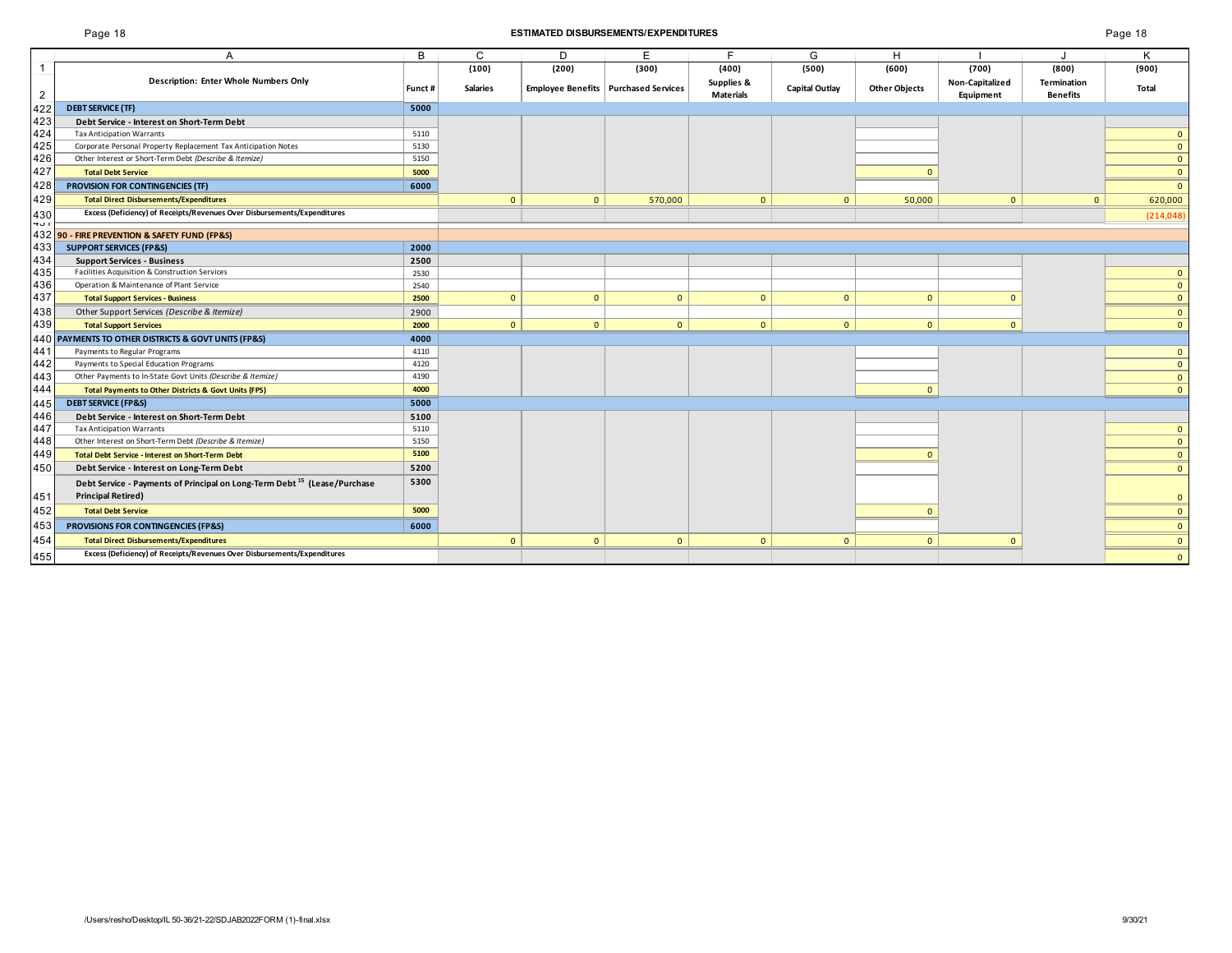## **This page is provided for detailed itemizations as requested within the body of the Report.**

- 1. Rev 1290- Payment from the Village of Glenview for the Glen Tif
- 2. Rev 1690- Catering Revenue
- 3. Rev 1993- Early Childhood preschool fees and pe uniforms, locks, headphones, yearbooks
- 4. Rev 1999-Misc fees such as polling revenue, refunds from purchases in years past, fingerprinting costs, US Treasury Form 941 taxes, ID badges
- 5. Rev 4998- ESSER Grant
- 6. Exp 80-2900 Workers Compensation Insurance, Unemployment Compensation and Judgements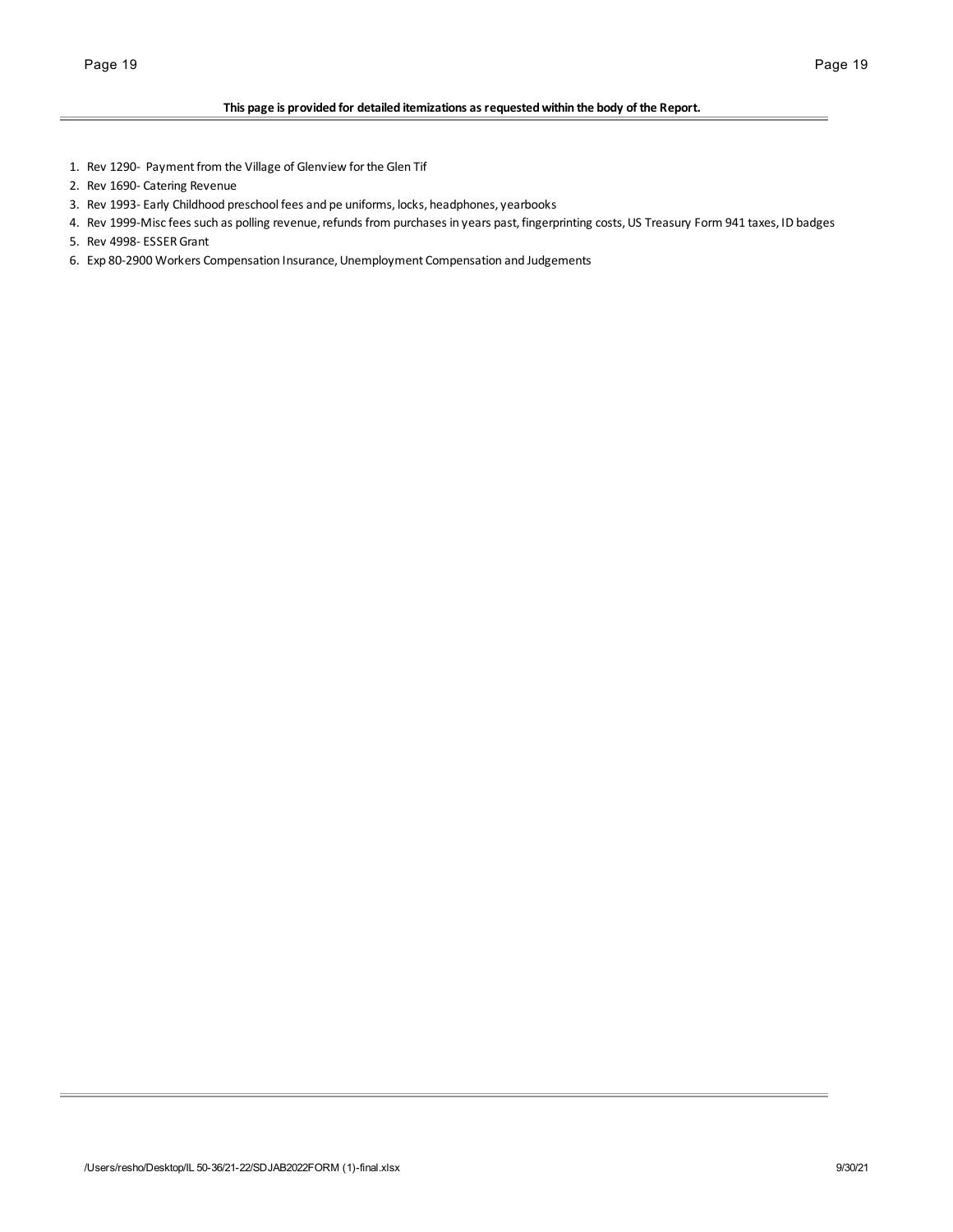|    | A                                                                                                                                                                                                                                                                                                                                                      | B                            | C                                                       | D                                                                                        | Е                             |              |  |  |  |  |  |  |
|----|--------------------------------------------------------------------------------------------------------------------------------------------------------------------------------------------------------------------------------------------------------------------------------------------------------------------------------------------------------|------------------------------|---------------------------------------------------------|------------------------------------------------------------------------------------------|-------------------------------|--------------|--|--|--|--|--|--|
|    |                                                                                                                                                                                                                                                                                                                                                        |                              |                                                         | <b>DEFICIT BUDGET SUMMARY INFORMATION - Operating Funds Only (School Districts Only)</b> |                               |              |  |  |  |  |  |  |
| 2  | <b>Description</b>                                                                                                                                                                                                                                                                                                                                     | <b>EDUCATIONAL FUND (10)</b> | <b>OPERATIONS &amp;</b><br><b>MAINTENANCE FUND (20)</b> | <b>TRANSPORTATION FUND (40)</b>                                                          | <b>WORKING CASH FUND (70)</b> | <b>TOTAL</b> |  |  |  |  |  |  |
| 3  | <b>Direct Revenues</b>                                                                                                                                                                                                                                                                                                                                 | 63,527,081                   | 5,304,981                                               | 5,781,492                                                                                | 13,820                        | 74,627,374   |  |  |  |  |  |  |
| 4  | <b>Direct Expenditures</b>                                                                                                                                                                                                                                                                                                                             | 65,368,052                   | 5,363,953                                               | 5,463,689                                                                                |                               | 76,195,694   |  |  |  |  |  |  |
| 5  | <b>Difference</b>                                                                                                                                                                                                                                                                                                                                      | (1,840,971)                  | (58, 972)                                               | 317,803                                                                                  | 13,820                        | (1,568,320)  |  |  |  |  |  |  |
| 6  | Estimated Fund Balance - June 30, 2022                                                                                                                                                                                                                                                                                                                 | 34,889,557                   | 5,889,027                                               | 4,844,041                                                                                | 2,045,201                     | 47,667,826   |  |  |  |  |  |  |
| 7  | Unbalanced budget, however, a deficit reduction plan is not required at this time.                                                                                                                                                                                                                                                                     |                              |                                                         |                                                                                          |                               |              |  |  |  |  |  |  |
| 8  | A deficit reduction plan is required if the local board of education adopts (or amends) the 2021-22 school district budget in which the "operating funds" listed above result in direct<br>revenues (line 9) being less than direct expenditures (line 19) by an amount equal to or greater than one-third (1/3) of the ending fund balance (line 81). |                              |                                                         |                                                                                          |                               |              |  |  |  |  |  |  |
| 10 | Note: The balance is determined using only the four funds listed above. That is, if the estimated ending fund balance is less than three times the deficit spending, the district must<br>adopt and file with ISBE a deficit reduction plan to balance the shortfall within three years.                                                               |                              |                                                         |                                                                                          |                               |              |  |  |  |  |  |  |
| 12 | The School Code, Section 17-1 (105 ILCS 5/17-1) - If the 2020-2021 Annual Financial Report (AFR) reflects a deficit as defined above (page 36), then the school district shall adopt and<br>submit a deficit reduction plan (found here on page 23-27) to ISBE within 30 days after acceptance of the AFR.                                             |                              |                                                         |                                                                                          |                               |              |  |  |  |  |  |  |
| 13 | The deficit reduction plan, if required, is developed using ISBE quidelines and format.                                                                                                                                                                                                                                                                |                              |                                                         |                                                                                          |                               |              |  |  |  |  |  |  |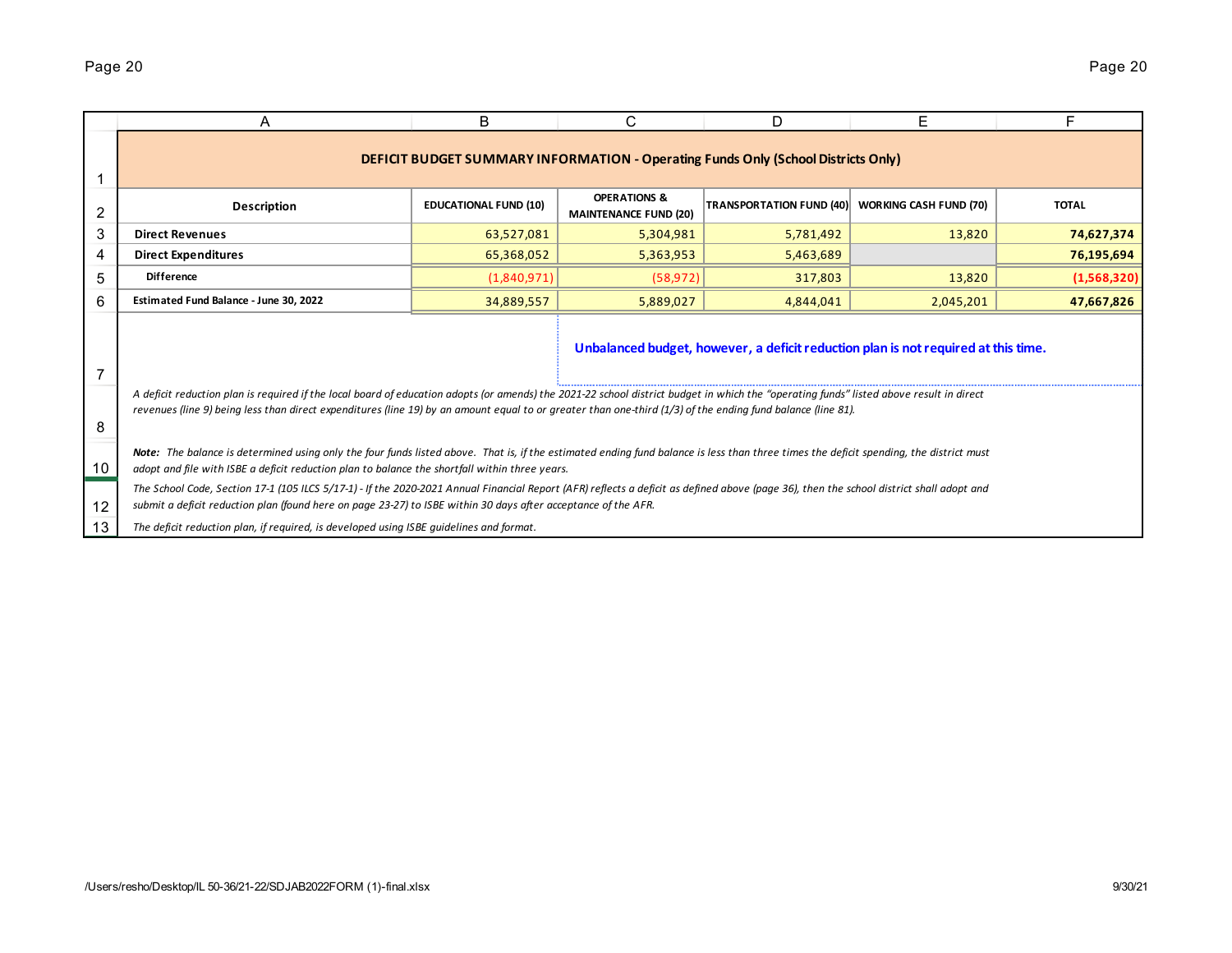# Page 21 **ILLINOIS STATE BOARD OF EDUCATION School Business Services Division**

|                | Α                                                                  | B       | $\mathsf{C}$                  | D                       | Ε                          | F                        |  |
|----------------|--------------------------------------------------------------------|---------|-------------------------------|-------------------------|----------------------------|--------------------------|--|
| 1              | *School Districts Only                                             |         | <b>DEFICIT REDUCTION PLAN</b> |                         |                            |                          |  |
| $\overline{2}$ |                                                                    |         |                               |                         | <b>ESTIMATED BUDGET</b>    |                          |  |
| 3              | 05-016-0340-04                                                     |         |                               |                         | FY2021-2022                |                          |  |
| 4              | <b>District Number</b>                                             |         |                               |                         |                            |                          |  |
| 5              | <b>Glenview School District 34</b>                                 |         |                               |                         |                            |                          |  |
|                | <b>District Name</b>                                               |         | <b>Educational Fund</b>       | Operations &            | <b>Transportation Fund</b> | <b>Working Cash Fund</b> |  |
| 6              |                                                                    |         |                               | <b>Maintenance Fund</b> |                            |                          |  |
| 7              | <b>ESTIMATED BEGINNING FUND BALANCE</b>                            |         | 36,730,528                    | 5,947,999               | 4,526,238                  | 2,031,381                |  |
| 8              | (must equal prior Ending Fund Balance)<br><b>RECEIPTS/REVENUES</b> | Acct #  |                               |                         |                            |                          |  |
| 9              | <b>LOCAL SOURCES</b>                                               | 1000    | 52,975,875                    | 5,304,981               | 2,971,492                  | 13,820                   |  |
|                | FLOW-THROUGH RECEIPTS/REVENUES FROM ONE DISTRICT TO ANOTHER        |         |                               |                         |                            |                          |  |
| 10             | <b>DISTRICT</b>                                                    | 2000    | $\mathbf{0}$                  | $\mathbf 0$             | $\mathbf{0}$               |                          |  |
| 11             | <b>STATE SOURCES</b>                                               | 3000    | 4,908,918                     | $\mathbf{0}$            | 2,810,000                  | $\mathbf{0}$             |  |
| 12             | <b>FEDERAL SOURCES</b>                                             | 4000    | 5,642,288                     | $\overline{0}$          | 0                          | $\overline{0}$           |  |
| 13             | <b>Total Receipts/Revenues</b>                                     |         | 63,527,081                    | 5,304,981               | 5,781,492                  | 13,820                   |  |
| 14             | <b>DISBURSEMENTS/EXPENDITURES</b>                                  | Funct # |                               |                         |                            |                          |  |
| 15             | <b>INSTRUCTION</b>                                                 | 1000    | 43,493,101                    |                         |                            |                          |  |
| 16             | <b>SUPPORT SERVICES</b>                                            | 2000    | 20,853,466                    | 5,363,953               | 5,463,689                  |                          |  |
| 17             | <b>COMMUNITY SERVICES</b>                                          | 3000    | 157,514                       | $\mathbf{0}$            | 0                          |                          |  |
| 18             | <b>PAYMENTS TO OTHER DISTRICTS &amp; GOVT. UNITS</b>               | 4000    | 863,971                       | 0                       | 0                          |                          |  |
| 19             | <b>DEBT SERVICES</b>                                               | 5000    | 0                             | $\mathbf 0$             | 0                          |                          |  |
| 20             | <b>PROVISION FOR CONTINGENCIES</b>                                 | 6000    | $\Omega$                      | $\Omega$                | $\mathbf{0}$               |                          |  |
| 21             | <b>Total Disbursements/Expenditures</b>                            |         | 65,368,052                    | 5,363,953               | 5,463,689                  |                          |  |
| 22             | Excess of Receipts/Revenue Over/(Under) Disbursements/Expenditures |         | (1,840,971)                   | (58, 972)               | 317,803                    | 13,820                   |  |
| 23             | <b>OTHER SOURCES/USES OF FUNDS</b>                                 |         |                               |                         |                            |                          |  |
| 24             | OTHER SOURCES OF FUNDS (7000)                                      |         | $\mathbf{0}$                  | $\mathbf 0$             | 0                          | $\overline{0}$           |  |
| 25             | OTHER USES OF FUNDS (8000)                                         |         | 0                             | $\mathbf{0}$            | 0                          | $\mathbf{0}$             |  |
| 26             | <b>TOTAL OTHER SOURCES/USES OF FUNDS</b>                           |         | $\mathbf{0}$                  | $\mathbf{0}$            | 0                          | $\overline{0}$           |  |
| 27             | <b>ESTIMATED ENDING FUND BALANCE</b>                               |         | 34,889,557                    | 5,889,027               | 4,844,041                  | 2,045,201                |  |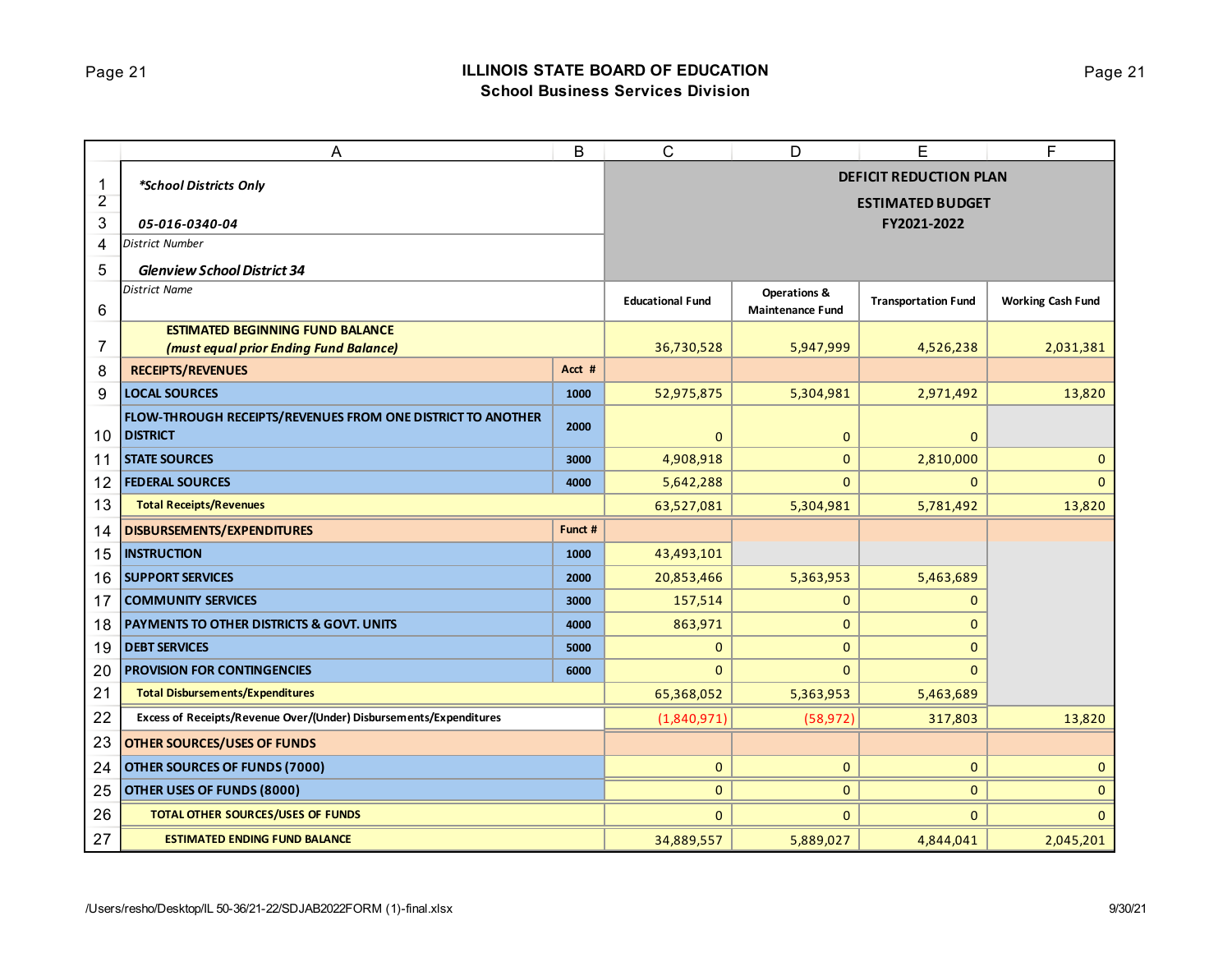|                     | Α                                                                                     | B       | G            |
|---------------------|---------------------------------------------------------------------------------------|---------|--------------|
| 1<br>$\overline{2}$ | *School Districts Only                                                                |         |              |
| 3                   | 05-016-0340-04                                                                        |         |              |
| 4                   | <b>District Number</b>                                                                |         |              |
| 5                   | <b>Glenview School District 34</b>                                                    |         |              |
| 6                   | <b>District Name</b>                                                                  |         | <b>Total</b> |
|                     | <b>ESTIMATED BEGINNING FUND BALANCE</b>                                               |         |              |
| 7                   | (must equal prior Ending Fund Balance)                                                |         | 49,236,146   |
| 8                   | <b>RECEIPTS/REVENUES</b>                                                              | Acct #  |              |
| 9                   | <b>LOCAL SOURCES</b>                                                                  | 1000    | 61,266,168   |
| 10                  | <b>FLOW-THROUGH RECEIPTS/REVENUES FROM ONE DISTRICT TO ANOTHER</b><br><b>DISTRICT</b> | 2000    | $\mathbf{0}$ |
| 11                  | <b>STATE SOURCES</b>                                                                  | 3000    | 7,718,918    |
| 12                  | <b>FEDERAL SOURCES</b>                                                                | 4000    | 5,642,288    |
| 13                  | <b>Total Receipts/Revenues</b>                                                        |         | 74,627,374   |
| 14                  | <b>DISBURSEMENTS/EXPENDITURES</b>                                                     | Funct # |              |
| 15                  | <b>INSTRUCTION</b>                                                                    | 1000    | 43,493,101   |
| 16                  | <b>SUPPORT SERVICES</b>                                                               | 2000    | 31,681,108   |
| 17                  | <b>COMMUNITY SERVICES</b>                                                             | 3000    | 157,514      |
| 18                  | <b>PAYMENTS TO OTHER DISTRICTS &amp; GOVT. UNITS</b>                                  | 4000    | 863,971      |
| 19                  | <b>DEBT SERVICES</b>                                                                  | 5000    | 0            |
| 20                  | <b>PROVISION FOR CONTINGENCIES</b>                                                    | 6000    | $\Omega$     |
| 21                  | <b>Total Disbursements/Expenditures</b>                                               |         | 76,195,694   |
| 22                  | Excess of Receipts/Revenue Over/(Under) Disbursements/Expenditures                    |         | (1,568,320)  |
| 23                  | <b>OTHER SOURCES/USES OF FUNDS</b>                                                    |         |              |
| 24                  | OTHER SOURCES OF FUNDS (7000)                                                         |         | $\mathbf 0$  |
| 25                  | OTHER USES OF FUNDS (8000)                                                            |         | $\mathbf 0$  |
| 26                  | <b>TOTAL OTHER SOURCES/USES OF FUNDS</b>                                              |         | $\mathbf 0$  |
| 27                  | <b>ESTIMATED ENDING FUND BALANCE</b>                                                  |         | 47,667,826   |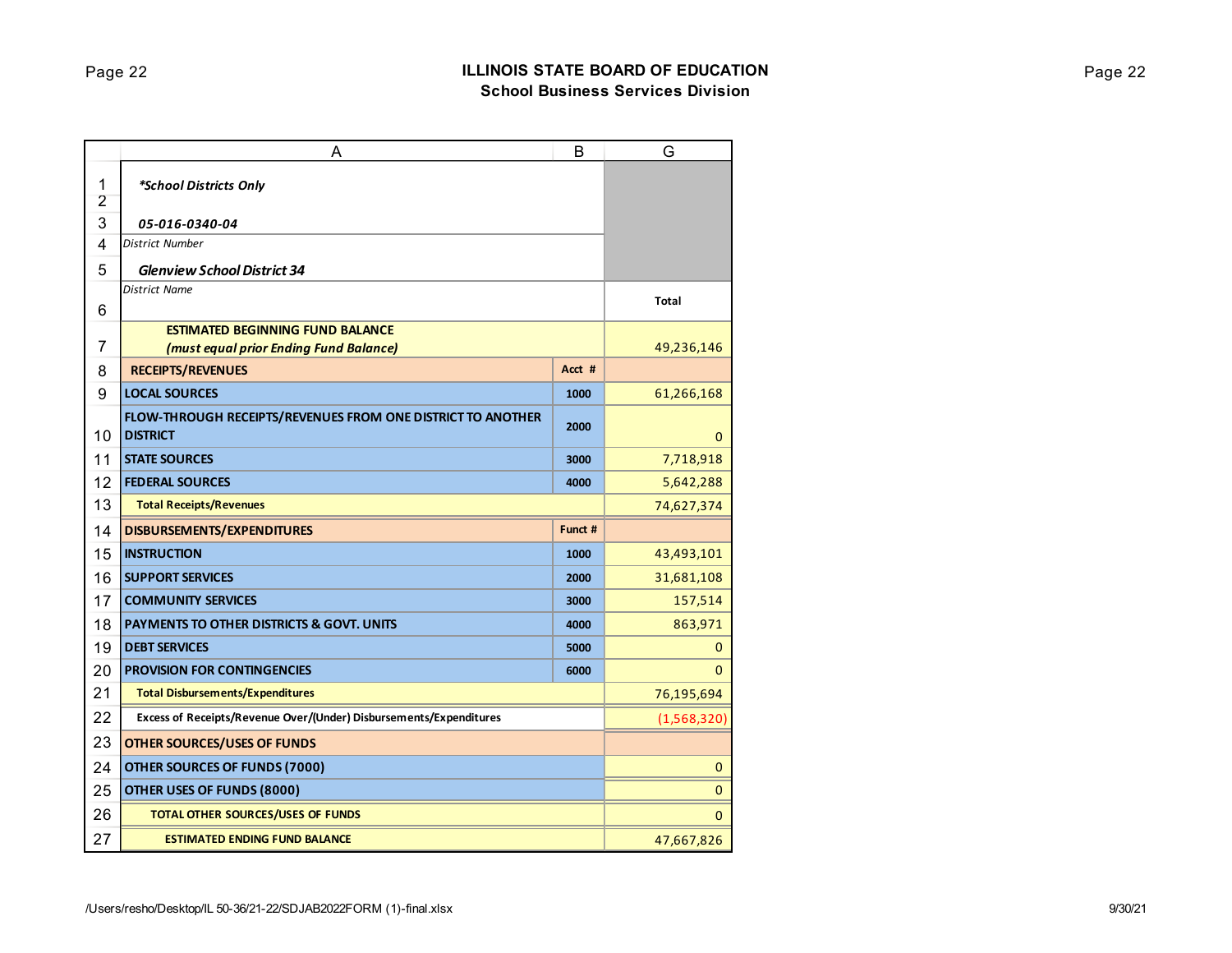# Page 23 **ILLINOIS STATE BOARD OF EDUCATION School Business Services Division**

|                     | A                                                                              | B       | H                       |                         | J                          | K                        |
|---------------------|--------------------------------------------------------------------------------|---------|-------------------------|-------------------------|----------------------------|--------------------------|
| 1<br>$\overline{2}$ | *School Districts Only                                                         |         |                         |                         | <b>ESTIMATED BUDGET</b>    |                          |
| 3                   | 05-016-0340-04                                                                 |         |                         |                         | FY2022-2023                |                          |
| 4                   | <b>District Number</b>                                                         |         |                         |                         |                            |                          |
| 5                   | <b>Glenview School District 34</b>                                             |         |                         |                         |                            |                          |
|                     | <b>District Name</b>                                                           |         |                         | <b>Operations &amp;</b> |                            |                          |
| $\,6$               |                                                                                |         | <b>Educational Fund</b> | <b>Maintenance Fund</b> | <b>Transportation Fund</b> | <b>Working Cash Fund</b> |
|                     | <b>ESTIMATED BEGINNING FUND BALANCE</b>                                        |         |                         |                         |                            |                          |
| $\overline{7}$      | (must equal prior Ending Fund Balance)                                         |         | 34,889,557              | 5,889,027               | 4,844,041                  | 2,045,201                |
| 8                   | <b>RECEIPTS/REVENUES</b>                                                       | Acct #  |                         |                         |                            |                          |
| 9                   | <b>LOCAL SOURCES</b>                                                           | 1000    |                         |                         |                            |                          |
| 10                  | FLOW-THROUGH RECEIPTS/REVENUES FROM ONE DISTRICT TO ANOTHER<br><b>DISTRICT</b> | 2000    |                         |                         |                            |                          |
| 11                  | <b>STATE SOURCES</b>                                                           | 3000    |                         |                         |                            |                          |
| 12                  | <b>FEDERAL SOURCES</b>                                                         | 4000    |                         |                         |                            |                          |
| 13                  | <b>Total Receipts/Revenues</b>                                                 |         | $\mathbf{0}$            | $\overline{0}$          | $\mathbf{0}$               | $\mathbf{0}$             |
| 14                  | DISBURSEMENTS/EXPENDITURES                                                     | Funct # |                         |                         |                            |                          |
| 15                  | <b>INSTRUCTION</b>                                                             | 1000    |                         |                         |                            |                          |
| 16                  | <b>SUPPORT SERVICES</b>                                                        | 2000    |                         |                         |                            |                          |
| 17                  | <b>COMMUNITY SERVICES</b>                                                      | 3000    |                         |                         |                            |                          |
| 18                  | <b>PAYMENTS TO OTHER DISTRICTS &amp; GOVT. UNITS</b>                           | 4000    |                         |                         |                            |                          |
| 19                  | <b>DEBT SERVICES</b>                                                           | 5000    |                         |                         |                            |                          |
| 20                  | <b>PROVISION FOR CONTINGENCIES</b>                                             | 6000    |                         |                         |                            |                          |
| 21                  | <b>Total Disbursements/Expenditures</b>                                        |         | $\mathbf 0$             | 0                       | $\mathbf{0}$               |                          |
| 22                  | Excess of Receipts/Revenue Over/(Under) Disbursements/Expenditures             |         | 0                       | 0                       | $\mathbf{0}$               | $\mathbf{0}$             |
| 23                  | <b>OTHER SOURCES/USES OF FUNDS</b>                                             |         |                         |                         |                            |                          |
| 24                  | <b>OTHER SOURCES OF FUNDS (7000)</b>                                           |         |                         |                         |                            |                          |
| 25                  | OTHER USES OF FUNDS (8000)                                                     |         |                         |                         |                            |                          |
| 26                  | <b>TOTAL OTHER SOURCES/USES OF FUNDS</b>                                       |         | 0                       | 0                       | $\mathbf{0}$               | $\mathbf{0}$             |
| 27                  | <b>ESTIMATED ENDING FUND BALANCE</b>                                           |         | 34,889,557              | 5,889,027               | 4,844,041                  | 2,045,201                |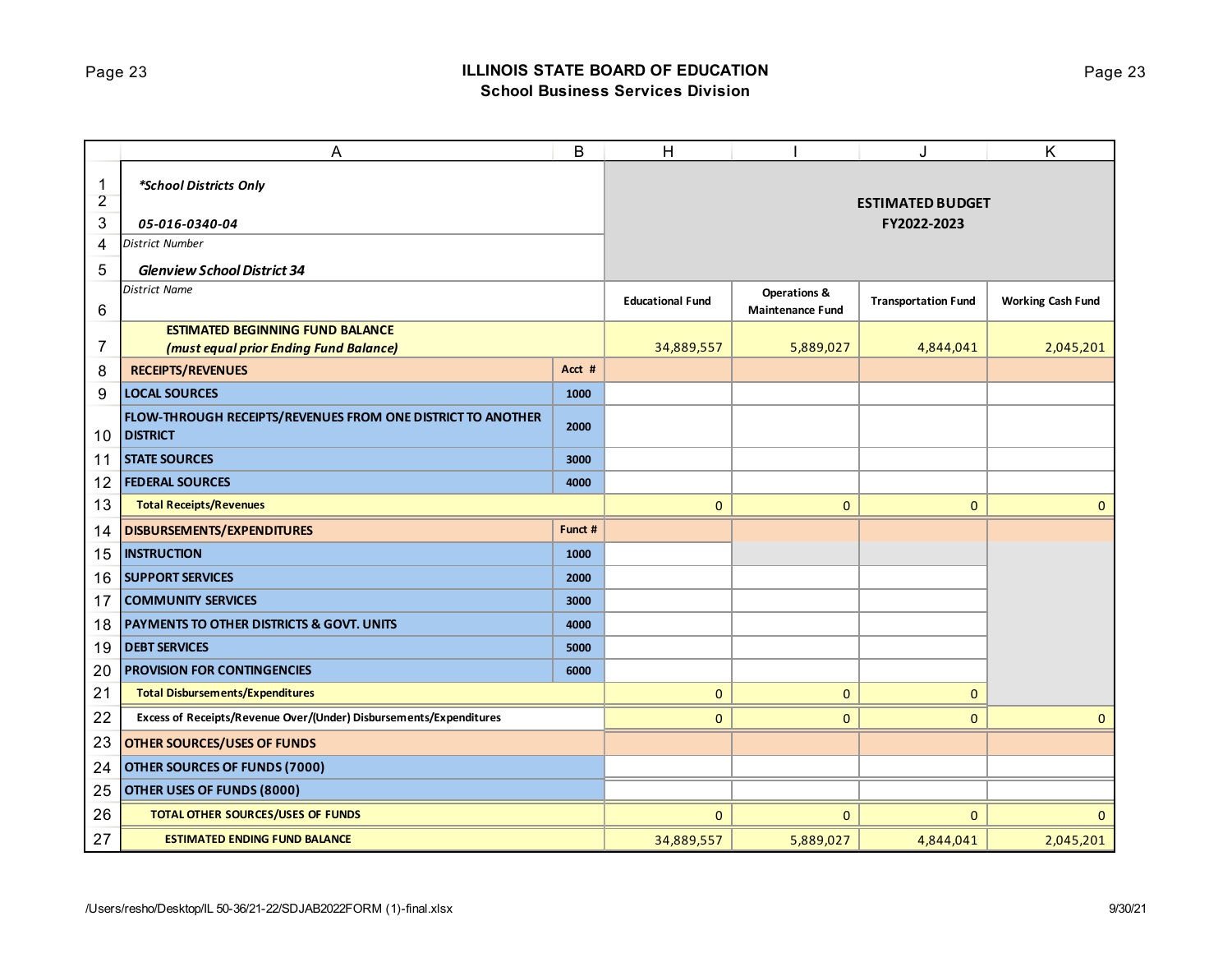|                     | Α                                                                              | B       | L            |
|---------------------|--------------------------------------------------------------------------------|---------|--------------|
| 1<br>$\overline{2}$ | *School Districts Only                                                         |         |              |
| 3                   | 05-016-0340-04                                                                 |         |              |
| 4                   | <b>District Number</b>                                                         |         |              |
| 5                   | <b>Glenview School District 34</b>                                             |         |              |
| 6                   | <b>District Name</b>                                                           |         | Total        |
|                     | <b>ESTIMATED BEGINNING FUND BALANCE</b>                                        |         |              |
| 7                   | (must equal prior Ending Fund Balance)                                         |         | 47,667,826   |
| 8                   | <b>RECEIPTS/REVENUES</b>                                                       | Acct #  |              |
| 9                   | <b>LOCAL SOURCES</b>                                                           | 1000    | $\mathbf{0}$ |
| 10                  | FLOW-THROUGH RECEIPTS/REVENUES FROM ONE DISTRICT TO ANOTHER<br><b>DISTRICT</b> | 2000    | 0            |
| 11                  | <b>STATE SOURCES</b>                                                           | 3000    | $\mathbf{0}$ |
| 12                  | <b>FEDERAL SOURCES</b>                                                         | 4000    | 0            |
| 13                  | <b>Total Receipts/Revenues</b>                                                 |         | $\mathbf{0}$ |
| 14                  | <b>DISBURSEMENTS/EXPENDITURES</b>                                              | Funct # |              |
| 15                  | <b>INSTRUCTION</b>                                                             | 1000    | 0            |
| 16                  | <b>SUPPORT SERVICES</b>                                                        | 2000    | 0            |
| 17                  | <b>COMMUNITY SERVICES</b>                                                      | 3000    | $\mathbf{0}$ |
| 18                  | <b>PAYMENTS TO OTHER DISTRICTS &amp; GOVT. UNITS</b>                           | 4000    | 0            |
| 19                  | <b>DEBT SERVICES</b>                                                           | 5000    | $\mathbf{0}$ |
| 20                  | <b>PROVISION FOR CONTINGENCIES</b>                                             | 6000    | 0            |
| 21                  | <b>Total Disbursements/Expenditures</b>                                        |         | 0            |
| 22                  | Excess of Receipts/Revenue Over/(Under) Disbursements/Expenditures             |         | 0            |
| 23                  | <b>OTHER SOURCES/USES OF FUNDS</b>                                             |         |              |
| 24                  | OTHER SOURCES OF FUNDS (7000)                                                  |         | 0            |
| 25                  | OTHER USES OF FUNDS (8000)                                                     |         | 0            |
| 26                  | <b>TOTAL OTHER SOURCES/USES OF FUNDS</b>                                       |         | 0            |
| 27                  | <b>ESTIMATED ENDING FUND BALANCE</b>                                           |         | 47,667,826   |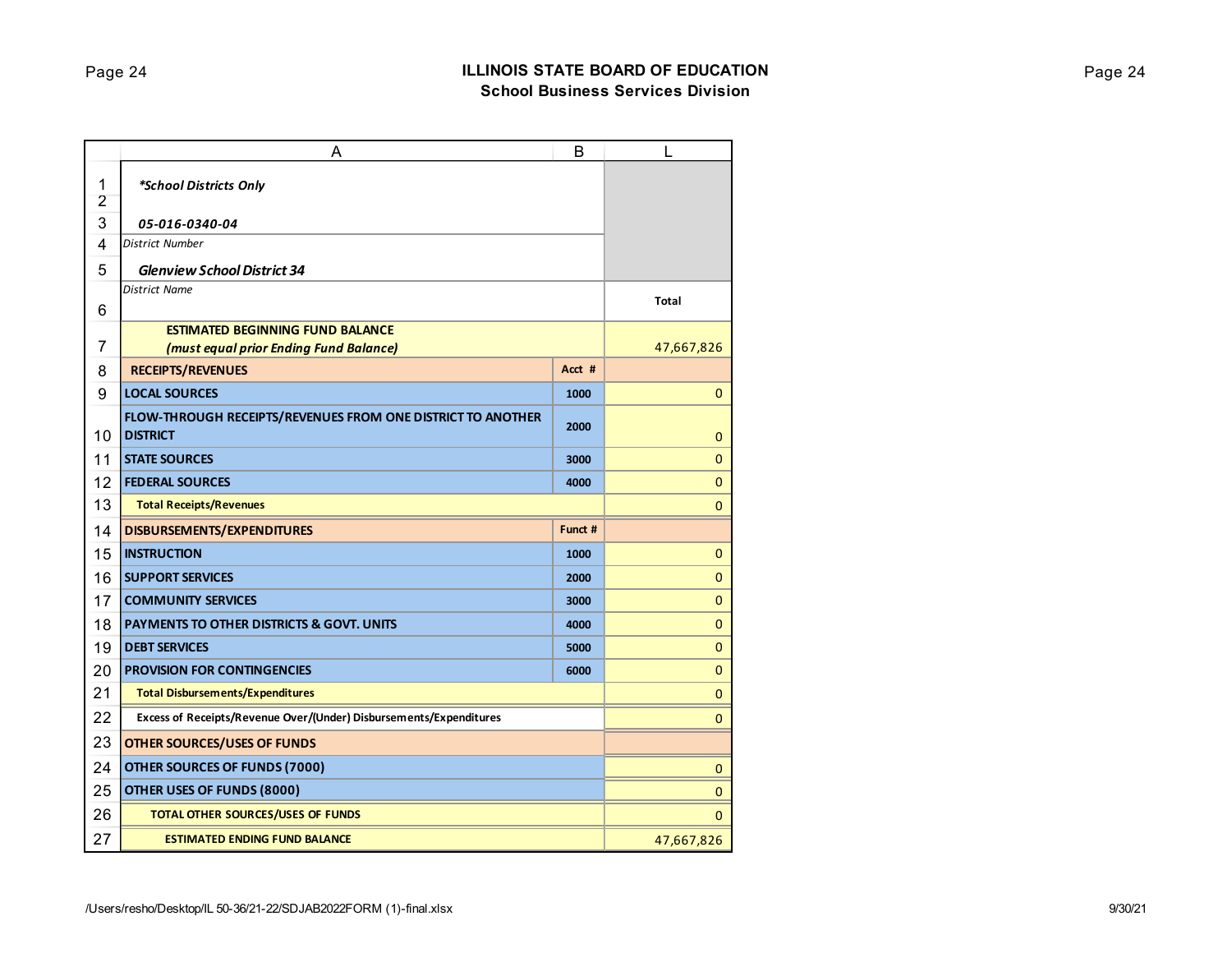## Page 25 **ILLINOIS STATE BOARD OF EDUCATION School Business Services Division**

|                     | А                                                                              | B       | M                       | N                       | O                                      | P                        |
|---------------------|--------------------------------------------------------------------------------|---------|-------------------------|-------------------------|----------------------------------------|--------------------------|
| 1                   | *School Districts Only                                                         |         |                         |                         |                                        |                          |
| $\overline{2}$<br>3 | 05-016-0340-04                                                                 |         |                         |                         | <b>ESTIMATED BUDGET</b><br>FY2023-2024 |                          |
| 4                   | District Number                                                                |         |                         |                         |                                        |                          |
| 5                   | <b>Glenview School District 34</b>                                             |         |                         |                         |                                        |                          |
|                     | <b>District Name</b>                                                           |         |                         | <b>Operations &amp;</b> |                                        |                          |
| 6                   |                                                                                |         | <b>Educational Fund</b> | <b>Maintenance Fund</b> | <b>Transportation Fund</b>             | <b>Working Cash Fund</b> |
|                     | <b>ESTIMATED BEGINNING FUND BALANCE</b>                                        |         |                         |                         |                                        |                          |
| 7                   | (must equal prior Ending Fund Balance)                                         |         | 34,889,557              | 5,889,027               | 4,844,041                              | 2,045,201                |
| 8                   | <b>RECEIPTS/REVENUES</b>                                                       | Acct #  |                         |                         |                                        |                          |
| 9                   | <b>LOCAL SOURCES</b>                                                           | 1000    |                         |                         |                                        |                          |
| 10                  | FLOW-THROUGH RECEIPTS/REVENUES FROM ONE DISTRICT TO ANOTHER<br><b>DISTRICT</b> | 2000    |                         |                         |                                        |                          |
| 11                  | <b>STATE SOURCES</b>                                                           | 3000    |                         |                         |                                        |                          |
| 12                  | <b>FEDERAL SOURCES</b>                                                         | 4000    |                         |                         |                                        |                          |
| 13                  | <b>Total Receipts/Revenues</b>                                                 |         | 0                       | $\mathbf{0}$            | $\mathbf 0$                            | $\mathbf{0}$             |
| 14                  | DISBURSEMENTS/EXPENDITURES                                                     | Funct # |                         |                         |                                        |                          |
| 15                  | <b>INSTRUCTION</b>                                                             | 1000    |                         |                         |                                        |                          |
| 16                  | <b>SUPPORT SERVICES</b>                                                        | 2000    |                         |                         |                                        |                          |
| 17                  | <b>COMMUNITY SERVICES</b>                                                      | 3000    |                         |                         |                                        |                          |
| 18                  | <b>PAYMENTS TO OTHER DISTRICTS &amp; GOVT. UNITS</b>                           | 4000    |                         |                         |                                        |                          |
| 19                  | <b>DEBT SERVICES</b>                                                           | 5000    |                         |                         |                                        |                          |
| 20                  | <b>PROVISION FOR CONTINGENCIES</b>                                             | 6000    |                         |                         |                                        |                          |
| 21                  | <b>Total Disbursements/Expenditures</b>                                        |         | 0                       | $\mathbf 0$             | $\mathbf{0}$                           |                          |
| 22                  | Excess of Receipts/Revenue Over/(Under) Disbursements/Expenditures             |         | 0                       | $\mathbf{0}$            | $\mathbf{0}$                           | $\mathbf{0}$             |
| 23                  | <b>OTHER SOURCES/USES OF FUNDS</b>                                             |         |                         |                         |                                        |                          |
| 24                  | OTHER SOURCES OF FUNDS (7000)                                                  |         |                         |                         |                                        |                          |
| 25                  | OTHER USES OF FUNDS (8000)                                                     |         |                         |                         |                                        |                          |
| 26                  | TOTAL OTHER SOURCES/USES OF FUNDS                                              |         | 0                       | $\mathbf 0$             | $\mathbf 0$                            | $\mathbf 0$              |
| 27                  | <b>ESTIMATED ENDING FUND BALANCE</b>                                           |         | 34,889,557              | 5,889,027               | 4,844,041                              | 2,045,201                |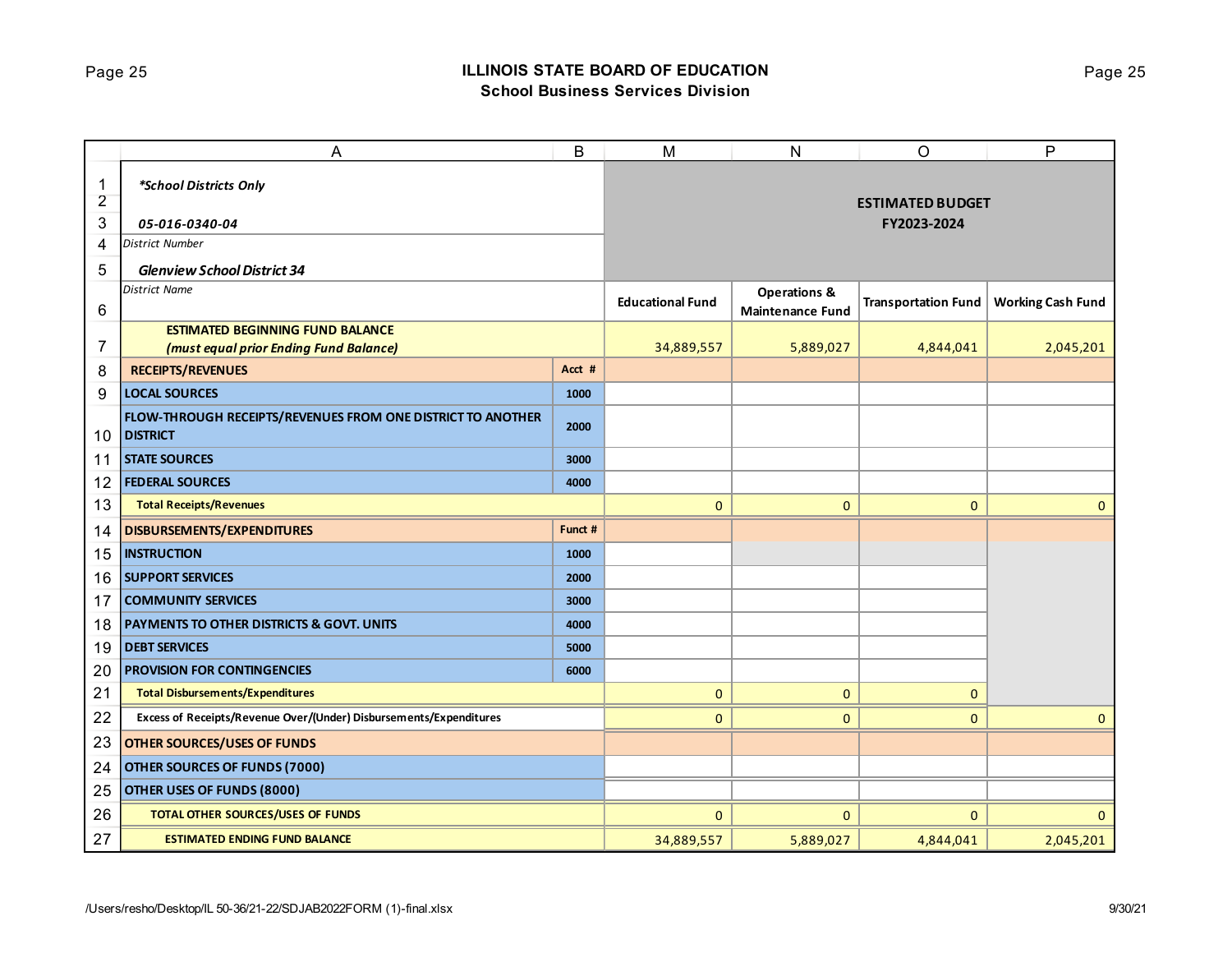|                     | A                                                                              | B       | Q            |
|---------------------|--------------------------------------------------------------------------------|---------|--------------|
| 1<br>$\overline{2}$ | *School Districts Only                                                         |         |              |
| 3                   | 05-016-0340-04                                                                 |         |              |
| 4                   | District Number                                                                |         |              |
| 5                   | <b>Glenview School District 34</b>                                             |         |              |
| 6                   | <b>District Name</b>                                                           |         | <b>Total</b> |
|                     | <b>ESTIMATED BEGINNING FUND BALANCE</b>                                        |         |              |
| 7                   | (must equal prior Ending Fund Balance)                                         |         | 47,667,826   |
| 8                   | <b>RECEIPTS/REVENUES</b>                                                       | Acct #  |              |
| 9                   | <b>LOCAL SOURCES</b>                                                           | 1000    | $\mathbf 0$  |
| 10                  | FLOW-THROUGH RECEIPTS/REVENUES FROM ONE DISTRICT TO ANOTHER<br><b>DISTRICT</b> | 2000    | $\mathbf{0}$ |
| 11                  | <b>STATE SOURCES</b>                                                           | 3000    | $\mathbf{0}$ |
| 12                  | <b>FEDERAL SOURCES</b>                                                         | 4000    | $\mathbf 0$  |
| 13                  | <b>Total Receipts/Revenues</b>                                                 |         | $\mathbf{0}$ |
| 14                  | <b>DISBURSEMENTS/EXPENDITURES</b>                                              | Funct # |              |
| 15                  | <b>INSTRUCTION</b>                                                             | 1000    | $\mathbf{0}$ |
| 16                  | <b>SUPPORT SERVICES</b>                                                        | 2000    | $\mathbf 0$  |
| 17                  | <b>COMMUNITY SERVICES</b>                                                      | 3000    | $\mathbf{0}$ |
| 18                  | <b>PAYMENTS TO OTHER DISTRICTS &amp; GOVT. UNITS</b>                           | 4000    | $\mathbf 0$  |
| 19                  | <b>DEBT SERVICES</b>                                                           | 5000    | $\mathbf{0}$ |
| 20                  | <b>PROVISION FOR CONTINGENCIES</b>                                             | 6000    | $\mathbf 0$  |
| 21                  | <b>Total Disbursements/Expenditures</b>                                        |         | $\mathbf 0$  |
| 22                  | Excess of Receipts/Revenue Over/(Under) Disbursements/Expenditures             |         | 0            |
| 23                  | <b>OTHER SOURCES/USES OF FUNDS</b>                                             |         |              |
| 24                  | <b>OTHER SOURCES OF FUNDS (7000)</b>                                           |         | $\mathbf 0$  |
| 25                  | OTHER USES OF FUNDS (8000)                                                     |         | $\mathbf 0$  |
| 26                  | <b>TOTAL OTHER SOURCES/USES OF FUNDS</b>                                       |         | 0            |
| 27                  | <b>ESTIMATED ENDING FUND BALANCE</b>                                           |         | 47,667,826   |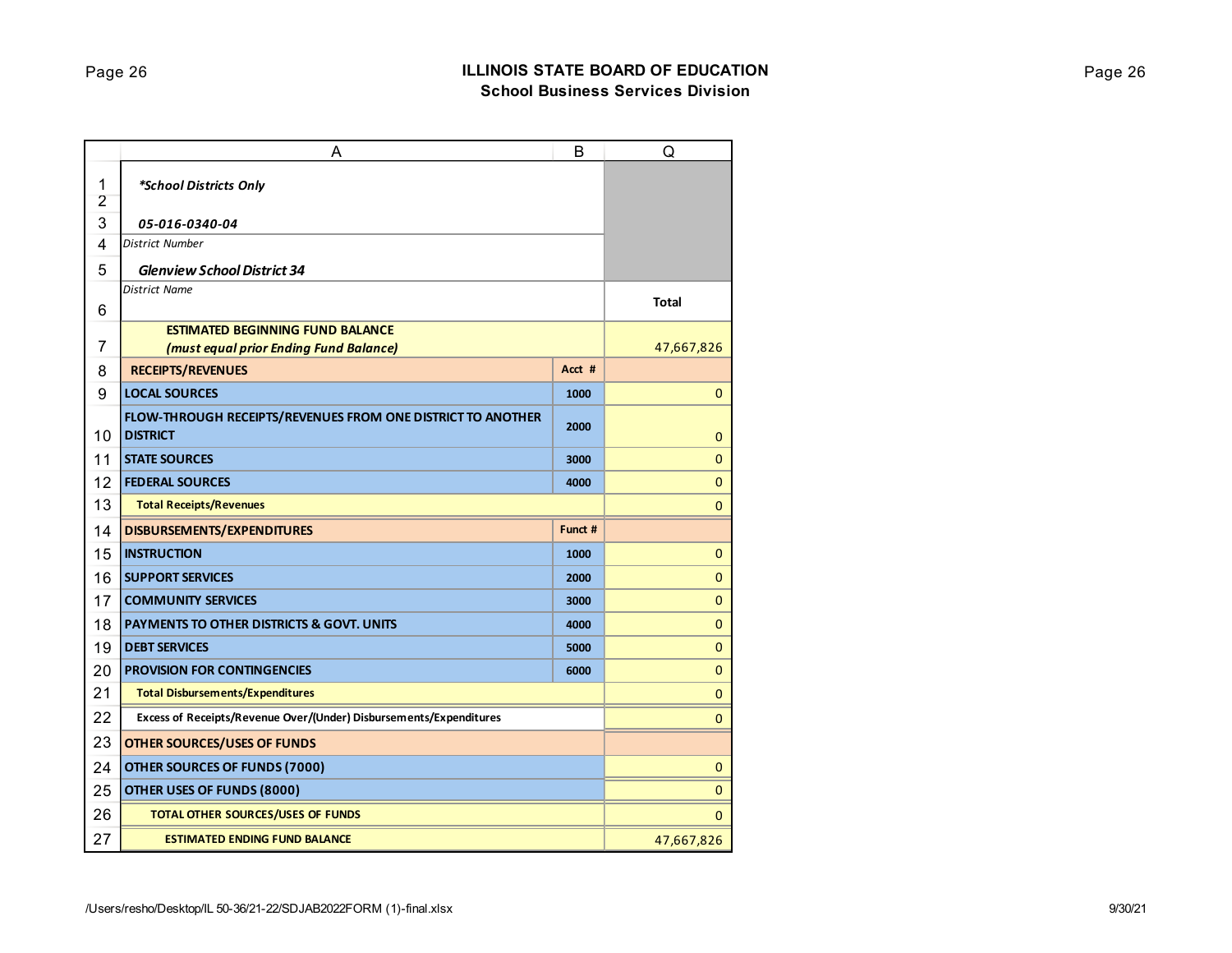# Page 27 **ILLINOIS STATE BOARD OF EDUCATION School Business Services Division**

|                     | A                                                                              | B       | $\mathsf{R}$            | S                       | т                          | U                        |
|---------------------|--------------------------------------------------------------------------------|---------|-------------------------|-------------------------|----------------------------|--------------------------|
| 1<br>$\overline{2}$ | *School Districts Only                                                         |         |                         |                         | <b>ESTIMATED BUDGET</b>    |                          |
| 3                   | 05-016-0340-04                                                                 |         |                         |                         | FY2024-2025                |                          |
| 4                   | <b>District Number</b>                                                         |         |                         |                         |                            |                          |
| 5                   | <b>Glenview School District 34</b>                                             |         |                         |                         |                            |                          |
|                     | <b>District Name</b>                                                           |         |                         | <b>Operations &amp;</b> |                            |                          |
| $\,6$               |                                                                                |         | <b>Educational Fund</b> | <b>Maintenance Fund</b> | <b>Transportation Fund</b> | <b>Working Cash Fund</b> |
|                     | <b>ESTIMATED BEGINNING FUND BALANCE</b>                                        |         |                         |                         |                            |                          |
| $\overline{7}$      | (must equal prior Ending Fund Balance)                                         |         | 34,889,557              | 5,889,027               | 4,844,041                  | 2,045,201                |
| 8                   | <b>RECEIPTS/REVENUES</b>                                                       | Acct #  |                         |                         |                            |                          |
| 9                   | <b>LOCAL SOURCES</b>                                                           | 1000    |                         |                         |                            |                          |
| 10                  | FLOW-THROUGH RECEIPTS/REVENUES FROM ONE DISTRICT TO ANOTHER<br><b>DISTRICT</b> | 2000    |                         |                         |                            |                          |
| 11                  | <b>STATE SOURCES</b>                                                           | 3000    |                         |                         |                            |                          |
| 12                  | <b>FEDERAL SOURCES</b>                                                         | 4000    |                         |                         |                            |                          |
| 13                  | <b>Total Receipts/Revenues</b>                                                 |         | $\mathbf{0}$            | $\overline{0}$          | $\mathbf{0}$               | $\mathbf{0}$             |
| 14                  | DISBURSEMENTS/EXPENDITURES                                                     | Funct # |                         |                         |                            |                          |
| 15                  | <b>INSTRUCTION</b>                                                             | 1000    |                         |                         |                            |                          |
| 16                  | <b>SUPPORT SERVICES</b>                                                        | 2000    |                         |                         |                            |                          |
| 17                  | <b>COMMUNITY SERVICES</b>                                                      | 3000    |                         |                         |                            |                          |
| 18                  | <b>PAYMENTS TO OTHER DISTRICTS &amp; GOVT. UNITS</b>                           | 4000    |                         |                         |                            |                          |
| 19                  | <b>DEBT SERVICES</b>                                                           | 5000    |                         |                         |                            |                          |
| 20                  | <b>PROVISION FOR CONTINGENCIES</b>                                             | 6000    |                         |                         |                            |                          |
| 21                  | <b>Total Disbursements/Expenditures</b>                                        |         | $\mathbf 0$             | 0                       | $\mathbf{0}$               |                          |
| 22                  | Excess of Receipts/Revenue Over/(Under) Disbursements/Expenditures             |         | 0                       | 0                       | $\mathbf{0}$               | $\mathbf{0}$             |
| 23                  | <b>OTHER SOURCES/USES OF FUNDS</b>                                             |         |                         |                         |                            |                          |
| 24                  | <b>OTHER SOURCES OF FUNDS (7000)</b>                                           |         |                         |                         |                            |                          |
| 25                  | OTHER USES OF FUNDS (8000)                                                     |         |                         |                         |                            |                          |
| 26                  | <b>TOTAL OTHER SOURCES/USES OF FUNDS</b>                                       |         | 0                       | 0                       | $\mathbf{0}$               | $\mathbf{0}$             |
| 27                  | <b>ESTIMATED ENDING FUND BALANCE</b>                                           |         | 34,889,557              | 5,889,027               | 4,844,041                  | 2,045,201                |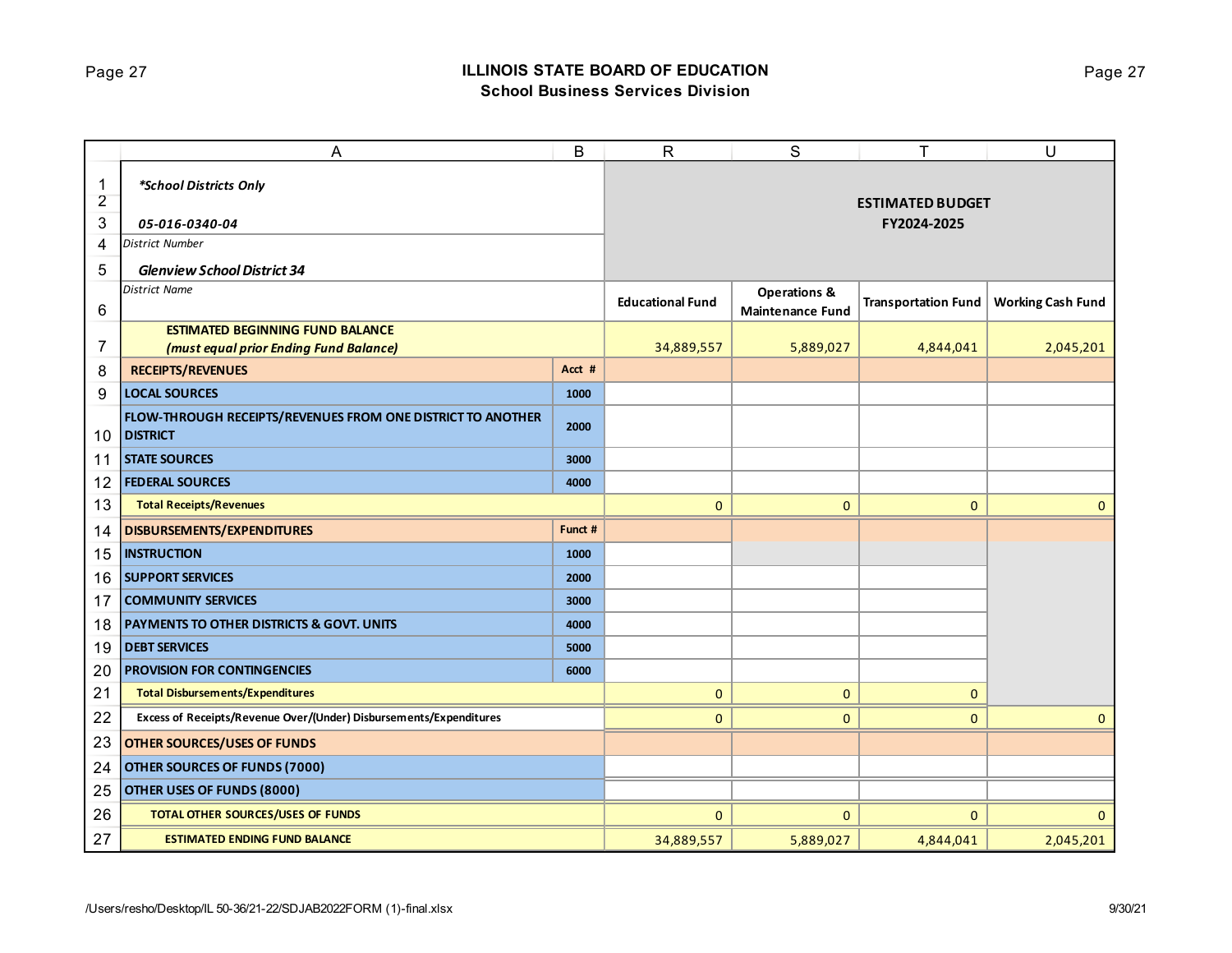|                     | A                                                                              | B       | V            |
|---------------------|--------------------------------------------------------------------------------|---------|--------------|
| 1<br>$\overline{2}$ | *School Districts Only                                                         |         |              |
| 3                   | 05-016-0340-04                                                                 |         |              |
| 4                   | <b>District Number</b>                                                         |         |              |
| 5                   | <b>Glenview School District 34</b>                                             |         |              |
| 6                   | <b>District Name</b>                                                           |         | <b>Total</b> |
|                     | <b>ESTIMATED BEGINNING FUND BALANCE</b>                                        |         |              |
| 7                   | (must equal prior Ending Fund Balance)                                         |         | 47,667,826   |
| 8                   | <b>RECEIPTS/REVENUES</b>                                                       | Acct #  |              |
| 9                   | <b>LOCAL SOURCES</b>                                                           | 1000    | $\mathbf{0}$ |
| 10                  | FLOW-THROUGH RECEIPTS/REVENUES FROM ONE DISTRICT TO ANOTHER<br><b>DISTRICT</b> | 2000    | $\mathbf 0$  |
| 11                  | <b>STATE SOURCES</b>                                                           | 3000    | $\mathbf 0$  |
| 12                  | <b>FEDERAL SOURCES</b>                                                         | 4000    | 0            |
| 13                  | <b>Total Receipts/Revenues</b>                                                 |         | 0            |
| 14                  | <b>DISBURSEMENTS/EXPENDITURES</b>                                              | Funct # |              |
| 15                  | <b>INSTRUCTION</b>                                                             | 1000    | 0            |
| 16                  | <b>SUPPORT SERVICES</b>                                                        | 2000    | $\mathbf 0$  |
| 17                  | <b>COMMUNITY SERVICES</b>                                                      | 3000    | 0            |
| 18                  | <b>PAYMENTS TO OTHER DISTRICTS &amp; GOVT. UNITS</b>                           | 4000    | $\mathbf 0$  |
| 19                  | <b>DEBT SERVICES</b>                                                           | 5000    | 0            |
| 20                  | <b>PROVISION FOR CONTINGENCIES</b>                                             | 6000    | 0            |
| 21                  | <b>Total Disbursements/Expenditures</b>                                        |         | 0            |
| 22                  | Excess of Receipts/Revenue Over/(Under) Disbursements/Expenditures             |         | 0            |
| 23                  | <b>OTHER SOURCES/USES OF FUNDS</b>                                             |         |              |
| 24                  | <b>OTHER SOURCES OF FUNDS (7000)</b>                                           |         | 0            |
| 25                  | OTHER USES OF FUNDS (8000)                                                     |         | $\mathbf 0$  |
| 26                  | <b>TOTAL OTHER SOURCES/USES OF FUNDS</b>                                       |         | 0            |
| 27                  | <b>ESTIMATED ENDING FUND BALANCE</b>                                           |         | 47,667,826   |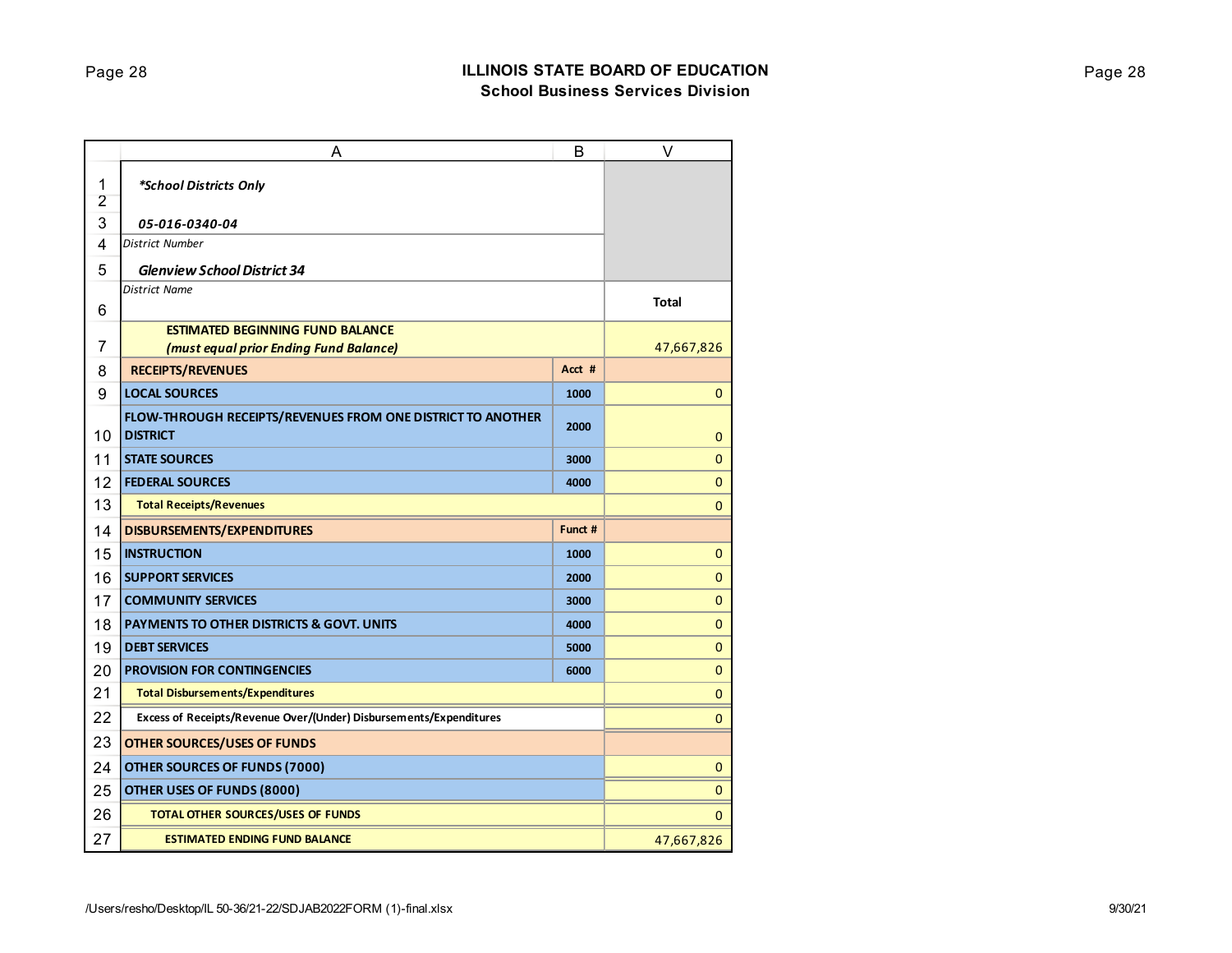## Page 29 **ILLINOIS STATE BOARD OF EDUCATION School Business Services Division**

|                | A                                                                              | B       | W                                               | X                 | Y                       | Z            |  |
|----------------|--------------------------------------------------------------------------------|---------|-------------------------------------------------|-------------------|-------------------------|--------------|--|
| 1              | *School Districts Only                                                         |         | <b>SUMMARY</b>                                  |                   |                         |              |  |
| $\overline{2}$ |                                                                                |         | <b>BUDGET ADDENDUM - DEFICIT REDUCTION PLAN</b> |                   |                         |              |  |
| 3              | 05-016-0340-04                                                                 |         |                                                 |                   | <b>ESTIMATED BUDGET</b> |              |  |
| 4              | <b>District Number</b>                                                         |         |                                                 | Date of Adoption: |                         |              |  |
| 5              | <b>Glenview School District 34</b>                                             |         |                                                 |                   | (Enter as MM/DD/YY)     |              |  |
|                | <b>District Name</b>                                                           |         | FY2021-2022                                     | FY2022-2023       | FY2023-2024             | FY2024-2025  |  |
| 6              |                                                                                |         |                                                 |                   |                         |              |  |
|                | <b>ESTIMATED BEGINNING FUND BALANCE</b>                                        |         |                                                 |                   |                         |              |  |
| 7              | (must equal prior Ending Fund Balance)                                         | Acct #  | 49,236,146                                      | 47,667,826        | 47,667,826              | 47,667,826   |  |
| 8              | <b>RECEIPTS/REVENUES</b><br><b>LOCAL SOURCES</b>                               |         |                                                 |                   |                         |              |  |
| 9              |                                                                                | 1000    | 61,266,168                                      | $\mathbf{0}$      | $\mathbf{0}$            | $\mathbf{0}$ |  |
| 10             | FLOW-THROUGH RECEIPTS/REVENUES FROM ONE DISTRICT TO ANOTHER<br><b>DISTRICT</b> | 2000    | $\mathbf{0}$                                    | $\mathbf 0$       | $\mathbf{0}$            | $\mathbf{0}$ |  |
| 11             | <b>STATE SOURCES</b>                                                           | 3000    | 7,718,918                                       | $\mathbf{0}$      | $\mathbf{0}$            | $\mathbf{0}$ |  |
| 12             | <b>FEDERAL SOURCES</b>                                                         | 4000    | 5,642,288                                       | $\mathbf{0}$      | $\mathbf 0$             | $\mathbf 0$  |  |
| 13             | <b>Total Receipts/Revenues</b>                                                 |         | 74,627,374                                      | $\mathbf{0}$      | $\mathbf{0}$            | $\mathbf{0}$ |  |
| 14             | <b>DISBURSEMENTS/EXPENDITURES</b>                                              | Funct # |                                                 |                   |                         |              |  |
| 15             | <b>INSTRUCTION</b>                                                             | 1000    | 43,493,101                                      | $\mathbf 0$       | $\mathbf{0}$            | $\mathbf 0$  |  |
| 16             | <b>SUPPORT SERVICES</b>                                                        | 2000    | 31,681,108                                      | $\mathbf{0}$      | $\mathbf{0}$            | $\mathbf{0}$ |  |
| 17             | <b>COMMUNITY SERVICES</b>                                                      | 3000    | 157,514                                         | $\mathbf 0$       | $\mathbf{0}$            | $\mathbf 0$  |  |
| 18             | PAYMENTS TO OTHER DISTRICTS & GOVT. UNITS                                      | 4000    | 863,971                                         | $\mathbf 0$       | $\pmb{0}$               | $\pmb{0}$    |  |
| 19             | <b>DEBT SERVICES</b>                                                           | 5000    | $\mathbf{0}$                                    | $\mathbf{0}$      | $\mathbf{0}$            | $\mathbf{0}$ |  |
| 20             | <b>PROVISION FOR CONTINGENCIES</b>                                             | 6000    | $\mathbf{0}$                                    | $\mathbf 0$       | $\mathbf 0$             | $\mathbf 0$  |  |
| 21             | <b>Total Disbursements/Expenditures</b>                                        |         | 76,195,694                                      | $\mathbf{0}$      | $\mathbf{0}$            | $\mathbf{0}$ |  |
| 22             | Excess of Receipts/Revenue Over/(Under) Disbursements/Expenditures             |         | (1,568,320)                                     | $\mathbf{0}$      | $\mathbf{0}$            | $\mathbf{0}$ |  |
| 23             | <b>OTHER SOURCES/USES OF FUNDS</b>                                             |         |                                                 |                   |                         |              |  |
| 24             | OTHER SOURCES OF FUNDS (7000)                                                  |         | $\mathbf{0}$                                    | $\mathbf{0}$      | $\mathbf{0}$            | $\mathbf{0}$ |  |
| 25             | OTHER USES OF FUNDS (8000)                                                     |         | $\mathbf{0}$                                    | $\mathbf 0$       | $\mathbf{0}$            | $\mathbf{0}$ |  |
| 26             | TOTAL OTHER SOURCES/USES OF FUNDS                                              |         | $\mathbf{0}$                                    | $\mathbf{0}$      | $\mathbf 0$             | $\mathbf{0}$ |  |
| 27             | <b>ESTIMATED ENDING FUND BALANCE</b>                                           |         | 47,667,826                                      | 47,667,826        | 47,667,826              | 47,667,826   |  |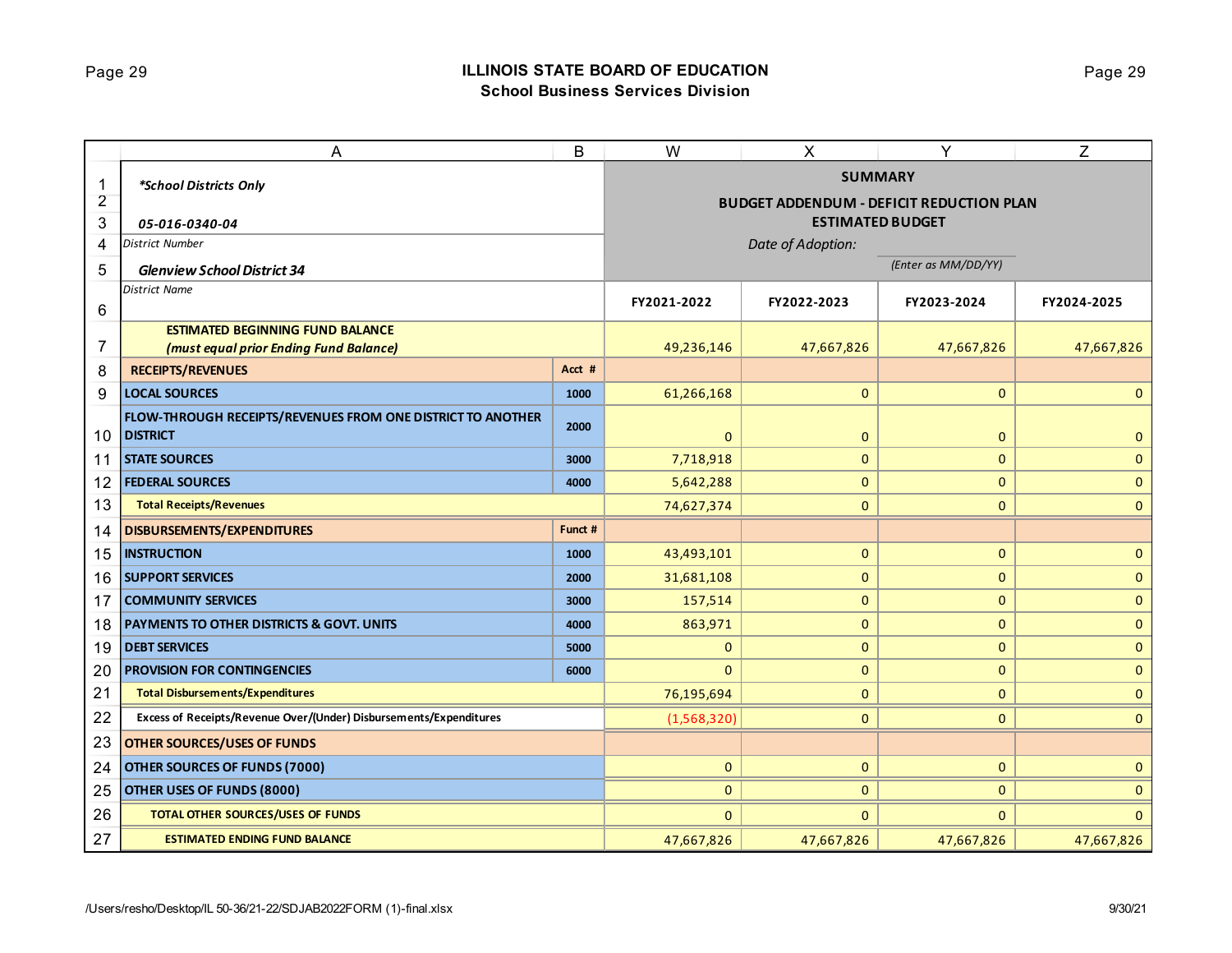# *Deficit Reduction Plan-Background/Assumptions (School Districts Only) Fiscal Year 2021-2022 through Fiscal Year 2024-2025*

*Glenview School District 34 05-016-0340-04*

Please complete the following schedule and include a brief description to identify any areas of the budget that will be impacted from one year to the next. If the deficit reduction *plan relies upon new local revenues, identify contingencies for further budget reductions which will be enacted in the event those new revenues are not available.* 

**1. Background and Narrative of Budget Reductions:**

**2. Assumptions Used in the Deficit Reduction Plan:**

**- EBF and Estimated New Tier Funding:**

**- Equal Assessed Valuation and Tax Rates:**

**- Employee Salaries and Benefits:**

**- Short and Long Term Borrowing:**

**- Educational Impact:**

**- Other Assumptions:**

**- Has the district considered shared services or outsourcing (Ex: Transportation, Insurance) If yes please explain:**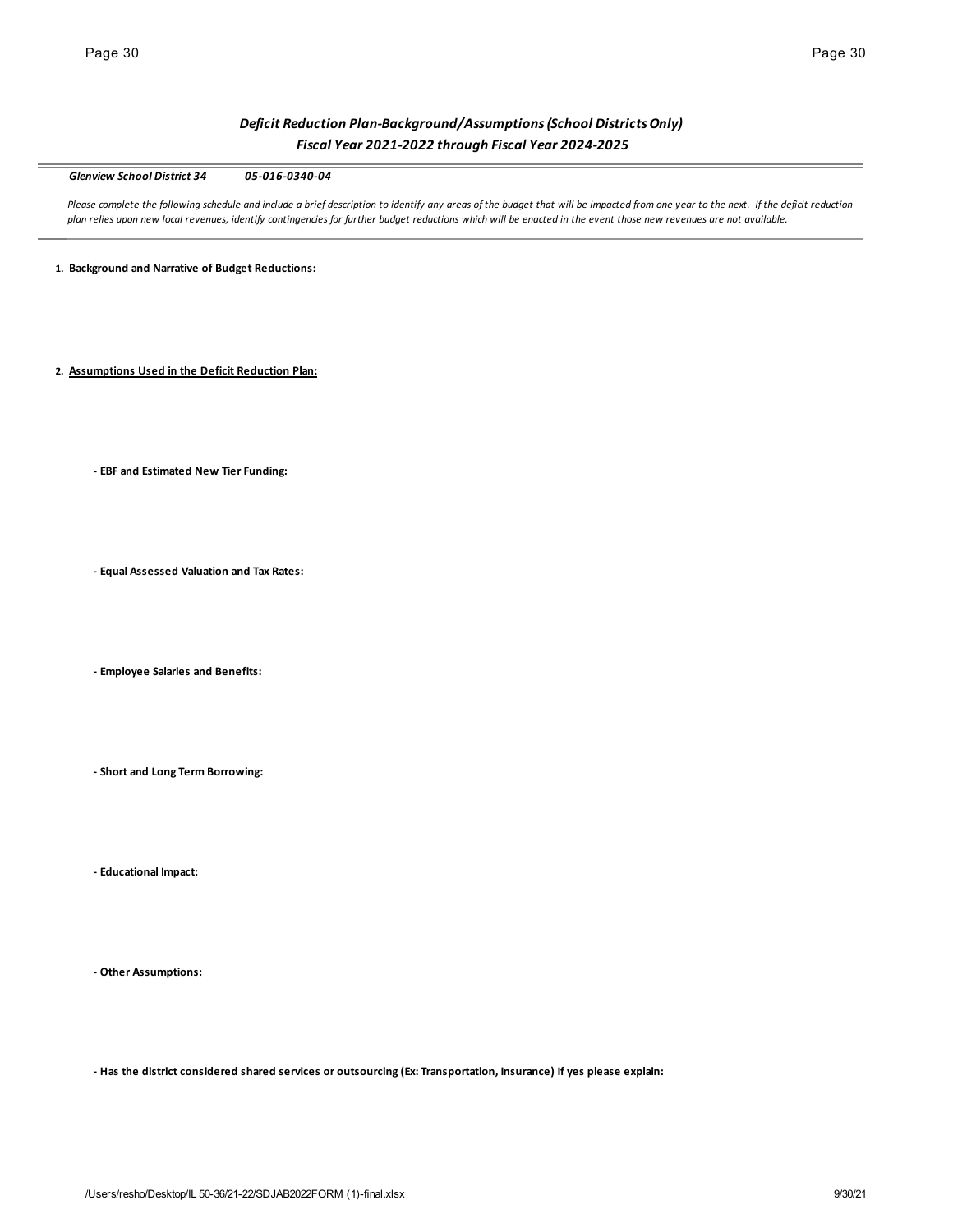### Page 31

### **ESTIMATED LIMITATION OF ADMINISTRATIVE COSTS (School Districts Only)**

*(For Local Use Only)*

## *This is an estimated Limitation of Administrative Costs Worksheet only and will not be accepted for Official Submission of the Limitation of Administrative Costs Worksheet.*

The worksheet is intended for use during the budgeting process to estimate the district's percent increase of FY2022 budgeted expenditures over FY2021 actual expenditures. Budget information is copied to this page. Insert year estimated actual expenditures to compute the estimated percentage increase (decrease).

The official Limitation of Administrative Costs Worksheet is attached to the end of the Annual Financial Report (ISBE Form 50-35) and may be submitted in conjunction with that report. An official Limitation of Administrative Costs Worksheet can also be found on the ISBE website at: Limitation of Administrative Costs

| <b>ESTIMATED LIMITATION OF ADMINISTRATIVE COSTS WORKSHEET</b>                                          |               |                     | <b>School District Name:</b><br><b>Glenview School District 34</b> |                  |           |                                                |                                     |                  |           |
|--------------------------------------------------------------------------------------------------------|---------------|---------------------|--------------------------------------------------------------------|------------------|-----------|------------------------------------------------|-------------------------------------|------------------|-----------|
| (Section 17-1.5 of the School Code)                                                                    |               |                     |                                                                    |                  |           | <b>RCDT Number:</b>                            | 05-016-0340-04                      |                  |           |
|                                                                                                        |               |                     | <b>Estimated Actual Expenditures, Fiscal Year 2021</b>             |                  |           | <b>Budgeted Expenditures, Fiscal Year 2022</b> |                                     |                  |           |
|                                                                                                        |               | (10)                | (20)                                                               | (80)             |           | (10)                                           | (20)                                | (80)             |           |
| <b>Description</b>                                                                                     | Funct.<br>No. | Educational<br>Fund | Operations &<br>Maintenance<br>Fund                                | <b>Tort Fund</b> | Total     | <b>Educational</b><br>Fund                     | Operations &<br>Maintenance<br>Fund | <b>Tort Fund</b> | Total     |
| 1. Executive Administration Services                                                                   | 2320          | 561,006             |                                                                    |                  | 561,006   | 589,405                                        |                                     | $\mathbf{0}$     | 589,405   |
| 2. Special Area Administration Services                                                                | 2330          | 2,012               |                                                                    |                  | 2,012     | 8,000                                          |                                     | $\mathbf{0}$     | 8,000     |
| 3. Other Support Services - School Administration                                                      | 2490          |                     |                                                                    |                  |           | $\Omega$                                       |                                     | $\mathbf{0}$     |           |
| 4. Direction of Business Support Services                                                              | 2510          | 493,574             |                                                                    |                  | 493,574   | 414,876                                        | $\Omega$                            | $\mathbf{0}$     | 414,876   |
| 5. Internal Services                                                                                   | 2570          | 45,688              |                                                                    |                  | 45,688    | 145,000                                        |                                     | $\mathbf{0}$     | 145,000   |
| 6. Direction of Central Support Services                                                               | 2610          |                     |                                                                    |                  | $\Omega$  | $\Omega$                                       |                                     | $\mathbf{0}$     |           |
| 7. Deduct - Early Retirement or other pension obligations required by state<br>law and included above. |               |                     |                                                                    |                  |           |                                                |                                     |                  |           |
| 8. Totals                                                                                              |               | 1,102,280           | $\mathbf{0}$                                                       | $\mathbf{0}$     | 1,102,280 | 1,157,281                                      | $\mathbf{0}$                        | $\mathbf{0}$     | 1,157,281 |
| Estimated Percent Increase (Decrease) for FY2022 (Budgeted) over<br>9.<br>FY2021 (Actual)              |               |                     |                                                                    |                  |           |                                                |                                     |                  | 5%        |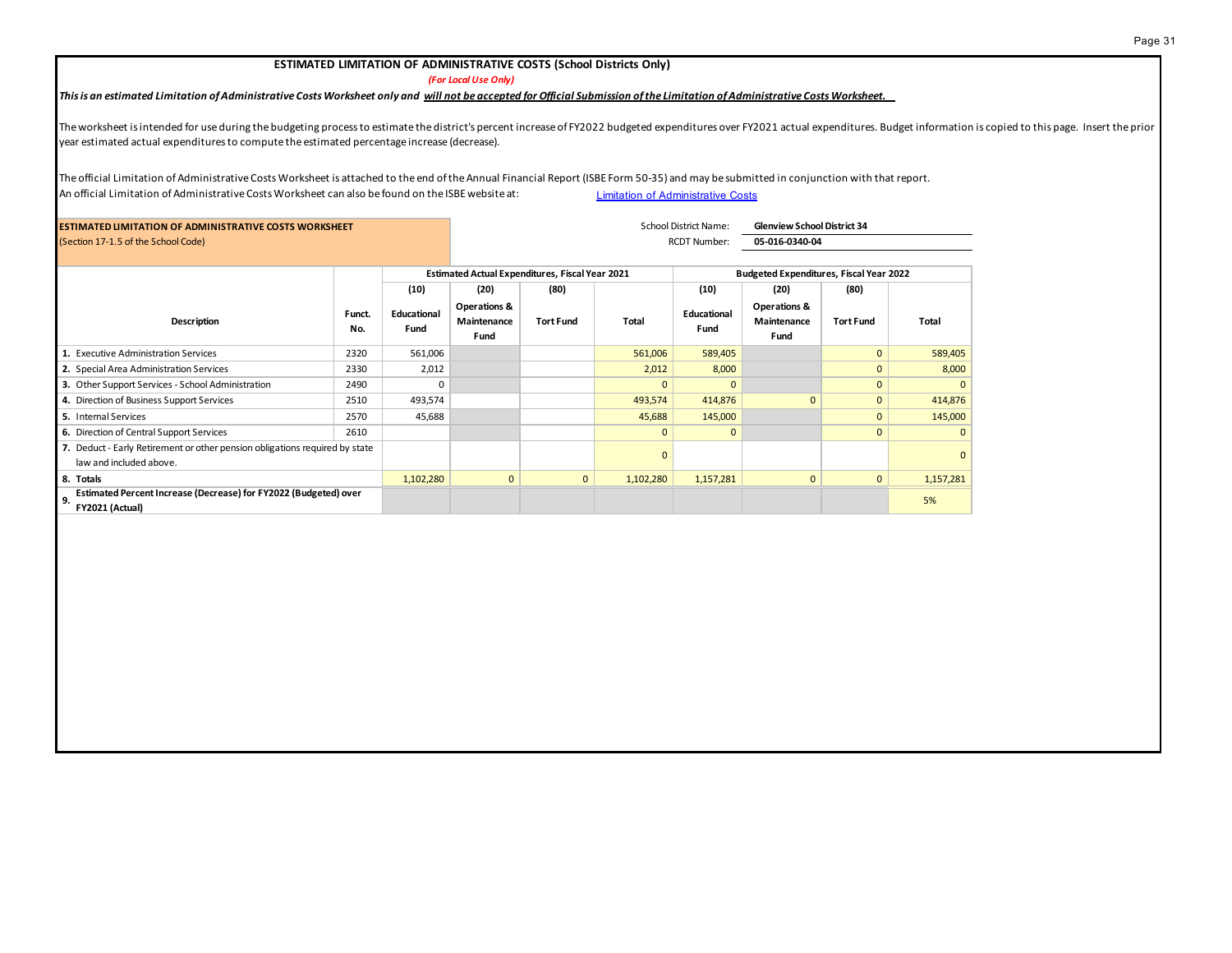## **REPORTING OF PUBLIC VENDOR CONTRACTS OF \$1,000 OR MORE (School Districts Only)**

In accordance with the School Code, Section 10-20.21, all school districts are required to file a report listing 'vendor contracts' as an attachment to their budget. In this context, the term "vendor contracts" refers to " agreements that pertain to goods and services that were intended to generate additional revenue and other remunerations for the school district in excess of \$1,000, including without limitation vending machine contracts, s attire, class rings, and photographic services. The report is to list information regarding such contracts for the fiscal year immediately preceding the fiscal year of the budget. All such contracts executed on or after Ju *approved by the school board.*

## *See: School Code, Section 10-20.21 - Contracts*

### *(Sheet is unprotected and can be re-formatted as needed, but must be used for submission)*

| Name of Vendor  | <b>Product or Service Provided</b> | <b>Net Revenue</b> | Non-Monetary<br>Remuneration | <b>Purpose of Proceeds</b> | Distribution Method and Recipient of Non-<br><b>Monetary Remunerations Distributed</b> |
|-----------------|------------------------------------|--------------------|------------------------------|----------------------------|----------------------------------------------------------------------------------------|
|                 |                                    |                    |                              |                            |                                                                                        |
| Color Portraits | <b>Student Photos</b>              | 6,400              |                              | Student Use                |                                                                                        |
|                 |                                    |                    |                              |                            |                                                                                        |
|                 |                                    |                    |                              |                            |                                                                                        |
|                 |                                    |                    |                              |                            |                                                                                        |
|                 |                                    |                    |                              |                            |                                                                                        |
|                 |                                    |                    |                              |                            |                                                                                        |
|                 |                                    |                    |                              |                            |                                                                                        |
|                 |                                    |                    |                              |                            |                                                                                        |
|                 |                                    |                    |                              |                            |                                                                                        |
|                 |                                    |                    |                              |                            |                                                                                        |
|                 |                                    |                    |                              |                            |                                                                                        |
|                 |                                    |                    |                              |                            |                                                                                        |
|                 |                                    |                    |                              |                            |                                                                                        |
|                 |                                    |                    |                              |                            |                                                                                        |
|                 |                                    |                    |                              |                            |                                                                                        |
|                 |                                    |                    |                              |                            |                                                                                        |
|                 |                                    |                    |                              |                            |                                                                                        |
|                 |                                    |                    |                              |                            |                                                                                        |
|                 |                                    |                    |                              |                            |                                                                                        |
|                 |                                    |                    |                              |                            |                                                                                        |
|                 |                                    |                    |                              |                            |                                                                                        |
|                 |                                    |                    |                              |                            |                                                                                        |
|                 |                                    |                    |                              |                            |                                                                                        |
|                 |                                    |                    |                              |                            |                                                                                        |
|                 |                                    |                    |                              |                            |                                                                                        |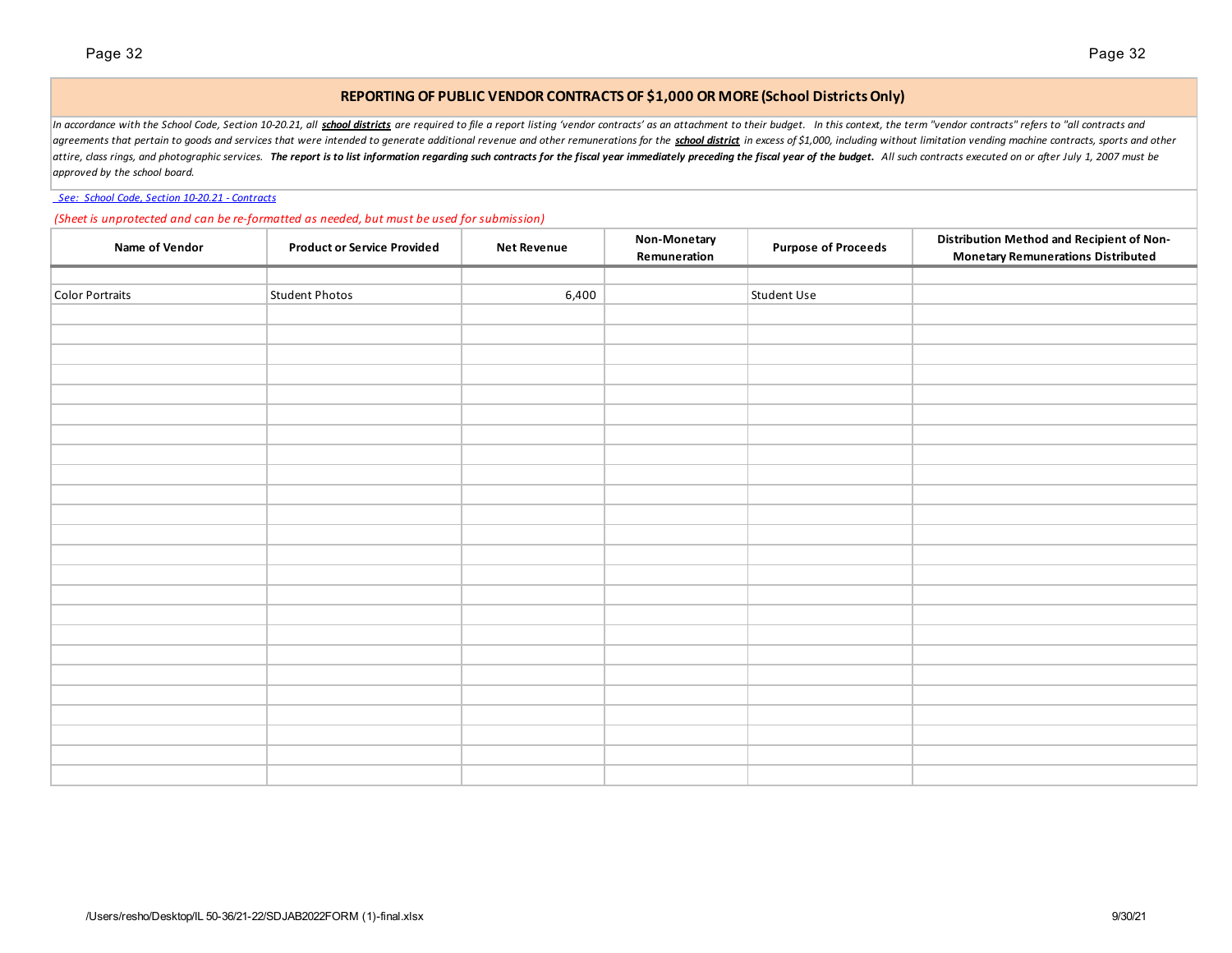## **Reference Description**

1

Each fund balance should correspond to the fund balance reflected on the books as of June 30th - Balance Sheet Accounts #720 and #730 (audit figures, if available).

- <sup>2</sup> Accounting and Financial Reporting for Certain Grants and Other Financial Assistance. The "On-Behalf" Payments should only be reflected on this page (Budget Summary, Lines 10 and 20).
- <sup>3</sup> Requires the secretary of the school board to notify the county clerk (within 30 days of the transfer approval) to abate an equal amount of taxes to be next extended. See Sec. 10-22.14 & 17-2.11.
- 3a Requires notification to the county clerk to abate an equal amount from taxes next extended. See section 10-22.14
- 4 Principal on Bonds Sold:
	- (1) Funding Bonds are to be entered in the fund or funds in which the liability occurs.
	- (2) Refunding Bonds can be entered in the Debt Services Fund only.
	- (3) Building Bonds can be entered in the Capital Projects Fund only.
	- (4) Fire Prevention and Safety Bonds can be entered in the Fire Prevention & Safety Fund only.
- <sup>5</sup> The proceeds from the sale of school sites, buildings, or other real estate shall be used first to pay the principal and interest on any outstanding bonds on the property being sold, and after all such bonds have been retired, the remaining proceeds from the sale next shall be used by the school board to meet any urgent district needs as determined under Sections 2-3.12 and 17-2.11 of the School Code. Once these issues have been addressed, any remaining proceeds may be used for any other authorized purpose and for deposit into any district fund.
- 6 The School Code, Section 10-22.44 prohibits the transfer of interest earned on the investment of "any funds for purposes of Illinois Municipal Retirement under the Pension Code." This prohibition does not include funds for Social Security and Medicare-only purposes. For additional requirements on interest earnings, see 23 Illinois Administrative Code, Part 100, Section 100.50.
- **7** Cash plus investments must be greater than or equal to zero.

**<sup>8</sup>** For cash basis budgets, this total will equal the Budget Summary - Total Direct Receipts/Revenues (Line 9) plus Total Other Sources of Funds (Line 46).

**<sup>9</sup>** For cash basis budgets, this total will equal the Budget Summary - Total Direct Disbursements/Expenditures (Line 19) plus Total Other Uses of Funds (Line 79).

- $10$  Working Cash Fund loans may be made to any district fund for which taxes are levied (Section 20-5 of the School Code).
- $11$  Include revenue accounts 1110 through 1115, 1117,1118 & 1120.
- <sup>12</sup> The School Code Section 17-2.2c. Tax for leasing educational facilities or computer technology or both, and for temporary relocation expense purposes.
- 13 Corporate personal property replacement tax revenue must be first applied to the Municipal Retirement/Social Security Fund to replace tax revenue lost due to the abolition of the corporate personal property tax (30 ILCS 115/12). This provision does not apply to taxes levied for Medicare-Only purposes.
- 14

Only tuition payments made to *private facilities*. See Functions 4200 or 4400 for estimated public facility disbursements/expenditures.

- 15 Payment towards the retirement of lease/purchase agreements or bonded/other indebtedness (principal only) otherwise reported within the fund e.g.: alternate revenue bonds. (Describe & Itemize)
- 16 Only abolishment of Working Cash Fund must transfer its funds directly to the Educational Fund upon adoption of a resolution and at the close of the current school Year (see 105 ILCS 5/20-8 for further explanation)

Only abatement of working cash fund can transfer its funds to any fund in most need of money (see 105 ILCS 5/20-10 for further explanation)